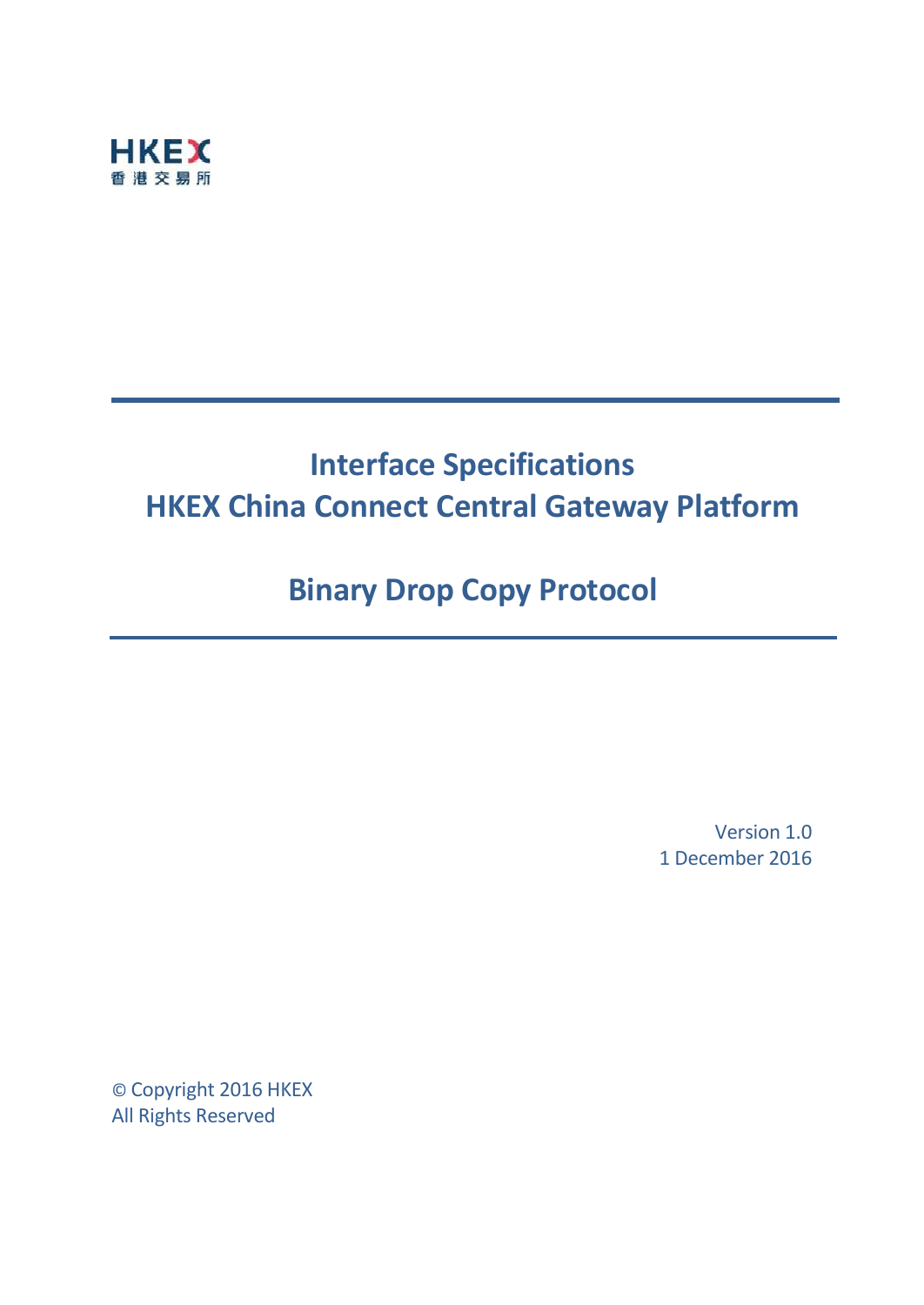# **Table of Contents**

| 1. |            |         |  |  |  |  |
|----|------------|---------|--|--|--|--|
|    | 1.1<br>1.2 |         |  |  |  |  |
|    |            |         |  |  |  |  |
| 2. |            |         |  |  |  |  |
| 3. |            |         |  |  |  |  |
|    | 3.1        |         |  |  |  |  |
|    | 3.2        |         |  |  |  |  |
|    | 3.3        |         |  |  |  |  |
|    | 3.4        |         |  |  |  |  |
|    | 3.5        |         |  |  |  |  |
|    | 3.6        |         |  |  |  |  |
|    | 3.7        |         |  |  |  |  |
|    | 3.8        |         |  |  |  |  |
| 4. |            |         |  |  |  |  |
|    | 4.1        |         |  |  |  |  |
|    | 4.2        |         |  |  |  |  |
|    |            |         |  |  |  |  |
|    |            |         |  |  |  |  |
|    | 4.3        |         |  |  |  |  |
|    | 4.4        |         |  |  |  |  |
|    | 4.5        |         |  |  |  |  |
|    |            |         |  |  |  |  |
|    |            |         |  |  |  |  |
|    |            | 4.5.2.1 |  |  |  |  |
|    |            | 4.5.2.2 |  |  |  |  |
|    | 4.6        |         |  |  |  |  |
|    | 4.7        |         |  |  |  |  |
| 5. |            |         |  |  |  |  |
|    | 5.1        |         |  |  |  |  |
|    | 5.2        |         |  |  |  |  |
|    | 5.3        |         |  |  |  |  |
|    | 5.4        |         |  |  |  |  |
|    | 5.5        |         |  |  |  |  |
|    |            |         |  |  |  |  |
|    |            |         |  |  |  |  |
|    | 5.6        |         |  |  |  |  |
|    | 5.7        |         |  |  |  |  |
| 6. |            |         |  |  |  |  |
|    | 6.1        |         |  |  |  |  |
|    | 6.2        |         |  |  |  |  |
|    |            |         |  |  |  |  |
|    |            |         |  |  |  |  |
|    | 6.3        |         |  |  |  |  |
|    | 6.4        |         |  |  |  |  |
|    | 6.5        |         |  |  |  |  |
|    | 6.6        |         |  |  |  |  |
|    | 6.7        |         |  |  |  |  |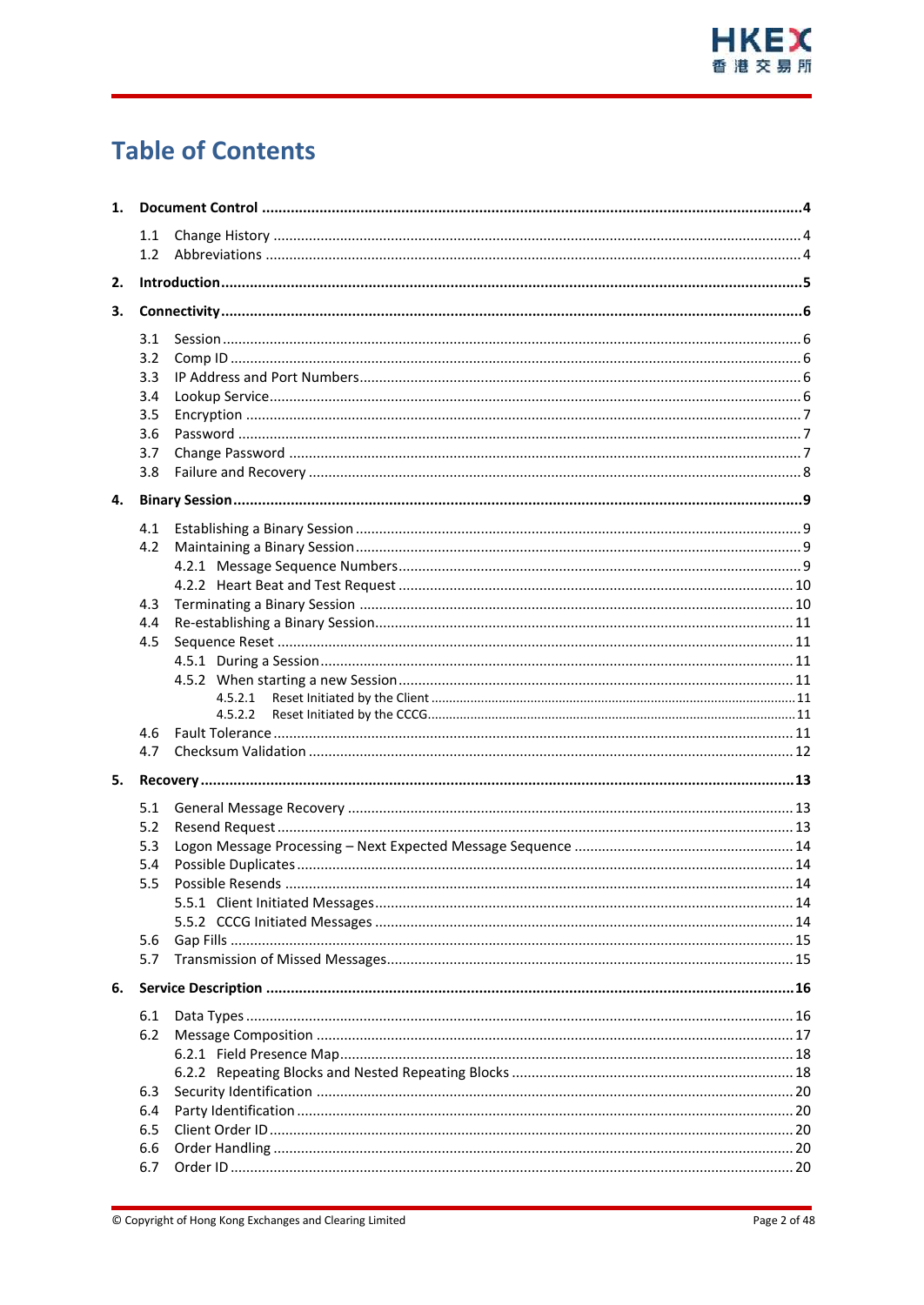

| 6.8<br>6.9 |     |  |  |  |  |  |
|------------|-----|--|--|--|--|--|
| 7.         |     |  |  |  |  |  |
|            | 7.1 |  |  |  |  |  |
|            | 7.2 |  |  |  |  |  |
|            | 7.3 |  |  |  |  |  |
|            | 7.4 |  |  |  |  |  |
|            | 7.5 |  |  |  |  |  |
|            | 7.6 |  |  |  |  |  |
|            |     |  |  |  |  |  |
|            |     |  |  |  |  |  |
|            | 7.7 |  |  |  |  |  |
|            |     |  |  |  |  |  |
|            |     |  |  |  |  |  |
|            |     |  |  |  |  |  |
|            |     |  |  |  |  |  |
|            |     |  |  |  |  |  |
|            |     |  |  |  |  |  |
|            | 7.8 |  |  |  |  |  |
|            |     |  |  |  |  |  |
|            |     |  |  |  |  |  |
|            |     |  |  |  |  |  |
|            |     |  |  |  |  |  |
|            |     |  |  |  |  |  |
|            |     |  |  |  |  |  |
|            | 7.9 |  |  |  |  |  |
|            |     |  |  |  |  |  |
| 8.         |     |  |  |  |  |  |
|            | 8.1 |  |  |  |  |  |
|            | 8.2 |  |  |  |  |  |
|            |     |  |  |  |  |  |
| А.         |     |  |  |  |  |  |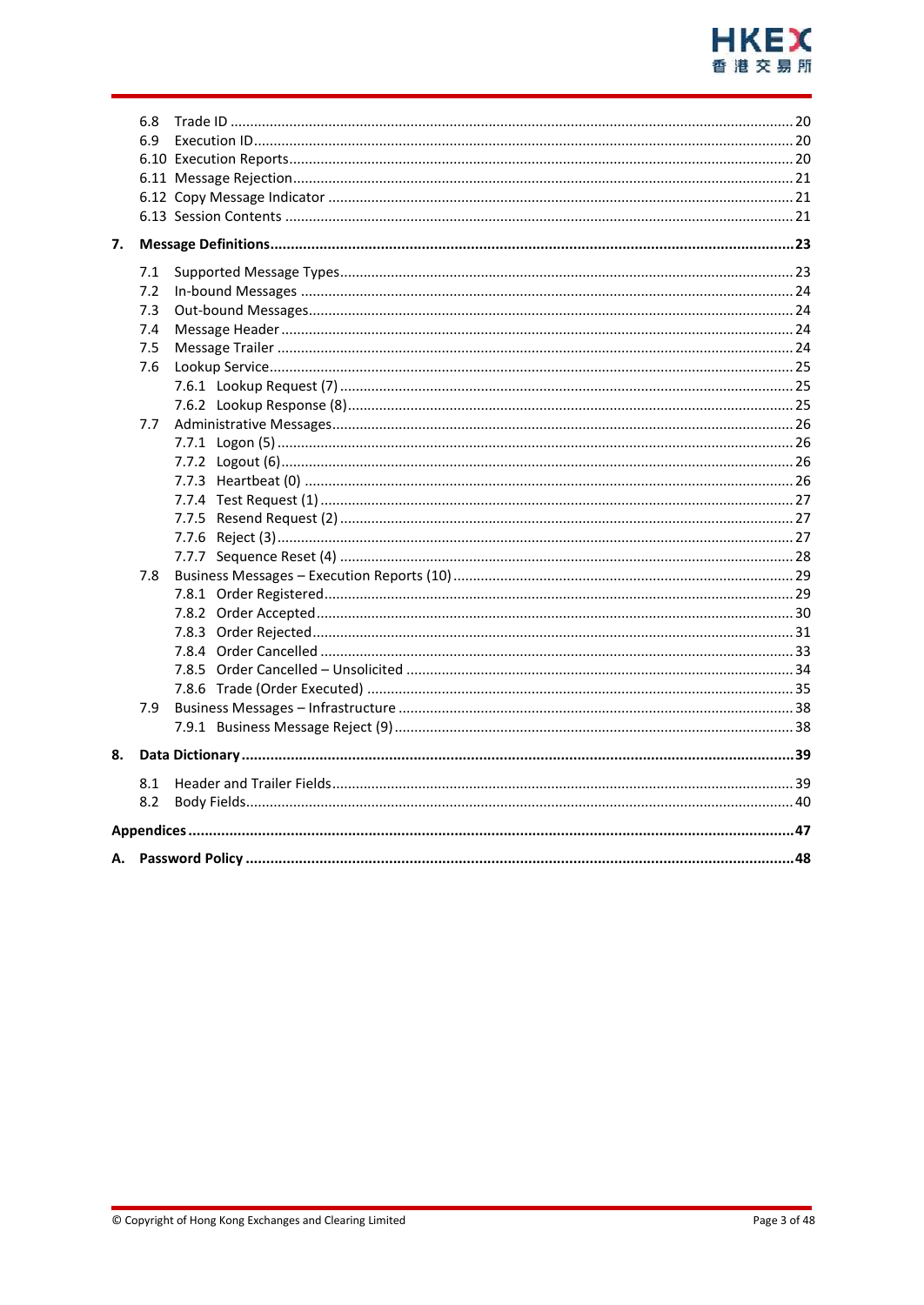

## <span id="page-3-0"></span>**1. Document Control**

#### <span id="page-3-1"></span>**1.1 Change History**

| <b>Version</b><br><b>Number</b> | <b>Issue Date</b> | <b>Section Number</b> | <b>Status</b>        |
|---------------------------------|-------------------|-----------------------|----------------------|
| 1.0                             | 1 December 2016   | All                   | <b>First Version</b> |

#### <span id="page-3-2"></span>**1.2 Abbreviations**

Terms and abbreviations referred to in this document are tabulated as follows:

| <b>BSS</b>   | <b>Broker Supplied System</b>                                                  |
|--------------|--------------------------------------------------------------------------------|
| <b>CCASS</b> | Central Clearing and Settlement System                                         |
| CCCG         | China Connect Central Gateway                                                  |
| <b>CSC</b>   | China Stock Connect System                                                     |
| EP           | <b>HKEX Cash Trading Exchange Participant</b>                                  |
| <b>FIX</b>   | Financial Information eXchange                                                 |
| <b>OCG</b>   | Orion Central Gateway - the market access platform for HKEX Securities Trading |
| <b>SPSA</b>  | Special Segregated Account                                                     |
| <b>SSE</b>   | Shanghai Stock Exchange                                                        |
| <b>SZSE</b>  | Shenzhen Stock Exchange                                                        |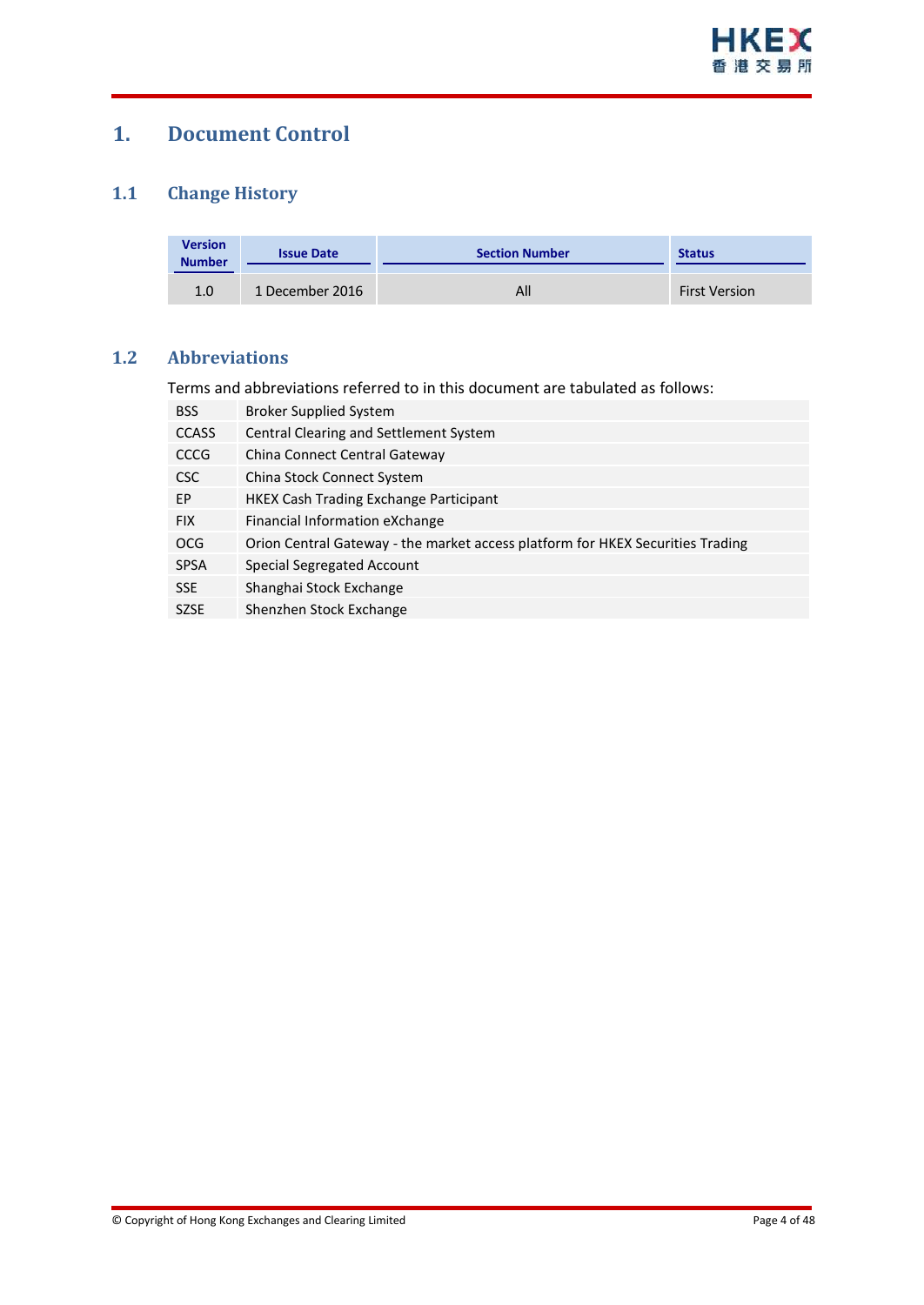#### <span id="page-4-0"></span>**2. Introduction**

This document describes the binary drop copy interface of the HKEX China Connect Central Gateway platform ("CCCG"). The CCCG provides an application level interface to HKEX China Stock Connect System ("CSC") for drop copy purpose.

The CCCG mostly follows the interface and event model used in Orion Central Gateway ("OCG"), the market access platform for Hong Kong cash market.

The terminology used, message format, message flow and event model described throughout this document are similar to that of FIX 5.0 SP2 protocol specifications, where applicable, with some specific and explicit changes for performance and adaptability reasons.

HKEX and/or its subsidiaries endeavour to ensure the accuracy and reliability of the information provided, but do not guarantee its accuracy and reliability and accept no liability (whether in tort or contract or otherwise) for any loss or damage arising from any inaccuracy or omission or from any decision, action or non-action based on or in reliance upon information contained in this document.

No part of this document may be copied, distributed, transmitted, transcribed, stored in a retrieval system, translated into any human or computer language, or disclosed to third parties without written permission from HKEX.

HKEX reserves the right to amend any details in this document at any time, without notice.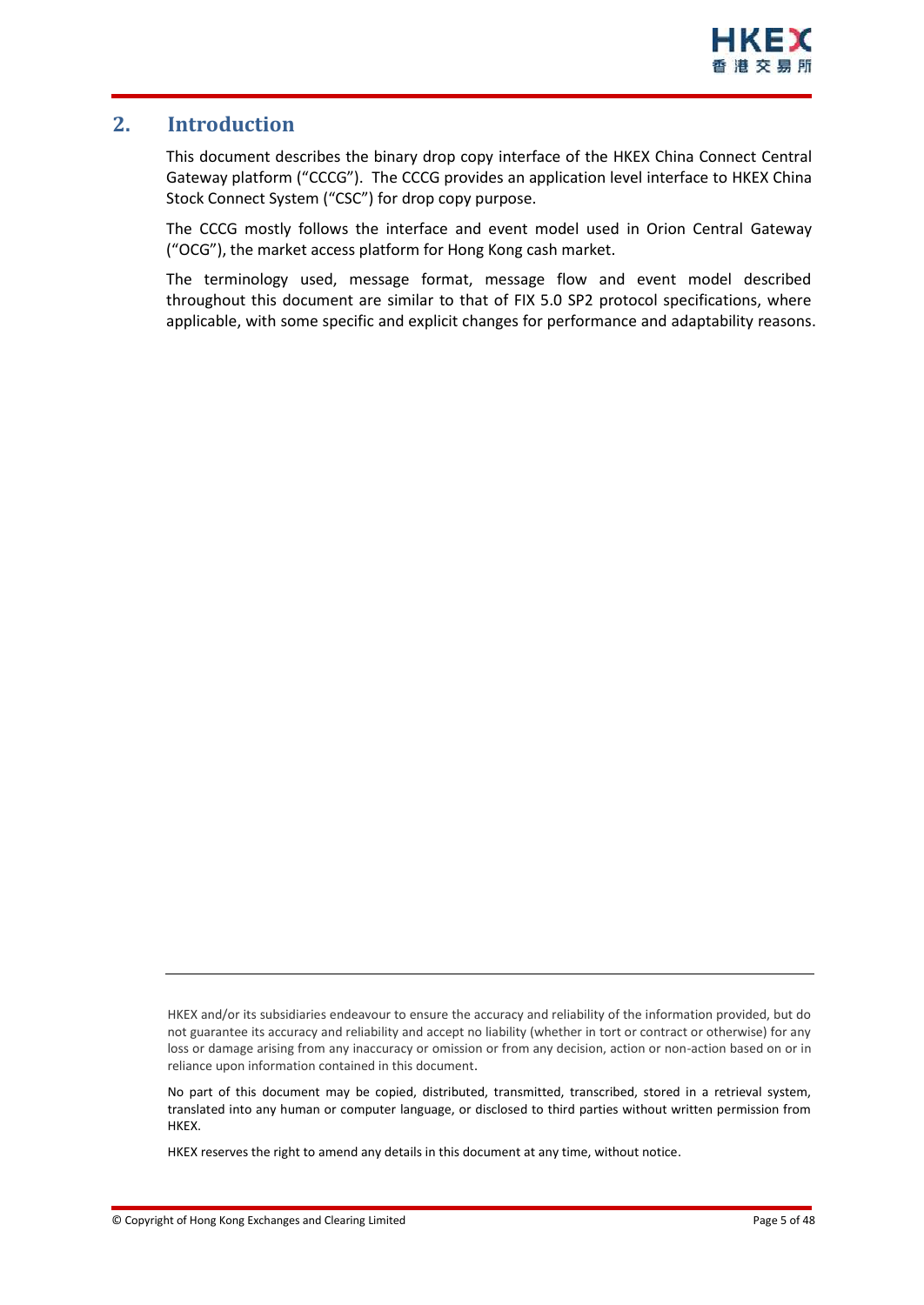### <span id="page-5-0"></span>**3. Connectivity**

#### <span id="page-5-1"></span>**3.1 Session**

Exchange Participants connect their broker supplied systems ("BSS" or "Client") to the CCCG via subscription to one or more CCCG "Session". This connection is a standard TCP/IP pointto-point connection.

EPs are expected to pre-register at least one IP address using which a client from their end would establish a CCCG drop copy session. For backup purposes, EPs can optionally preregister up to 3 additional IP addresses for each Session.

A session can be established from only one of the pre-registered IP addresses for that session. EPs can pre-register any given IP address for more than one session such that the same BSS can be used to connect to CCCG through one or more sessions.

#### <span id="page-5-2"></span>**3.2 Comp ID**

The client should use the Comp ID (a unique session identifier) provided by HKEX in order to connect to the CCCG. A single client may have multiple connections to the CCCG (i.e. multiple Binary sessions, each with its own Comp ID).

The messages sent to the CCCG should contain the Comp ID assigned to the client in the field Comp ID in the header section.

#### <span id="page-5-3"></span>**3.3 IP Address and Port Numbers**

A client that wishes to connect to the CCCG will first connect to the Lookup Service by using one of the four (4) Lookup Service IP-port pairs published by HKEX. Two of these connection points represent the primary site Lookup Service and the other two represent the backup site Lookup Service

HKEX will provide these four (4) IP address and Port number pairs through a separate medium.

#### <span id="page-5-4"></span>**3.4 Lookup Service**

The client connecting to the CCCG via the binary protocol must first connect to a predefined Lookup Service and request for a connection point (an IP address and port) to the binary trading gateway.

The client should attempt the lookup service connections in the following order:

- **Primary site primary Lookup Service**
- **Primary site mirror Lookup Service**
- Backup site primary Lookup Service
- Backup site mirror Lookup Service
- **Cycle back to primary site primary Lookup Service**

The backup site lookup services will not be open unless there is a failover.

The client can request for the lookup service via the Lookup Request message by specifying the Type of Service and the Protocol Type the client wish to connect to.

The Lookup Request must originate from an IP address allowed (i.e., one of the 4 IP addresses as mentioned in **Section [3.1](#page-5-1)**) for the Comp ID specified in the Lookup Request.

The Lookup Service will respond to a Lookup Request with a Lookup Response. If the Lookup Request accepted, the CCCG will deliver two IP address & Port pairs (one for the primary and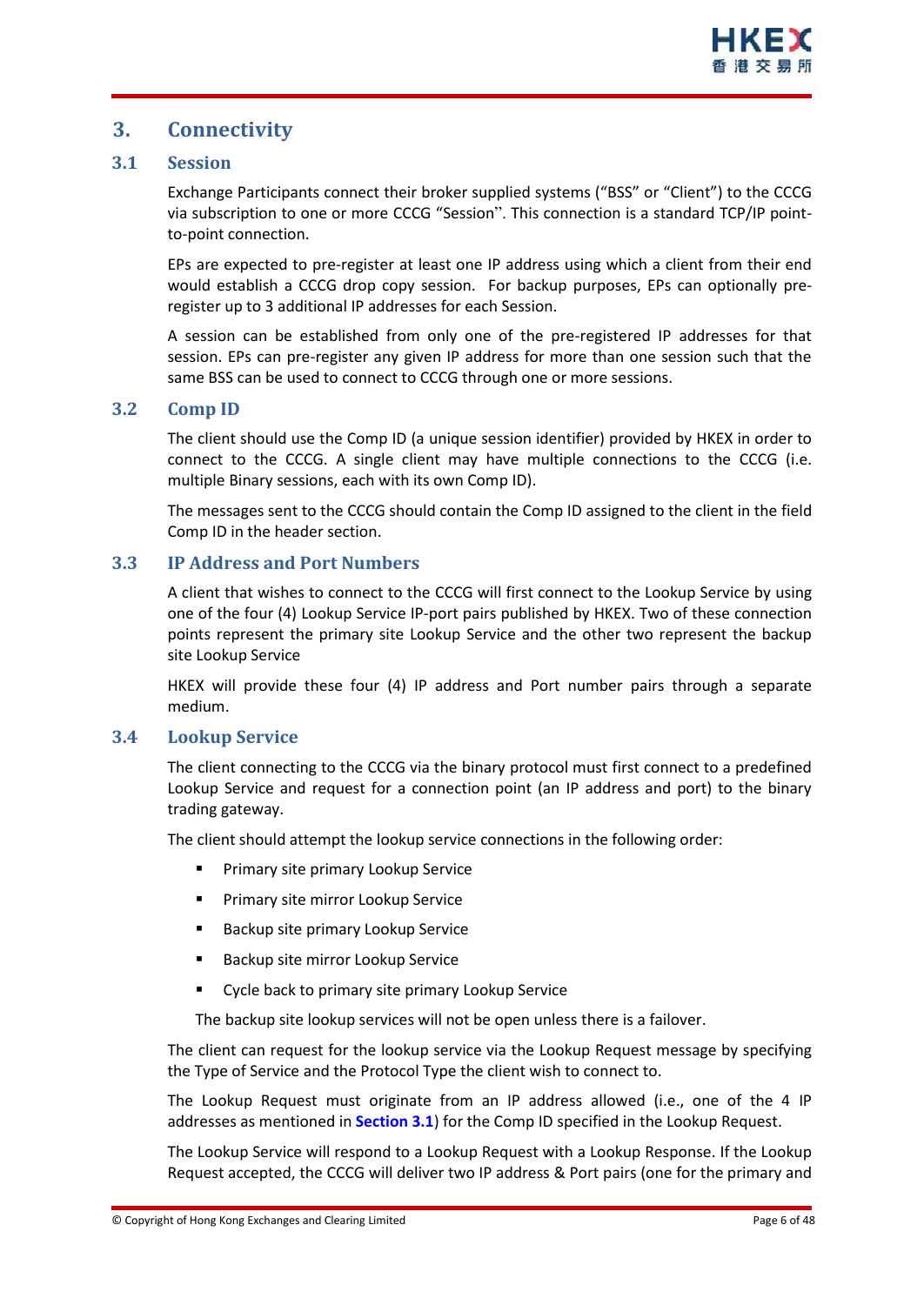one for the mirror) of CCCG drop copy service to the client via the Lookup Response. The client is expected to always attempt the primary service first.

In the case where the Lookup Request is rejected, the CCCG will reply with a Lookup Response with Lookup Status set to Rejected (1). The reason for rejection of the Lookup Request will be reflected in the Lookup Reject Code field.

If lookup service can't be reached for reasons or the service rejects the request, client should observe a delay of **5 seconds** before re-attempting.

#### <span id="page-6-0"></span>**3.5 Encryption**

The binary protocol expects Password and New Password be encrypted when they are sent in the Logon message from the client to the CCCG.

To encrypt the password, the client is expected to use a 2048-bit RSA [\(http://en.wikipedia.org/wiki/RSA\\_\(algorithm\)\)](http://en.wikipedia.org/wiki/RSA_(algorithm)) public key circulated (through a different medium) by HKEX. The binary output of the RSA encryption must be represented in Big Endian (Padding scheme is PKCS #1) and then converted to an alphanumeric value by means of standard base-64 encoding [\(http://en.wikipedia.org/wiki/Base64\)](http://en.wikipedia.org/wiki/Base64) when communicating to the CCCG.

HKEX may periodically renew the public key used by the client and after a public key renewal; the client may continue to use the old key for a limited grace period. Both keys may be used during this time.

#### <span id="page-6-1"></span>**3.6 Password**

The client should specify a password in the password field of the Logon message. This password must be in encrypted form. For security reasons, the client is expected to prefix the login time, in UTC format (YYYYMMDDHHMMSS), to the password before encryption. The client must ensure that login time is in accurate UTC. The CCCG will extract the login time prefix from the decrypted password string and validate that it is within the configured tolerance of the actual current time. Logon requests that's fails this validation are rejected by the CCCG.

The status of the password (i.e. whether it is accepted or rejected) will be specified in the Session Status field of the Logon sent by the CCCG to confirm the establishment of a binary connection.

Repeated failures in password validation may force HKEX to lock the client; the EP is expected to contact HKEX to unlock the client and reset the password.

#### <span id="page-6-2"></span>**3.7 Change Password**

Each new Comp ID will be assigned a password on registration. The client is expected to change the password upon first logon whenever a password is (re)issued by HKEX.

Password change request can be made together with a Logon request. The client should specify the encrypted new password in the New Password field and the current encrypted password in the Password field.

The new password must comply with HKEX password policy (refer to **Appendix [A](#page-47-0)**). The status of the new password (i.e. whether it is accepted or rejected) will be specified in the Session Status field of the Logon sent by the CCCG to confirm the establishment of a binary connection. The new password will, if accepted, be effective for subsequent logins.

The client is required to change the password periodically. HKEX will set expiry duration for the password without exemption; a reminder will be sent indicating that the password is to about to expire, through the Text field in the Logon response. Once the password has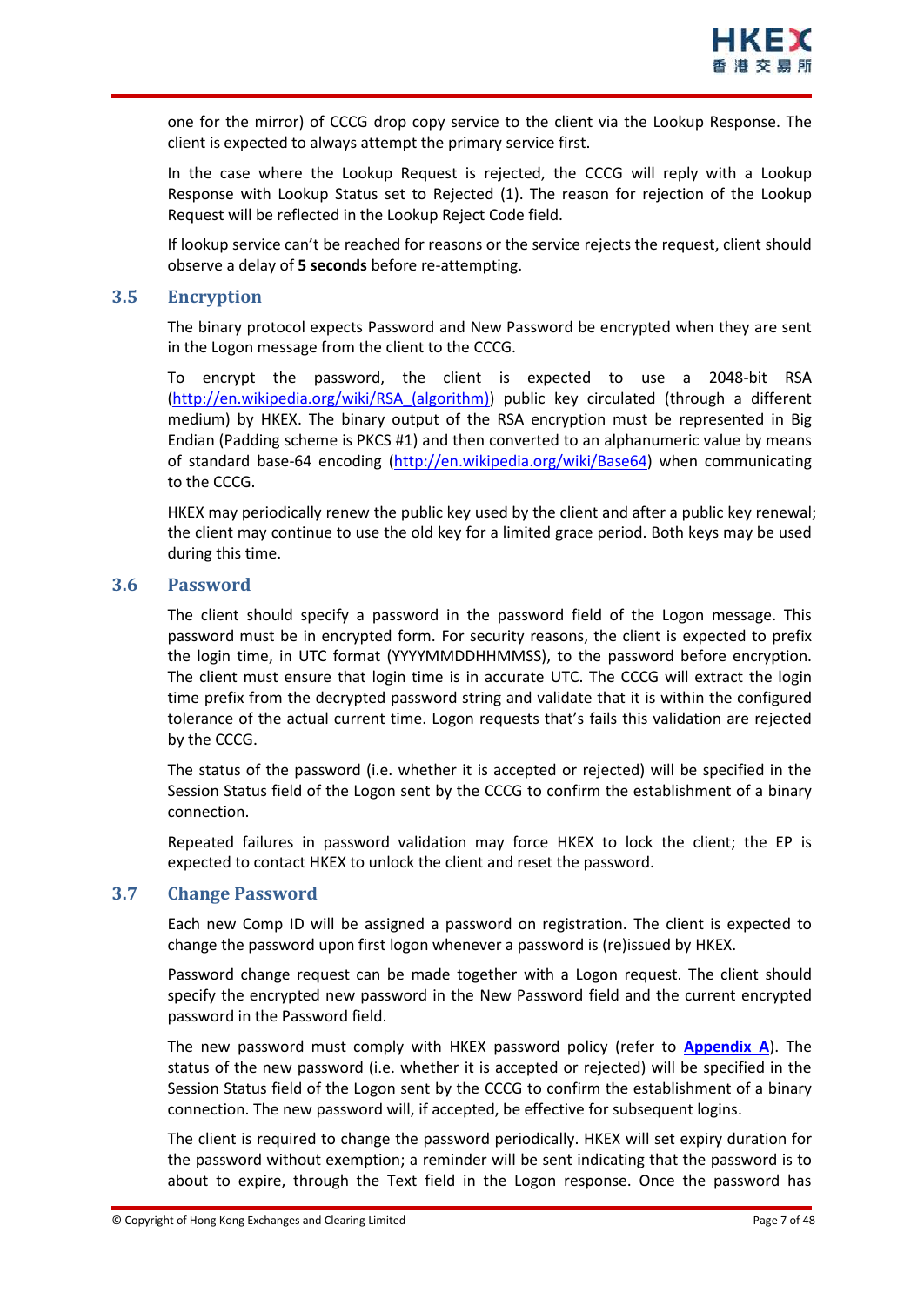

expired for a client, that client will not be allowed to logon, and the EP is required to contact HKEX to unlock and reset the client password.

#### <span id="page-7-0"></span>**3.8 Failure and Recovery**

The system has been designed with fault tolerance and disaster recovery features that ensure that the service should continue in the unlikely event of a process or gateway outage.

If the client is unexpectedly disconnected from the Primary CCCG, it should attempt to reconnect to the Primary CCCG before attempting to connect to the Secondary CCCG. Even after these attempts if a connection can't be established, the client then should make use of Lookup Service to determine the connection points once again.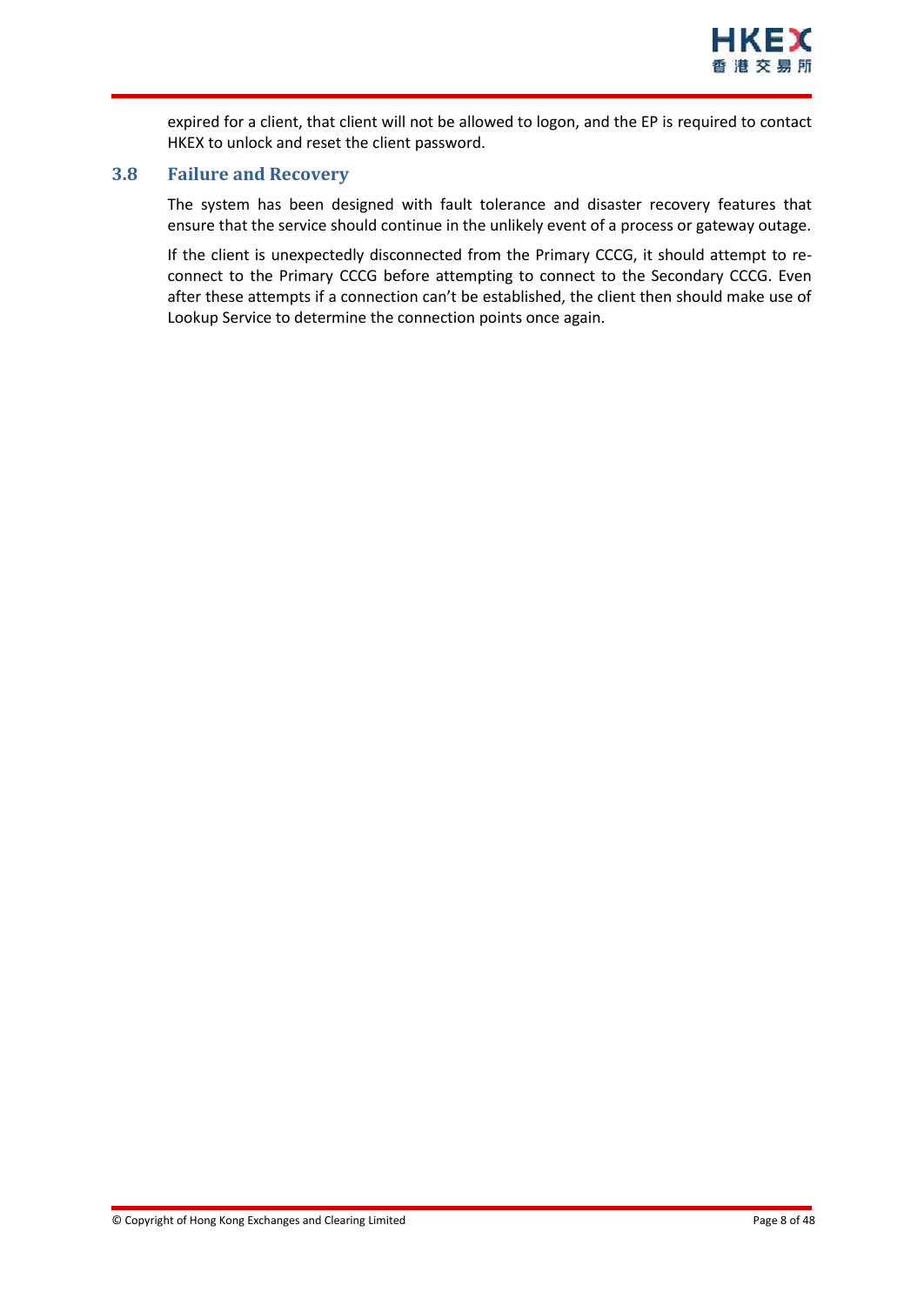#### <span id="page-8-0"></span>**4. Binary Session**

#### <span id="page-8-1"></span>**4.1 Establishing a Binary Session**

Each client will use the assigned IP address and port provided via the Lookup Service to establish a TCP/IP connection with the CCCG. The client will initiate a Binary session at the start of each trading day by sending the Logon message.

A client must identify itself using the Comp ID field. The CCCG will validate the Comp ID, password and IP address of the client.

Once the client is authenticated, the CCCG will respond with a Logon message with Session Status set to Session Active (0). If the client's Logon message included the field New Password and the client is authenticated, the CCCG will respond with a Logon message with Session Status set to Session Password Changed (1).

The client must wait for the Logon from the CCCG before sending additional messages. If additional messages are received from the client before the exchange of Logon messages, the TCP/IP connection with the client will be disconnected.

If a logon attempt fails for the following reasons, the CCCG will send a Logout or a Reject and then terminate the session; the Session Status of the Logout message will indicate the reason for the logout:

- **Password failure**
- **Comp ID is locked**
- **Logon is not permitted during this time**

For all other reasons, including the following, the CCCG will terminate the session without sending a Logout or Reject:

Invalid Comp ID or IP address

If during a logon of a client (i.e., a Comp ID), the CCCG receives a second connection attempt while a valid binary session is already underway for that same Comp ID, the CCCG will terminate both connections without sending a Logout or Reject message.

Inbound message sequence number will not be incremented if the connection is abruptly terminated due to the logon failure.

If a session level failure occurs due to a message sent by the client which contains a sequence number that is less than what is expected and the PossDup is not set to  $1 = Yes$ , then the CCCG will send a Logout message and terminate the Binary connection. In this scenario the inbound sequence number will not be incremented but the outbound sequence number will be incremented.

If the CCCG does not respond to the session initiation (client initiated Logon message), the client is expected to wait for a time *60 seconds* prior to terminating the connection. The client is expected to retry session initiation after a time of *60 seconds* has elapsed.

If a client is disconnected abruptly or via a Logout message from the CCCG, the client is expected to wait for a time period of *10 seconds* prior to reconnecting to the CCCG.

#### <span id="page-8-2"></span>**4.2 Maintaining a Binary Session**

#### <span id="page-8-3"></span>**4.2.1 Message Sequence Numbers**

Under the binary protocol, the client and CCCG will each maintain a separate and independent set of incoming and outgoing message sequence numbers. Sequence numbers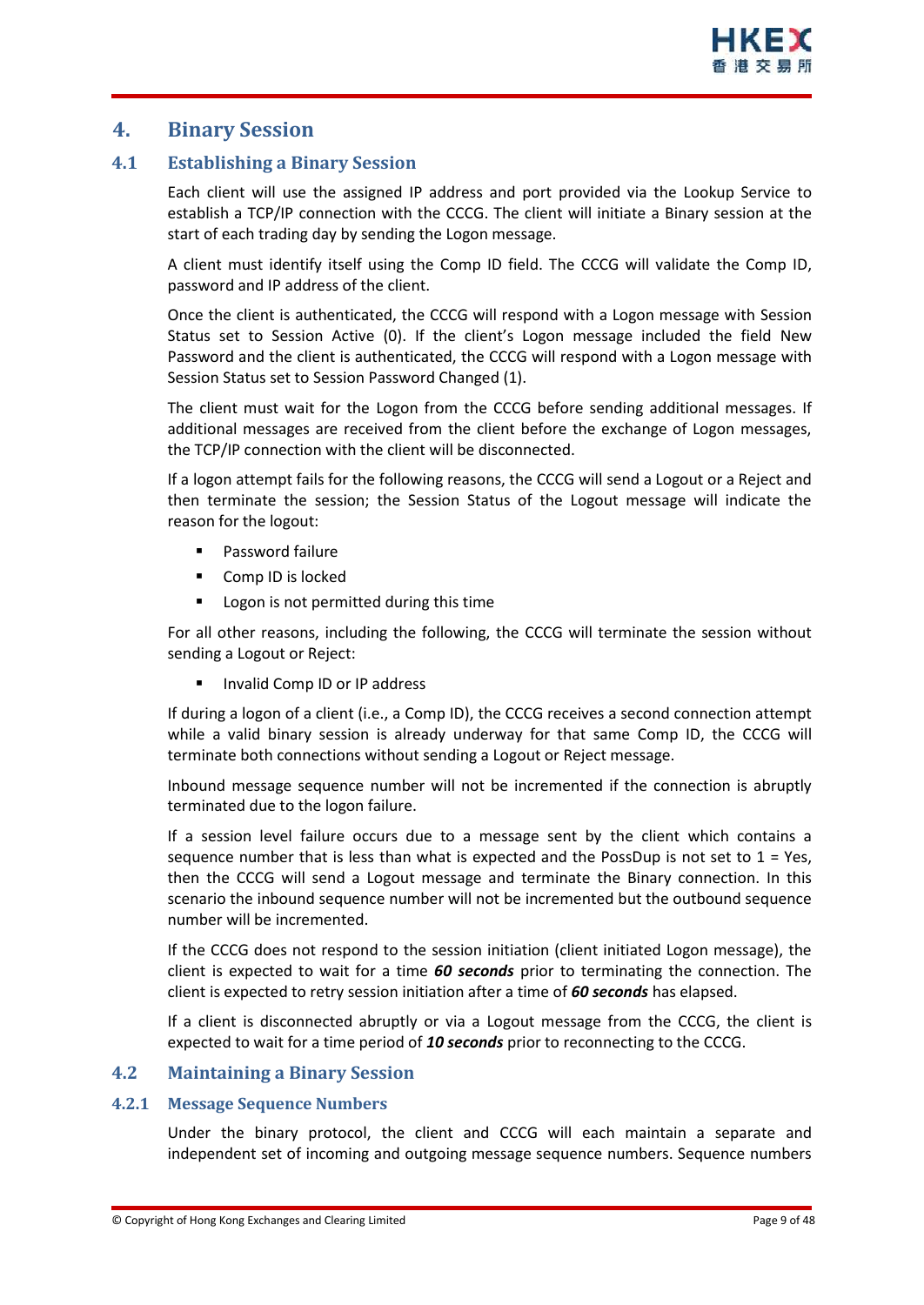should be initialized<sup>1</sup> to 1 (one) at the start of the day and be incremented throughout the session. Either side of a binary session will track the:

- Next Expected Message Sequence number (starting at 1)
- Next To Be Sent Message Sequence number (starting at 1); with respect to the contra-party.

Monitoring sequence numbers will enable parties to identify and react to missed messages and to gracefully synchronize applications when reconnecting during a Binary session.

Any message sent by either side of a binary session will increment the sequence number unless explicitly specified for a given message type.

If any message sent by one side of a binary session contains a sequence number that is LESS than the Next Expected Message Sequence Number then the other side of this session is expected to send a Logout message and terminate the Binary connection immediately, unless the PossDup flag is set to  $1 = Yes$ 

A Binary session will not be continued to the next trading day. Both sides are expected to initialize (Reset to 0) the sequence numbers at the start of each day. At the start of each trading day if the client starts with a sequence number greater than 1 then the CCCG will terminate the session immediately without any further exchange of messages.

#### <span id="page-9-0"></span>**4.2.2 Heart Beat and Test Request**

The client and CCCG will use the Heartbeat message to exercise the communication line during periods of inactivity and to verify that the interfaces at each end are available.

The heartbeat interval is expected to be set as *20 Seconds*.

The CCCG will send a Heartbeat anytime it has not transmitted a message for the duration of a heartbeat interval. The client is expected to employ the same logic.

If the CCCG detects inactivity for a period longer than *3 heartbeat intervals*, it will send a Test Request message to force a Heartbeat from the client. If a response to the Test Request is not received by a reasonable transmission time (recommended being an elapsed time equivalent to 3 heartbeat intervals), the CCCG will send a Logout and break the TCP/IP connection with the client. The client is expected to employ similar logic if inactivity is detected on the part of the CCCG.

#### <span id="page-9-1"></span>**4.3 Terminating a Binary Session**

Session termination can be initiated by either the CCCG or the client by sending a Logout message. Upon receiving the Logout request, the contra party will respond with a Logout message signifying a Logout reply. Upon receiving the Logout reply, the receiving party will terminate the connection.

If the contra-party does not reply with either a Resend Request or a Logout reply, the Logout initiator should wait for *60 seconds* prior to terminating the connection.

The client is expected to terminate each binary connection at the end of each trading day before the CCCG service is shut down. However, all open connections will be terminated (a Logout message will be sent) by the CCCG when its service is shut down. Under exceptional circumstances the CCCG may initiate the termination of a connection during the trading day by sending the Logout message.

1

<sup>1</sup> *Lookup service related messages (i.e., Lookup Request and Lookup Response) are expected to have a sequence number of 1 always; and these sequence numbers have no relationship with the sequence numbers for the session referred to here.*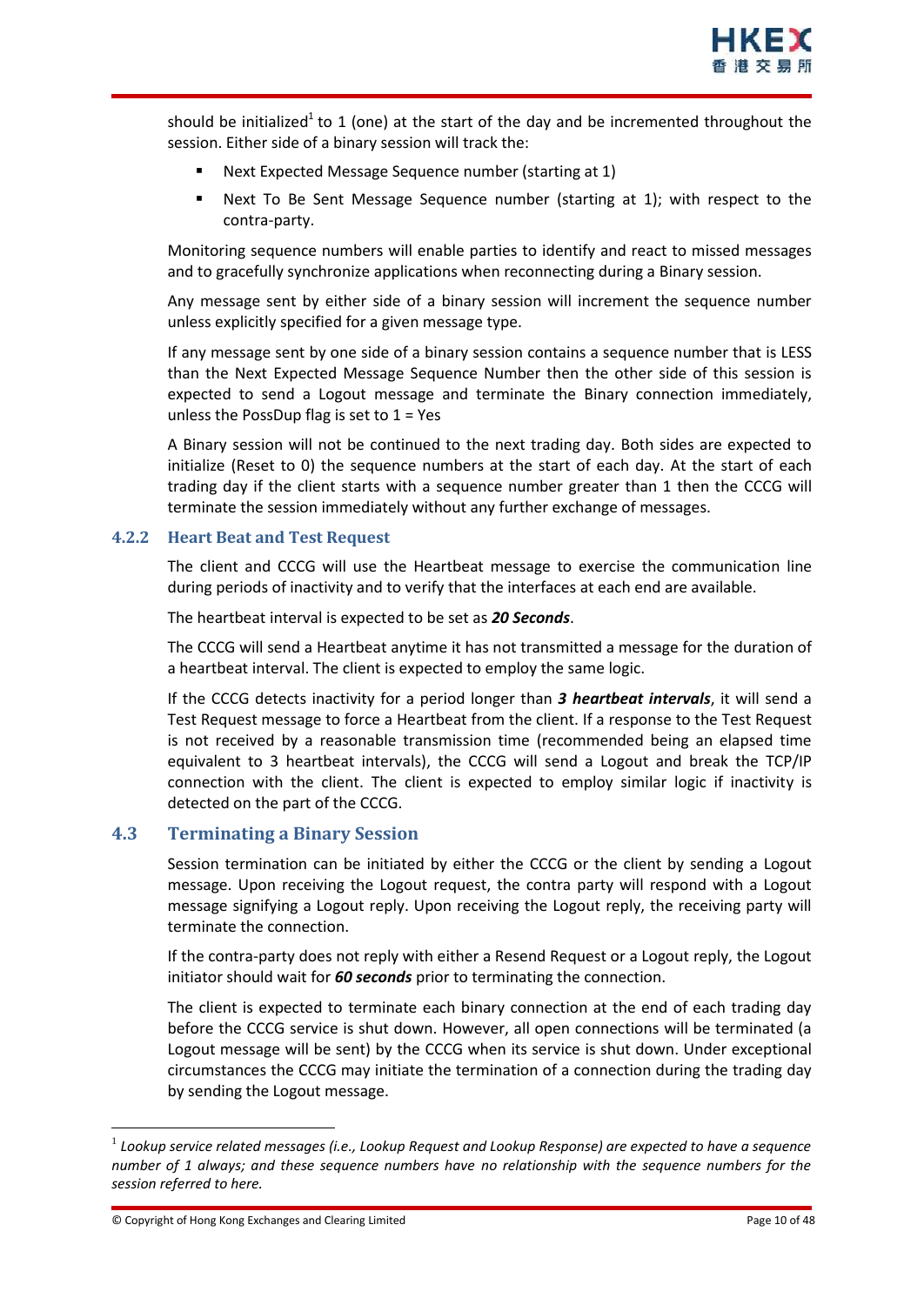

If, during the exchange of Logout messages, the client or the CCCG detects a sequence gap, it should send a Resend Request.

#### <span id="page-10-0"></span>**4.4 Re-establishing a Binary Session**

If a binary connection is terminated during the trading day it may be re-established via an exchange of Logon messages.

Once the Binary session is re-established, the message sequence numbers will continue from the last message successfully transmitted prior to the termination.

#### <span id="page-10-1"></span>**4.5 Sequence Reset**

The sequence reset could be done in two modes;

1. Gap-fill mode:

Gap-fill mode is expected to be used by one side when skipping session level messages which can be ignored by the other side.

2. Reset mode:

Reset mode is used only in exceptional scenarios to indicate a reset in the session's starting sequence number. This mode can ONLY be used by the CCCG. Client initiated resets would be rejected by the CCCG.

Following scenarios exist:

#### <span id="page-10-2"></span>**4.5.1 During a Session**

The CCCG and the client may use the Sequence Reset message in Gap Fill mode if either side wishes to increase the expected incoming sequence number of the other party.

The CCCG may also use the Sequence Reset message in Sequence Reset mode if it wishes to increase the expected incoming sequence number of the other party. The Sequence Reset mode should only be used to recover from an emergency situation. It should not be relied upon as a regular practice.

#### <span id="page-10-3"></span>**4.5.2 When starting a new Session**

#### <span id="page-10-4"></span>**4.5.2.1 Reset Initiated by the Client**

Reset sequence (reset to 1) through the Logon Message will not be facilitated by the CCCG. In order to reset the sequence (reset to 1) the client should manually inform the HKEX Operations Desk.

#### <span id="page-10-5"></span>**4.5.2.2 Reset Initiated by the CCCG**

The system has been designed with fault tolerance and disaster recovery technology that should ensure that the CCCG retains its incoming and outgoing message sequence numbers for each client in the unlikely event of an outage. However, the client is required to support a manual request by HKEX to initialize sequence numbers prior to the next login attempt.

#### <span id="page-10-6"></span>**4.6 Fault Tolerance**

After a failure on client side or on CCCG side, the client is expected to be able to continue the same session.

In case of a catastrophic scenario, the binary gateway will restart from a higher sequence number considering the previous session or may start from sequence number 1.

The client and the CCCG are expected to negotiate on the Next Expected Message Sequence number and Next To Be Received Sequence number through an alternate medium prior to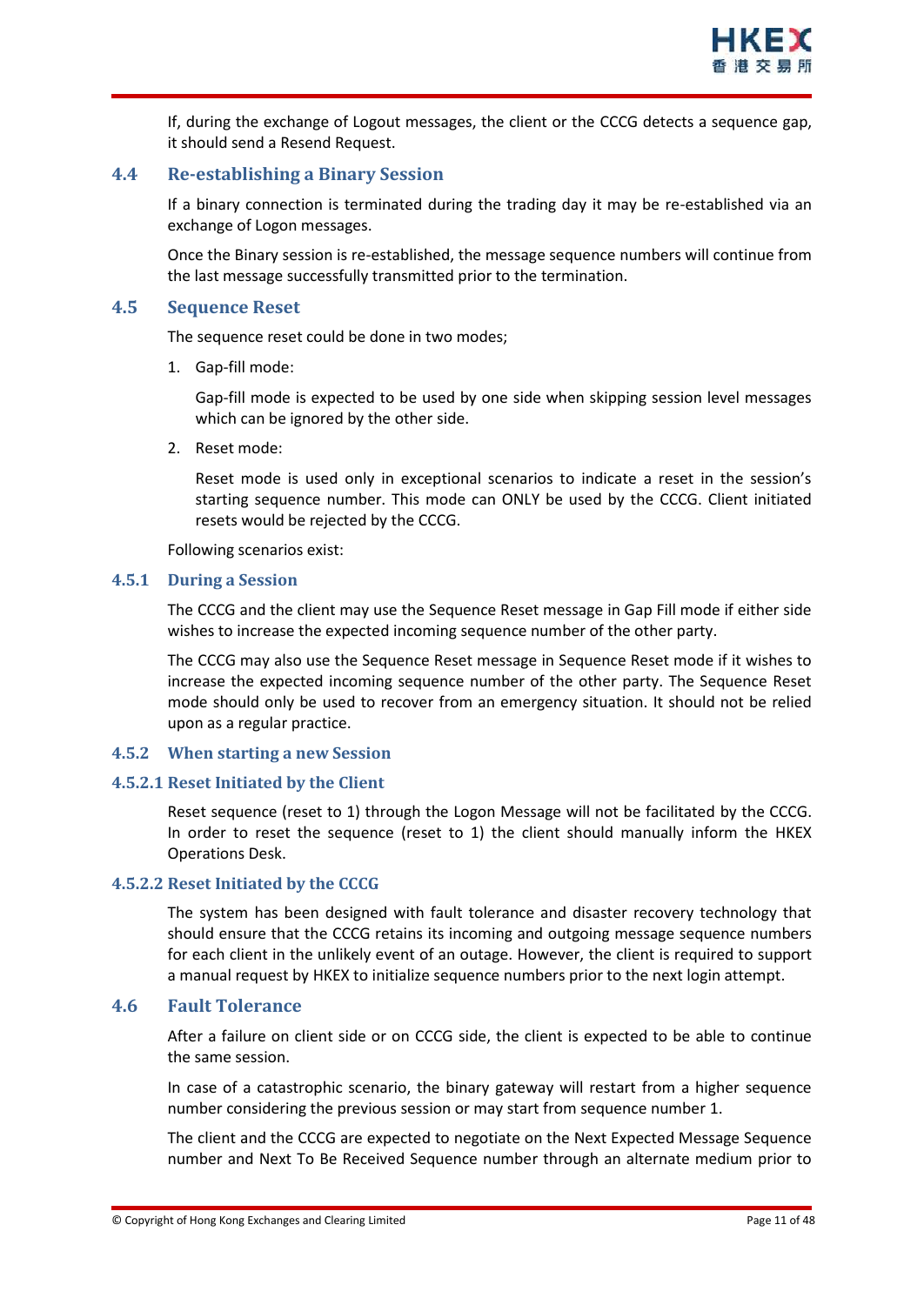

initiating the new session (Manually setting the sequence number for both ends after having a direct communication with the client).

#### <span id="page-11-0"></span>**4.7 Checksum Validation**

The CCCG performs a checksum validation on all incoming messages into the input services. Incoming messages that fail the checksum validation will be rejected and the connection will be dropped by the CCCG without sending a logout.

Conversely, the CCCG stamps an identically calculated checksum field on all outgoing messages from the input interfaces. In case of a checksum validation failure, the client is expected to drop the connection and take any appropriate action before reconnecting. Messages that fail the checksum validation should not be processed.

This checksum is a **CRC32C** value with the polynomial **0x1EDC6F41**, presented as a 32-bit unsigned integer [\(http://en.wikipedia.org/wiki/Cyclic\\_redundancy\\_check#CRC-32C\)](http://en.wikipedia.org/wiki/Cyclic_redundancy_check#CRC-32C).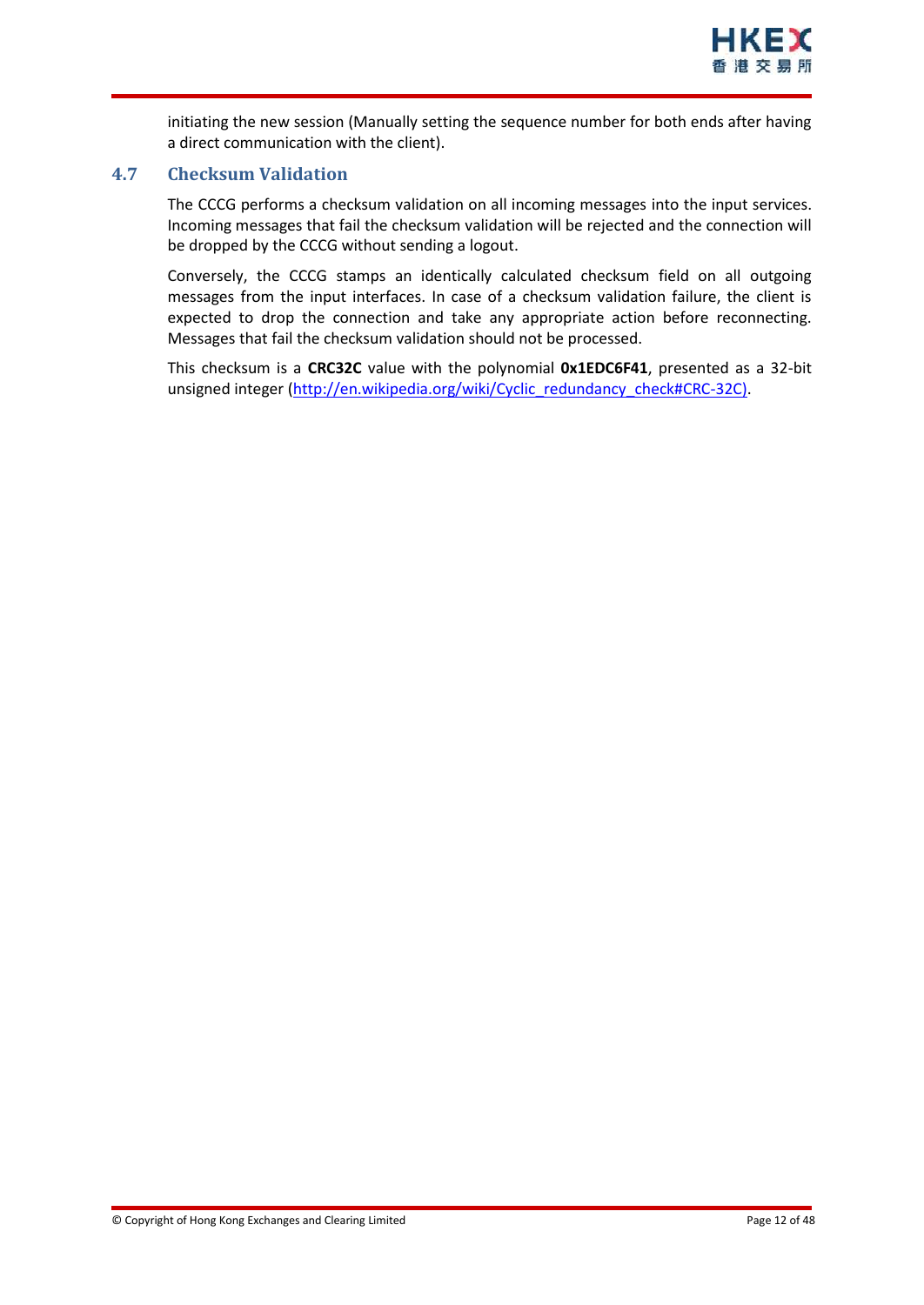#### <span id="page-12-0"></span>**5. Recovery**

#### <span id="page-12-1"></span>**5.1 General Message Recovery**

- A gap is identified when an incoming message sequence number is found to be greater than Next Expected Message Sequence number.
- The Resend Request will indicate the Start Sequence and End Sequence of the message gap identified and when replying to a resend request, the messages are expected to be sent strictly honouring the sequence.
- If messages are received outside of the Start and End sequence numbers, then the recovering party is expected to queue those messages until the gap is recovered.

During the message recovery process, the recovering party will increment the Next Expected Sequence number accordingly based on the messages received. If messages applicable to the message gap are received out of sequence then the recovering party will drop these messages.

 The party requesting the Resend Request can specify "0" in the End Sequence to indicate that they expect the sender to send ALL messages starting from the Start Sequence.

In this scenario, if the recovering party receives messages with a sequence greater than the Start Sequence, out of sequence, the message will be ignored.

 Administrative messages such as Sequence Resets, Heartbeats and Test Requests which can be considered irrelevant for a retransmission could be skipped using the Sequence Reset message in gap-fill mode.

Note that the CCCG expects the client to skip Sequence Reset messages when replying to a Resend Request at all times.

 When resending messages, the CCCG would use either PossDup or PossResend flags to indicate whether the messages were retransmitted earlier.

If PossDup flag is set to  $1 = Yes$ , it indicates that the same message with the given sequence number with the same business content may have been transmitted earlier.

In the case where PossResend flag is set to  $1 = Yes$ , it indicates that the same business content may have been transmitted previously but under the different message sequence number. In this case business contents needs to be processed to identify the resend. For example, in Execution Reports the Execution ID may be used for this purpose.

#### <span id="page-12-2"></span>**5.2 Resend Request**

The client may use the Resend Request message to recover any lost messages. This message may be used in one of three modes:

- (i) To request a single message. The Start Sequence and End Sequence should be the same.
- (ii) To request a specific range of messages. The Start Sequence should be the first message of the range and the End Sequence should be the last of the range.
- (iii) To request all messages after a particular message. The Start Sequence should be the sequence number immediately after that of the last processed message and the End Sequence should be zero (0).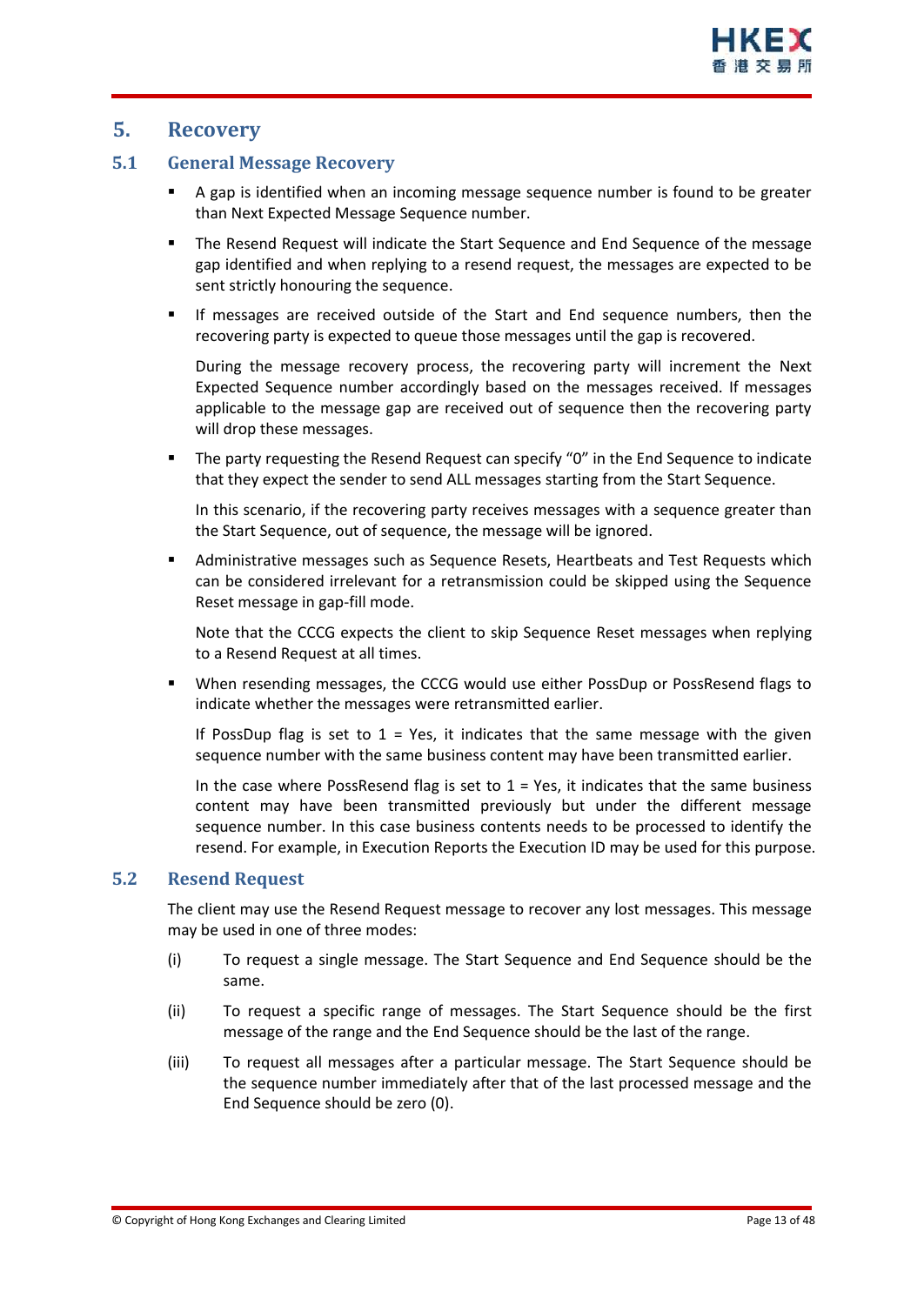#### <span id="page-13-0"></span>**5.3 Logon Message Processing – Next Expected Message Sequence**

Upon receipt of a Logon message from a client, the CCCG will validate the Comp ID and the Password. If this validation results in an invalid Comp ID or invalid password the CCCG would terminate the session with the client without any further exchange of messages.

If the Logon request is validated successfully for Comp ID and password, the CCCG will move onto validate the Next Expected Message Sequence number of the incoming Logon message.

If the Next Expected Message Sequence number indicated is:

- 1. Greater than the CCCG's Next To Be Sent Sequence number, then the session will be terminated immediately after sending the logout message (i.e., manual intervention is required in this case).
- 2. Equal to the CCCG's Next To Be Sent Sequence number, then the CCCG will start sending message starting from the indicated sequence number
- 3. Less than the CCCG's Next To Be Sent Sequence number, then the CCCG would consider this as a gap-fill (i.e., the client has not received these messages and the CCCG has to resend them now<sup>2</sup>) and send messages starting from the indicated message up to the logon message sequence and skip the logon message sequence using a gap-fill and continue sending new messages from there on

If the Next Expected Message Sequence number indicated is valid then the CCCG will send a Logon signifying a logon reply specifying the Next Expected Message Sequence number from the client. Immediately following the logon reply, the CCCG would start message transmission as indicated above.

The client upon receipt of the Logon message from the CCCG is expected follow the exact steps as indicated above.

Neither side should generate a Resend Request based on the Sequence Number of the incoming Logon message but should expect any gaps to be filled automatically by following the Next Expected Sequence processing described above*<sup>2</sup>* .

Note that indicating the Next Expected Message Sequence number in the Logon request is mandatory.

#### <span id="page-13-1"></span>**5.4 Possible Duplicates**

The CCCG handles possible duplicates according to the Financial Information Exchange – FIX protocol.

#### <span id="page-13-2"></span>**5.5 Possible Resends**

#### <span id="page-13-3"></span>**5.5.1 Client Initiated Messages**

The CCCG does not handle possible resends for the client-initiated messages and the message will be processed without considering the value in the PossResend field.

#### <span id="page-13-4"></span>**5.5.2 CCCG Initiated Messages**

1

The CCCG may use the PossResend field to indicate that an application message may have already been sent under a different Sequence Number. The client should validate the contents (e.g. Execution ID) of such a message against those of messages already received during the current trading day to determine whether the new message should be ignored or processed.

<sup>2</sup> *During the period where the CCCG is resending messages to the client, the CCCG does not allow another Resend Request from the client. If a new Resend Request is received during this time, the CCCG will terminate the session immediately without sending the Logout message.*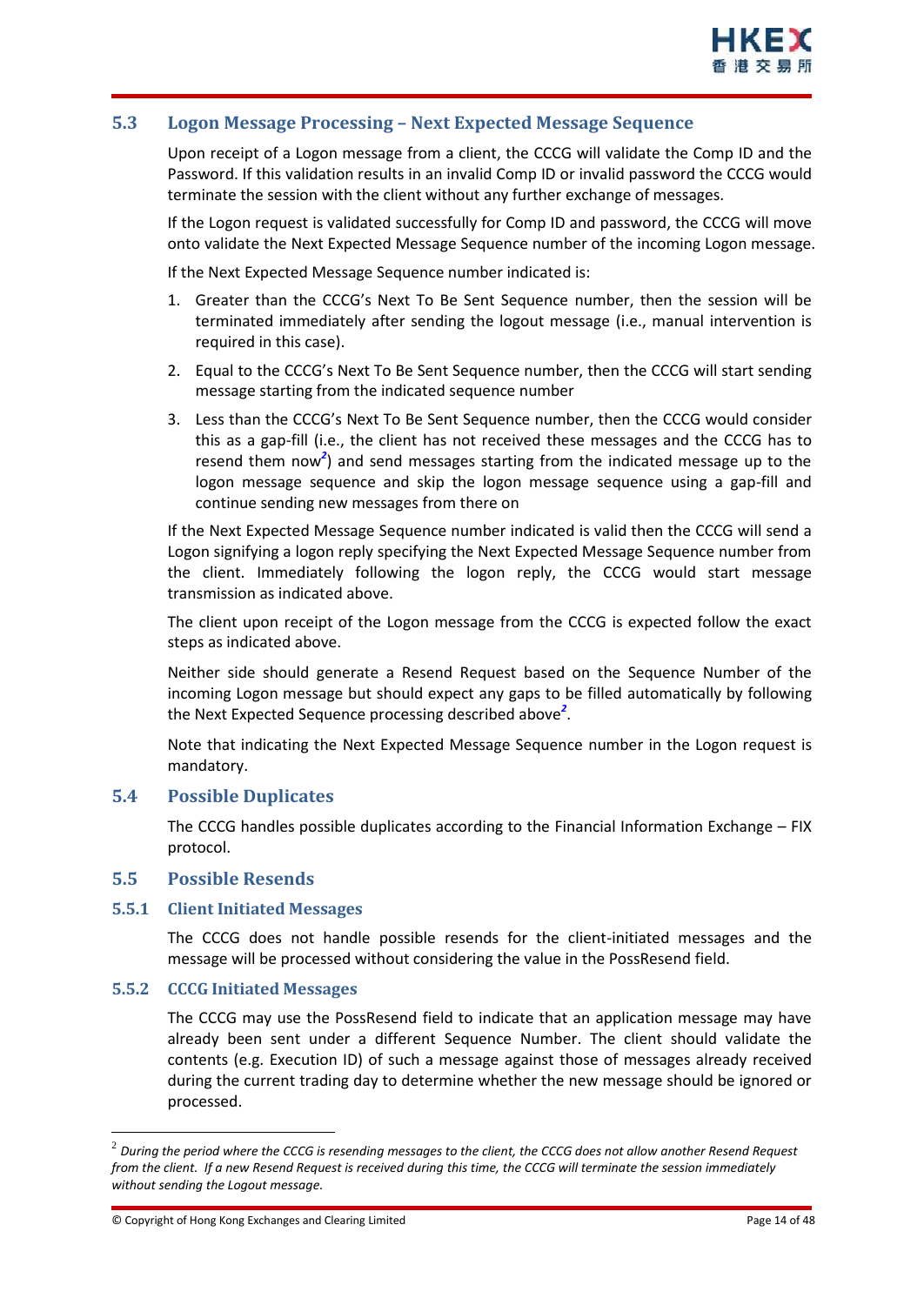

#### <span id="page-14-0"></span>**5.6 Gap Fills**

The following messages are expected to be skipped using gap-fills when being retransmitted:

- 1. Logon
- 2. Logout
- 3. Heartbeat
- 4. Test Request
- 5. Resent Request
- 6. Sequence Reset

All other messages are expected to be replayed within a retransmission.

#### <span id="page-14-1"></span>**5.7 Transmission of Missed Messages**

The Execution Reports generated during a period when a client is disconnected from the CCCG will be sent to the client when it next reconnects. In the unlikely event the disconnection was due to an outage of the CCCG, all such messages will include a PossResend set to 1 = Yes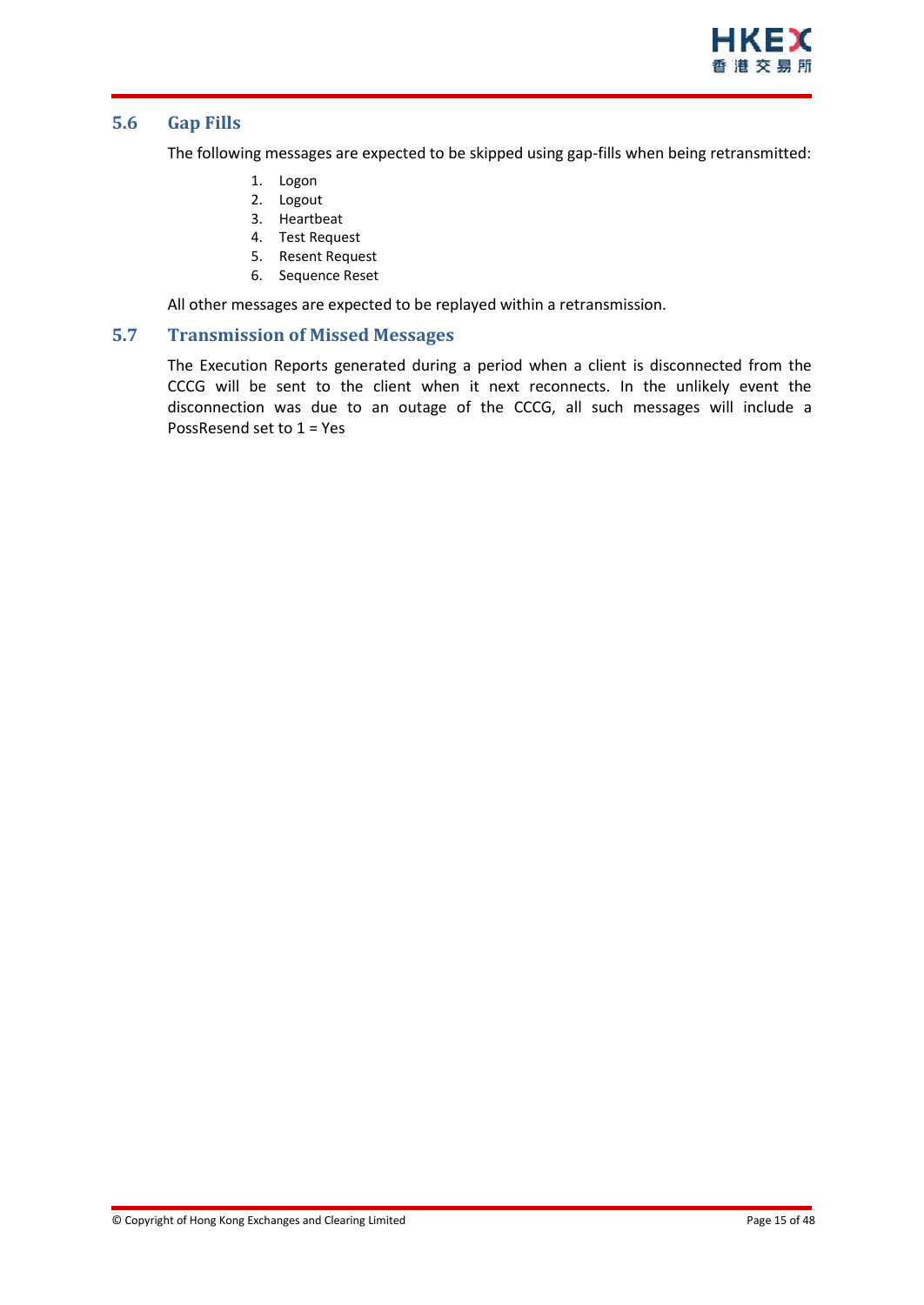# <span id="page-15-0"></span>**6. Service Description**

#### <span id="page-15-1"></span>**6.1 Data Types**

The table below describes each data type included in all of the messages in the Binary Trading Gateway.

| #  | <b>Data Type</b>                           | Size in                                                 | <b>Description</b>                                                                                                                                                                                                                                                                                                                                                                                                                                                                                                                                                                                                                                                                                                                                                                                                                                                                                                                                                                                                                                                                        |
|----|--------------------------------------------|---------------------------------------------------------|-------------------------------------------------------------------------------------------------------------------------------------------------------------------------------------------------------------------------------------------------------------------------------------------------------------------------------------------------------------------------------------------------------------------------------------------------------------------------------------------------------------------------------------------------------------------------------------------------------------------------------------------------------------------------------------------------------------------------------------------------------------------------------------------------------------------------------------------------------------------------------------------------------------------------------------------------------------------------------------------------------------------------------------------------------------------------------------------|
|    |                                            | <b>Bytes</b>                                            |                                                                                                                                                                                                                                                                                                                                                                                                                                                                                                                                                                                                                                                                                                                                                                                                                                                                                                                                                                                                                                                                                           |
| 1. | Alphanumeric<br><b>Fixed Length</b><br>(n) | Length is<br>n bytes<br>(Fixed for<br>a given<br>field) | These fields use standard ASCII character bytes. All fields of<br>this data type will be null terminated and the length of the<br>field will include this null character. If the field value does not<br>occupy the full length of the field then data after the null<br>termination should be discarded.<br>For messages coming into CCCG:<br>if the field value occupies the full length of the field<br>٠<br>including the null character, CCCG will override the last<br>character with null value.<br>if the field value does not occupy the full length of the<br>٠<br>field and if there is no null termination character specified,<br>CCCG will consider the full length excluding the null<br>character as the field value.<br>In case the field is empty, the first byte will be null filled.<br>Each Alphanumeric Fixed Length field will have its size<br>indicated within the Data Dictionary section.<br>Alphanumeric Fixed Length fields will support Multiple Values<br>to be specified separated by a space.<br>For applicable fields please refer the Data Dictionary. |
| 2. | Alphanumeric<br>Variable<br>Length         | Variable                                                | These fields use standard ASCII character bytes. All fields of<br>this data type will be null terminated and the length of the<br>field will include this null character. If the field value does not<br>occupy the full length of the field then data after the null<br>termination should be discarded.<br>In case the field is empty, the third byte will be null filled.<br>The length of each Alphanumeric Variable Length field will be<br>indicated in the first two bytes as UInt16.<br>The length range of this field will be from $0 - 65,535$ .<br>The Alphanumeric Variable Length fields will also support<br>Multiple Values to be specified separated by a space.                                                                                                                                                                                                                                                                                                                                                                                                          |
| 3. | Byte                                       | 1                                                       | A single byte used to hold any ASCII character.                                                                                                                                                                                                                                                                                                                                                                                                                                                                                                                                                                                                                                                                                                                                                                                                                                                                                                                                                                                                                                           |
| 4. | Decimal                                    | 8                                                       | Signed Little-Endian encoded integer field with 8 implied<br>decimal places.<br>For example, 10000.03100012 the system will multiply this by<br>$108$ converting it to an integer and this integer will be bit<br>encoded accordingly as a signed 8 byte binary number                                                                                                                                                                                                                                                                                                                                                                                                                                                                                                                                                                                                                                                                                                                                                                                                                    |
| 5. | UInt8                                      | $\mathbf{1}$                                            | Unsigned integer.<br>Range: 0 - 255                                                                                                                                                                                                                                                                                                                                                                                                                                                                                                                                                                                                                                                                                                                                                                                                                                                                                                                                                                                                                                                       |
| 6. | Int8                                       | $\mathbf{1}$                                            | Signed integer.<br>Range: -128 - 127                                                                                                                                                                                                                                                                                                                                                                                                                                                                                                                                                                                                                                                                                                                                                                                                                                                                                                                                                                                                                                                      |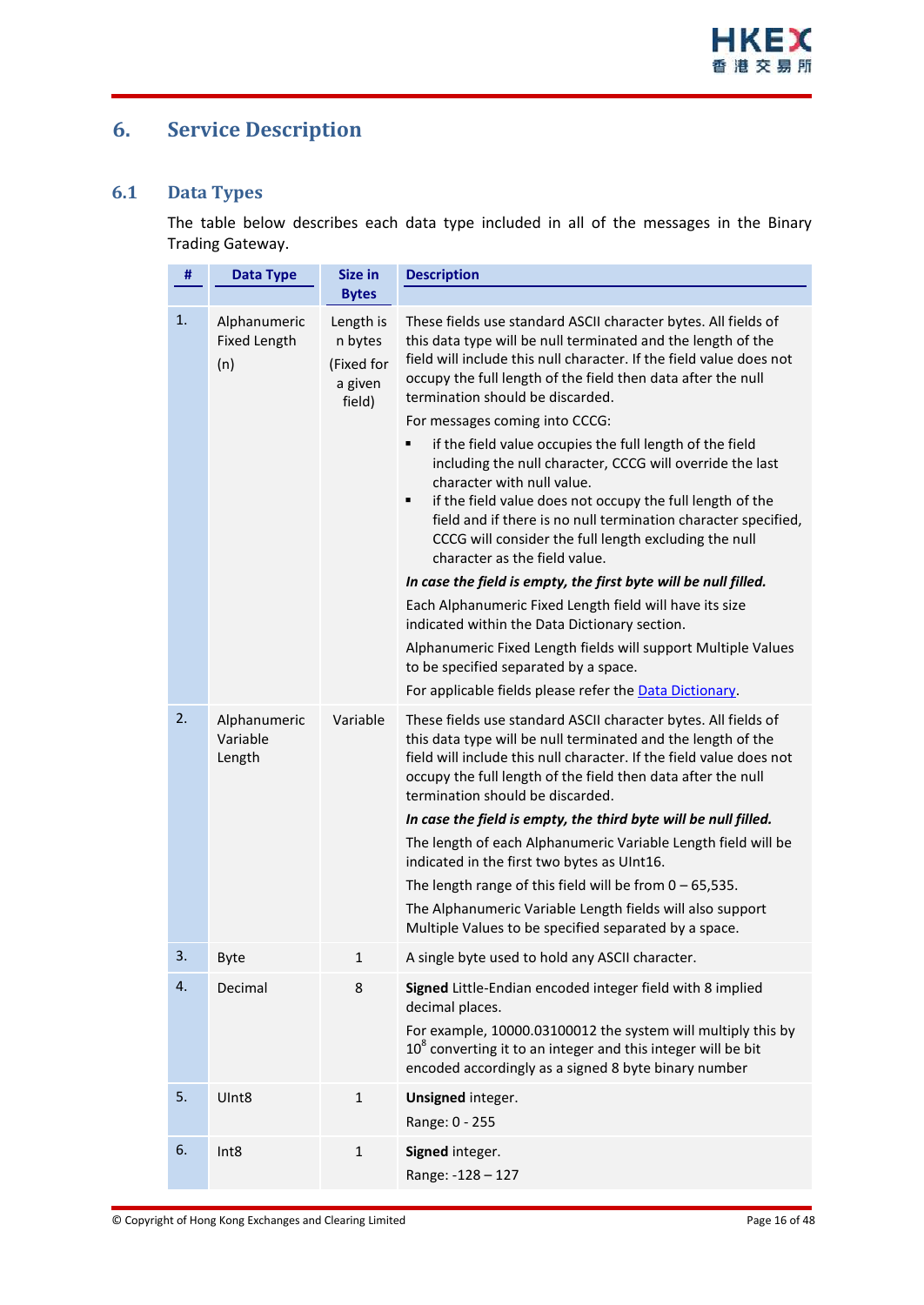

| #   | <b>Data Type</b>              | <b>Size in</b> | <b>Description</b>                                                                                                                                                                                                                                                                                                                                                                                          |
|-----|-------------------------------|----------------|-------------------------------------------------------------------------------------------------------------------------------------------------------------------------------------------------------------------------------------------------------------------------------------------------------------------------------------------------------------------------------------------------------------|
|     |                               | <b>Bytes</b>   |                                                                                                                                                                                                                                                                                                                                                                                                             |
| 7.  | UInt16                        | $\overline{2}$ | Little-Endian encoded unsigned integer.<br>Range: 0 - 65,535                                                                                                                                                                                                                                                                                                                                                |
| 8.  | Int16                         | $\overline{2}$ | Little-Endian encoded signed integer.<br>Range: -32,768 - 32,767                                                                                                                                                                                                                                                                                                                                            |
| 9.  | UInt32                        | 4              | Little-Ending encoded unsigned integer<br>Range: 0-4,294,967,295                                                                                                                                                                                                                                                                                                                                            |
| 10. | Int32                         | $\overline{4}$ | Little-Endian encoded signed integer.<br>Range: -2,147,483,648 - 2,147,483,647                                                                                                                                                                                                                                                                                                                              |
| 11. | <b>Bitmap Fixed</b><br>Length | 32             | Bitmap Fixed Length provides up to 256 representation<br>options. To indicate availability set 1 to the applicable bit<br>position and 0 for unavailability.<br>Each bit in the presence map will represent a field and the<br>sequence in which the fields should be included into the<br>message will be based on the bit position (starting from the<br>most significant bit position).                  |
| 12. | Bitmap<br>Variable<br>Length  | Variable       | Bitmap Variable Length is used to indicate the presence of<br>fields and nested repeating blocks in a repeating block. To<br>indicate availability set 1 to the applicable bit position and 0<br>for unavailability.<br>The length of the bitmaps used for different repeating blocks<br>may vary.<br>Each Bitmap Variable Length field will have its size indicated<br>within the Data Dictionary section. |
| 13. | Int <sub>64</sub>             | 8              | Little-Endian encoded 64 bits signed integer<br>Range: -9,223,372,036,854,775,808 to<br>9,223,372,036,854,775,807                                                                                                                                                                                                                                                                                           |
| 14. | UInt <sub>64</sub>            | 8              | Little-Endian encoded 64 bits unsigned integer<br>Range: 0 to 18,446,744,073,709,551,615                                                                                                                                                                                                                                                                                                                    |

#### <span id="page-16-0"></span>**6.2 Message Composition**

Each message comprises of the following logical components:

- 1. Header
- 2. Body
- 3. Trailer

Fields within a message are formed in the same order as the composition given above.

Fields present within the body of the message is defined through a field presence map where the present fields are indicated as part of the header.

Fields which are part of the header and the trailer are considered mandatory.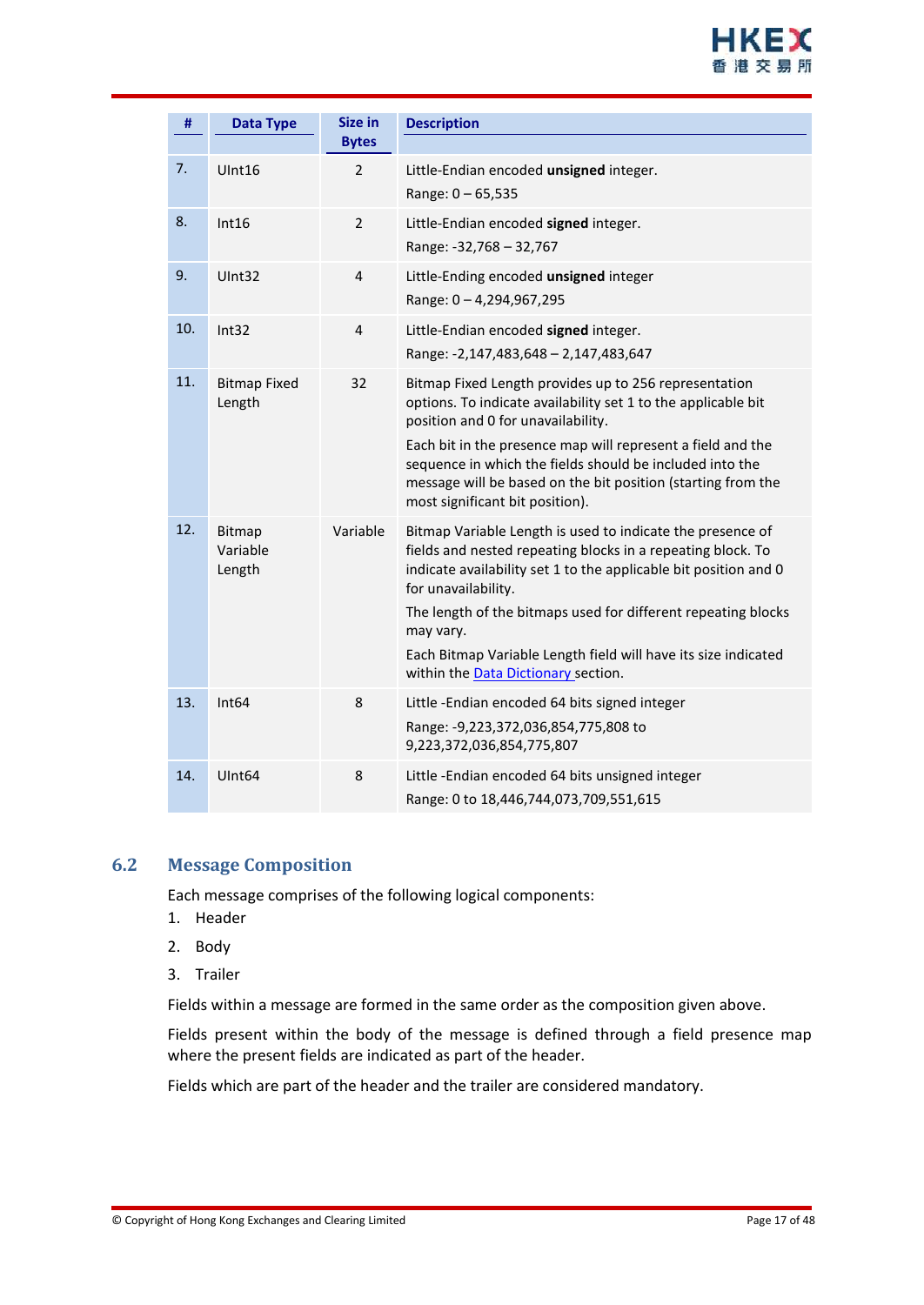#### <span id="page-17-0"></span>**6.2.1 Field Presence Map**

The binary protocol provides a concept of field presence maps per each message type where using these bitmap fields available within the message, senders could indicate the fields available within the message in a dynamic nature.

Each bit in the presence map will represent a field and the sequence in which the fields should be included into the message will be based on the bit position (starting from the most significant bit position). All fields applicable to a particular presence map should be included into message immediately following the applicable presence map.

For example, consider an 8 bit presence map. Positions 1, 2 and 3 indicate Instrument, Client Order ID and Order Quantity respectively where rest of the positions has not been assigned to a field.

To indicate the presence of the fields Instrument and Order Quantity the presence map will be set as shown below:

| Position                         | $\overline{0}$                  | $\mathbf{1}$       | $\overline{2}$               | 3           | $\overline{4}$ | 5           | 6           | $\overline{7}$ |
|----------------------------------|---------------------------------|--------------------|------------------------------|-------------|----------------|-------------|-------------|----------------|
| Represented<br>field             | Instrument                      | Client Order<br>ID | Order Qty                    | N/A         | N/A            | N/A         | N/A         | N/A            |
| <b>Bit value</b><br>(presence)   | $\mathbf{1}$                    | $\mathbf 0$        | $\mathbf{1}$                 | $\mathbf 0$ | $\mathbf{0}$   | $\mathbf 0$ | $\mathbf 0$ | $\Omega$       |
| Message view:                    |                                 |                    |                              |             |                |             |             |                |
|                                  | Preceding fields of the message |                    |                              |             |                |             |             |                |
| Presence Map                     | $\mathbf{1}$                    | 0                  | $\mathbf{1}$<br>$\mathbf{0}$ | $\Omega$    | $\Omega$       |             | $\Omega$    | $\Omega$       |
| <b>HKEX</b><br>Instrument        |                                 |                    |                              |             |                |             |             |                |
| <b>Order Quantity</b>            | 1000                            |                    |                              |             |                |             |             |                |
| Succeeding fields of the message |                                 |                    |                              |             |                |             |             |                |

The applicable data types and lengths of the body fields are provided in the data dictionary. Based on the available fields as indicated by the field presence map, the recipient of the message is expected to decode the message accordingly.

Bit position for a field that commonly appears in multiple messages may be different; each message will have its own bit position for individual fields present in that message.

#### <span id="page-17-1"></span>**6.2.2 Repeating Blocks and Nested Repeating Blocks**

The binary protocol supports repeating blocks within the message body while also allowing nested repeating blocks within a repeating block.

When indicating a repeating block the field presence map will only indicate the presence of the repeating block. Based on the repeating block construct, the receiving party is expected to evaluate the field contents and the numbers of repeating blocks.

This specification describes the repeating block construct and the relevant field information such as the data types required to identify the message contents and also to calculate header and trailer information such as message length and checksums.

Each repeating block construct will have a repeating block header field which is immediately followed by a field presence map which will indicate the presence of the applicable fields in that repeating block and any nested repeating blocks included within.

For e.g. consider an 8-bit field presence map included in the message header: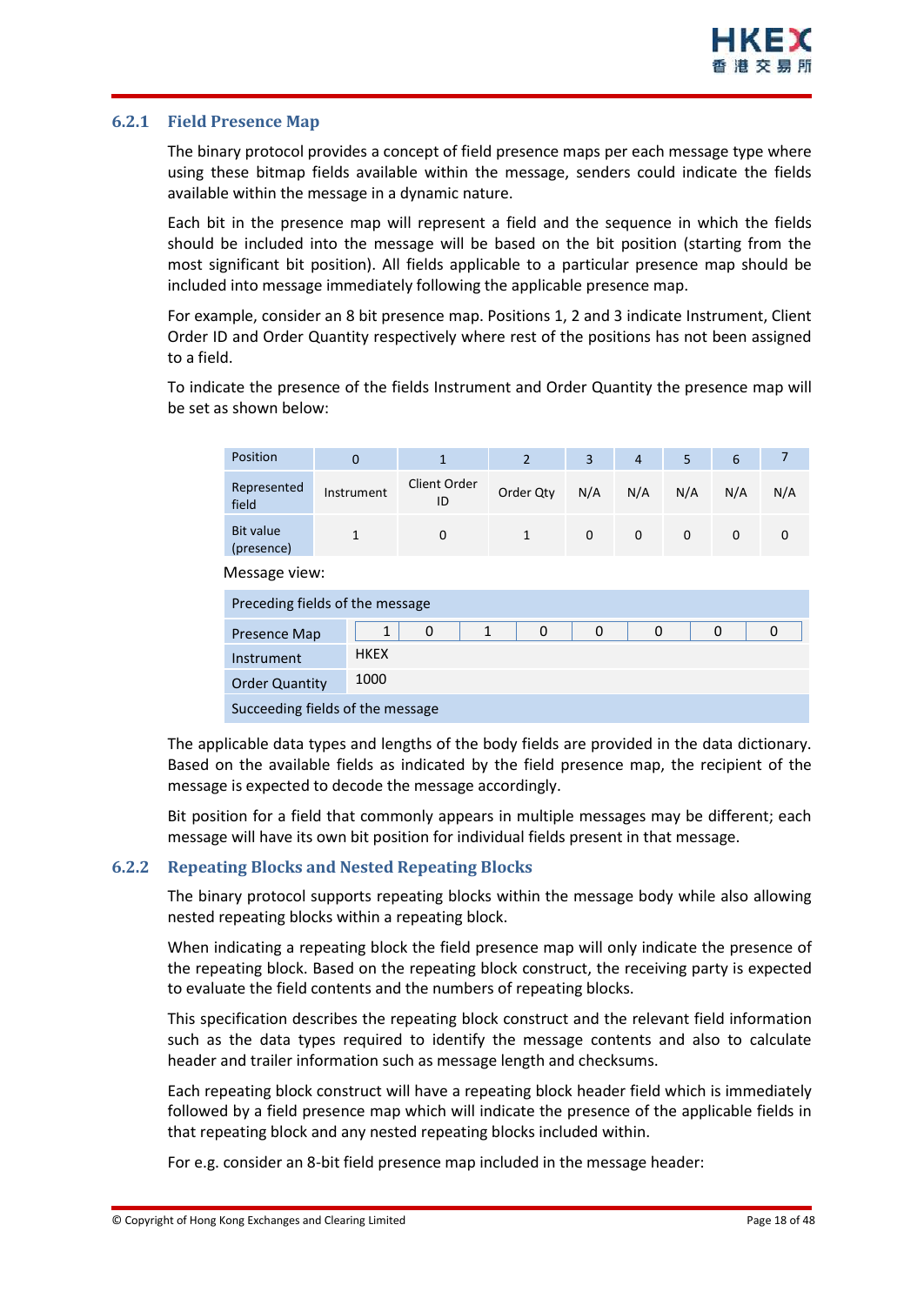

| Position                       | U              |                    |              |                    | 4   | 5   | 6   |     |
|--------------------------------|----------------|--------------------|--------------|--------------------|-----|-----|-----|-----|
| Represented<br>field           | Security<br>ID | Client<br>Order ID | Order<br>Qty | No<br>Entitlements | N/A | N/A | N/A | N/A |
| <b>Bit value</b><br>(presence) |                |                    |              |                    | 0   | 0   |     |     |

The  $3<sup>rd</sup>$  position indicates a repeating block which indicates the number of entitlement applicable to the particular message.

A sample 'No Entitlements' repeating block construct is given below:

|                            |                | No Entitlements                               |                                                                | Number of repeating blocks. Valid values are 1 or<br>2.                                                                          |  |  |
|----------------------------|----------------|-----------------------------------------------|----------------------------------------------------------------|----------------------------------------------------------------------------------------------------------------------------------|--|--|
|                            |                |                                               |                                                                | (Repeating block header field)                                                                                                   |  |  |
|                            |                |                                               | No Entitlements Body Fields Presence Map                       | This will indicate the fields/nested repeating<br>blocks present in this repeating block                                         |  |  |
|                            | $\Omega$       | <b>Entitlement Type</b>                       |                                                                | Absence of this field indicates the meaning of the<br>entitlement is implicit.<br>Else:<br>$0 =$ Trade<br>٠<br>$1 = Make Market$ |  |  |
|                            | $\mathbf{1}$   | Entitlement Indicator                         |                                                                | Determines if the party is entitled for the<br>specified Entitlement Type<br>$0 = No$<br>$1 = Yes$<br>٠                          |  |  |
|                            | $\overline{2}$ | No Market Segments                            |                                                                | <b>Number of Market Segments</b><br>(Repeating block header field)                                                               |  |  |
|                            |                | No Market Segment Scope Group Presence<br>Map |                                                                | This will indicate the fields/nested repeating<br>blocks present in this repeating block                                         |  |  |
|                            |                | $\mathbf 0$                                   | <b>Market Segment ID</b>                                       | Identifies the Market in the entitlement scope.                                                                                  |  |  |
| 3<br><b>Fntitlement ID</b> |                |                                               | Unique identifier for a specific Entitlement Group<br>instance |                                                                                                                                  |  |  |

In the above message construct, 'No Market Segments' is a nested repeating block within the 'No Entitlements' repeating group.

The following provides an example message view when the nested repeating block is not present in the message. This is indicated in the Body Field Presence Map of the 'No Entitlements' repeating block.

| Order          | <b>Field</b>                      | Value                              |              |              |                                     |              |     |              |             |                |
|----------------|-----------------------------------|------------------------------------|--------------|--------------|-------------------------------------|--------------|-----|--------------|-------------|----------------|
| $\mathbf{1}$   | No Entitlements                   | 1 (one repeating blocks indicated) |              |              |                                     |              |     |              |             |                |
| $\overline{2}$ | No Entitlements                   | Position                           | $\Omega$     | $\mathbf{1}$ | $\overline{2}$                      | 3            | 4   | 5            | 6           | $\overline{7}$ |
|                | <b>Body Field</b><br>Presence map | Represented<br>field               | Ent<br>Type  | Ent<br>Ind   | <b>No</b><br>Market<br>Segme<br>nts | Ent<br>ID    | N/A | N/A          | N/A         | N/A            |
|                |                                   | <b>Bit value</b><br>(presence)     | $\mathbf{1}$ | $\mathbf{1}$ | $\mathbf 0$                         | $\mathbf{1}$ | 0   | $\mathbf{0}$ | $\mathbf 0$ | $\mathbf 0$    |
| $\overline{3}$ | Entitlement<br><b>Type</b>        | $0 = Trade$                        |              |              |                                     |              |     |              |             |                |
| $\overline{4}$ | Entitlement<br>Indicator          | $1 = Yes$                          |              |              |                                     |              |     |              |             |                |
| 5              | Entitlement ID                    | TEST 01                            |              |              |                                     |              |     |              |             |                |

#### *Message view:*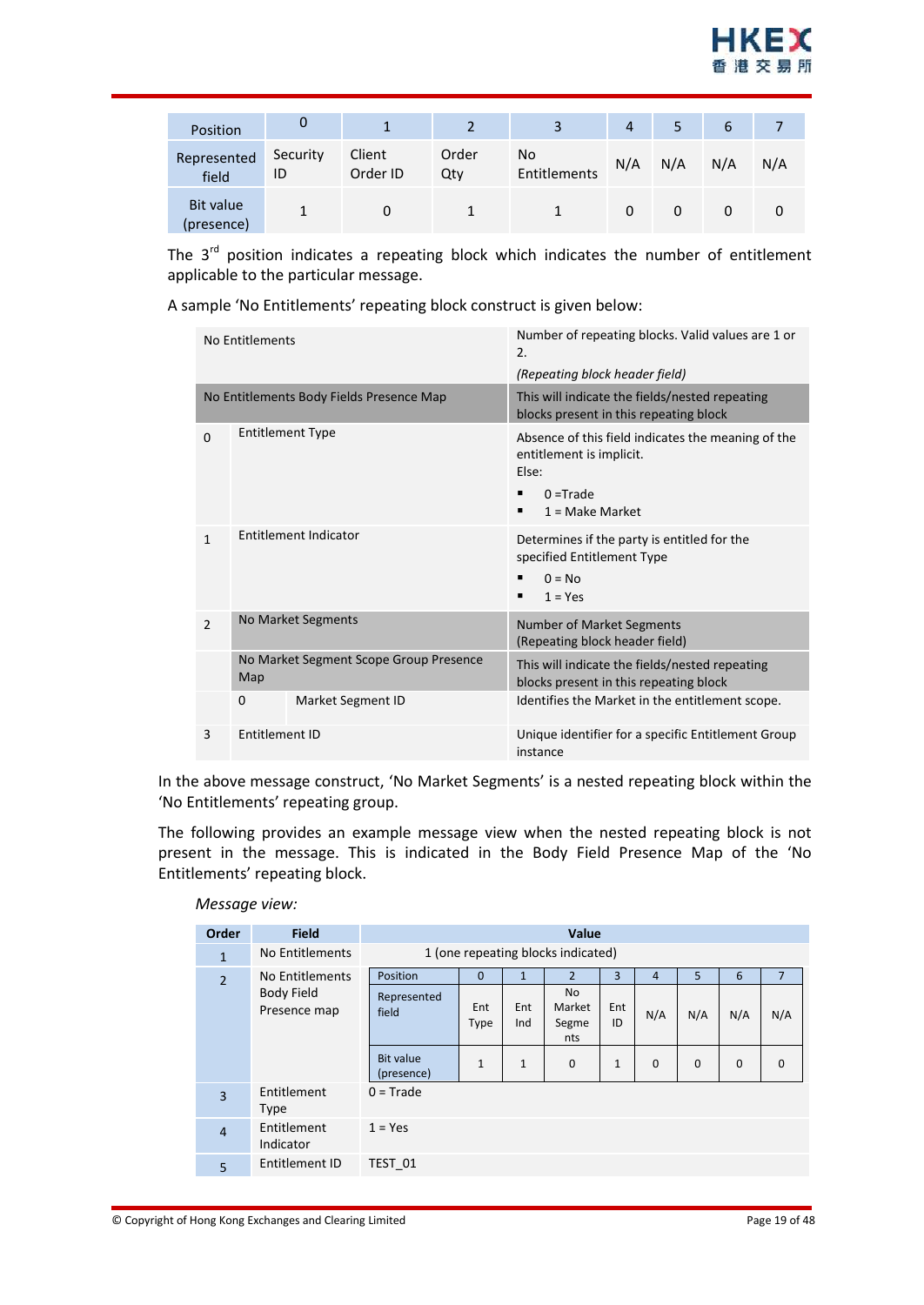#### <span id="page-19-0"></span>**6.3 Security Identification**

Instruments will be identified using the Security ID field. It is required to specify Security ID Source as Exchange Symbol (8) and Security Exchange as either of the following 2 ISO MICs:

- *XSSC* = ISO Market Segment Code for Stocks listed in Shanghai Stock Exchange under Shanghai – Hong Kong Stock Connect
- *XSEC* = ISO Market Segment Code for Stocks listed in Shenzhen Stock Exchange under Shenzhen – Hong Kong Stock Connect

Security ID will carry the Security Code of an instrument as assigned by the home market.

#### <span id="page-19-1"></span>**6.4 Party Identification**

| ID                        | <b>Description</b>                                                          | <b>Relevant Binary Field</b> |
|---------------------------|-----------------------------------------------------------------------------|------------------------------|
| <b>Broker ID</b>          | Identifier of the member the interest is<br>submitted under                 | Owning Broker ID             |
| <b>Entering Broker ID</b> | Identifier of the entering member the interest is<br>submitted under        | Submitting Broker ID         |
| Contra Broker ID          | Identifier of the Contra member the interest is<br>submitted under          | Counterparty Broker ID       |
| <b>BS User ID</b>         | The location ID of the member                                               | <b>Broker Location ID</b>    |
| Investor ID               | Investor ID as assigned by CCASS for a Special<br>Segregated Account (SPSA) | <b>SPSA Investor ID</b>      |

Party Identification is defined as follows:

#### <span id="page-19-2"></span>**6.5 Client Order ID**

In a drop copy message Client Order ID field will be provided only if the original message submitted through the Trading interface had this field.

The same rule is applicable to Original Client Order ID field.

#### <span id="page-19-3"></span>**6.6 Order Handling**

Order book updates such as new order, order cancel, resultant trade etc., will be published to the drop copy clients using Execution Report message.

#### <span id="page-19-4"></span>**6.7 Order ID**

The CCCG will provide the Order ID field to identify an order in all the drop copy messages associated with order handling.

#### <span id="page-19-5"></span>**6.8 Trade ID**

The CCCG will use the Trade Match ID field to identify a trade.

Trade Match ID field value is derived based on the corresponding value provided by the home market.

#### <span id="page-19-6"></span>**6.9 Execution ID**

The CCCG will use the Execution ID field to affix a unique identifier for each Execution Report. Execution ID will be unique per trading day.

#### <span id="page-19-7"></span>**6.10 Execution Reports**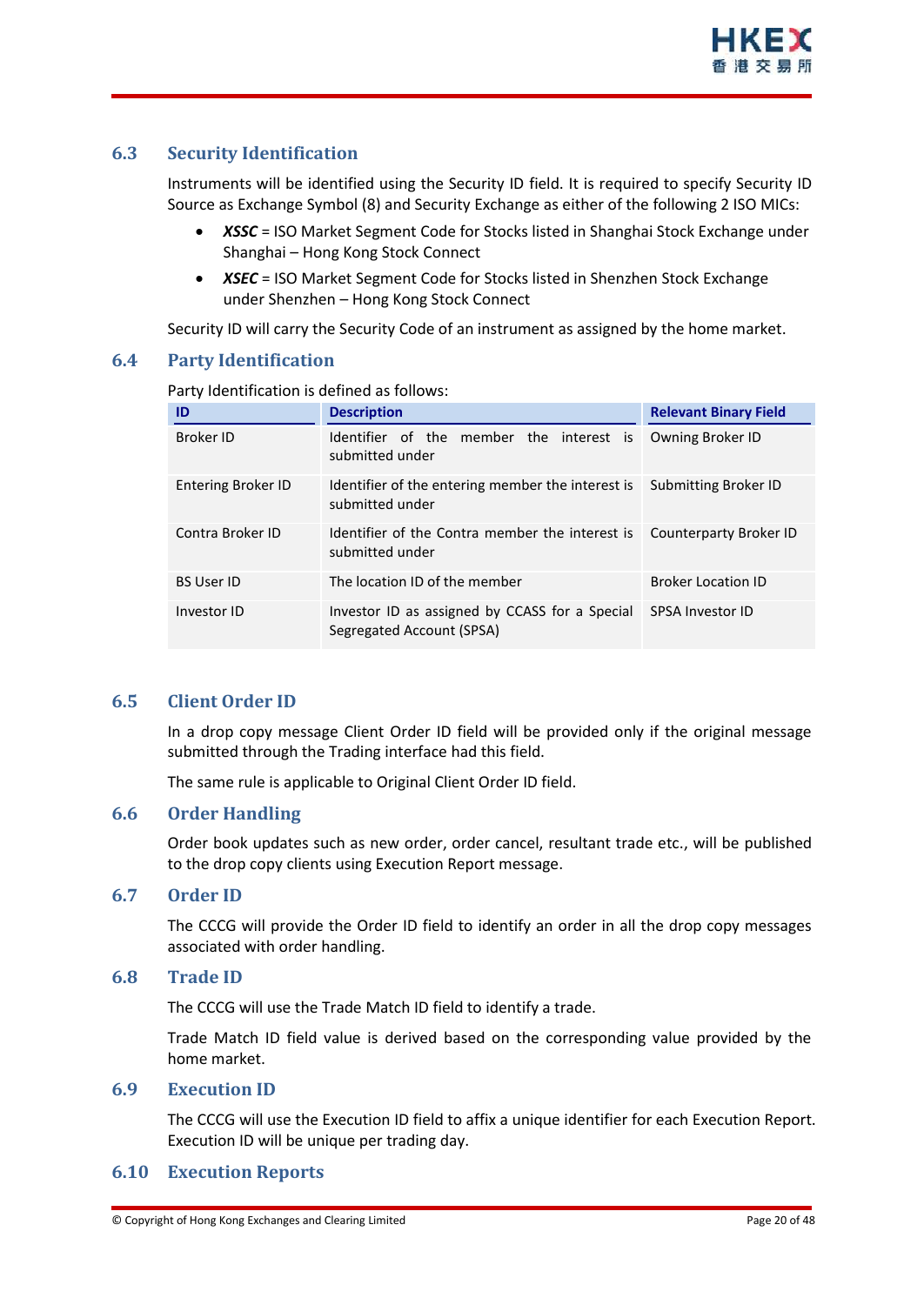

The Execution Report message is used to communicate many different events to the drop copy client. The events are differentiated by the value in the Exec Type field as outlined below:

| <b>Exec Type</b>  | <b>Description</b>                                                                                                                                                                                                                                                                                                                                                              | <b>Order Status Field</b>                        |
|-------------------|---------------------------------------------------------------------------------------------------------------------------------------------------------------------------------------------------------------------------------------------------------------------------------------------------------------------------------------------------------------------------------|--------------------------------------------------|
| $A =$ Pending New | Order Pending to be accepted by the Home<br><b>Market</b><br>Indicates that a new order has been accepted<br>by CSC and forwarded to the home market.                                                                                                                                                                                                                           | $10 =$ Pending New<br>٠                          |
| $0 = New$         | <b>Order Accepted</b><br>Indicates that a new order has been accepted<br>by the home market.                                                                                                                                                                                                                                                                                    | $0 = New$<br>٠                                   |
| $8 =$ Reject      | <b>Order Rejected</b><br>Indicates that an order has been rejected (by<br>the home market). The reason for the rejection<br>is specified in the field Order Reject Code.                                                                                                                                                                                                        | $8 =$ Rejected                                   |
| $F = Trade$       | <b>Order Executed (Trade)</b><br>Indicates that an order has been partially or<br>fully filled. The execution details (e.g. price and<br>quantity) are specified.                                                                                                                                                                                                               | $1$ = Partially Filled<br>٠<br>$2 =$ Filled<br>٠ |
| $4 =$ Cancel      | <b>Order Cancelled</b><br>Indicates that an order cancel request has been<br>accepted and successfully processed by the<br>home market.<br>This message can also be sent unsolicited in<br>which case the Execution Report may include<br>the Exec Restatement Reason Field to indicate<br>the reason for cancellation; Original Client<br>Order ID field will not be provided. | $4 =$ Cancelled                                  |

#### <span id="page-20-0"></span>**6.11 Message Rejection**

If an incoming message violates any message level validations such as data type mismatches or message structure mismatches, the messages are expected to be rejected back to the sender using a Reject (3) message (applicable to both the client and the CCCG).

#### <span id="page-20-1"></span>**6.12 Copy Message Indicator**

Copy Message Indicator field will be set to  $1$  = Yes for each message sent through the Drop Copy sessions in order to indicate that the given message is a drop copy of another message.

#### <span id="page-20-2"></span>**6.13 Session Contents**

The client enabled for the drop copy functionality will receive a copy of each eligible Execution Report (8).

A drop copy connection is configured to receive a copy of all the Execution Reports generated for the Broker ID(s) assigned to the Drop Copy session, irrespective of the access platform (e.g., CCOG service, CCCG Trading service) used by the given Broker ID for trading.

The drop copy client may have the privilege to subscribe to one of the following drop copy options:

Trades Only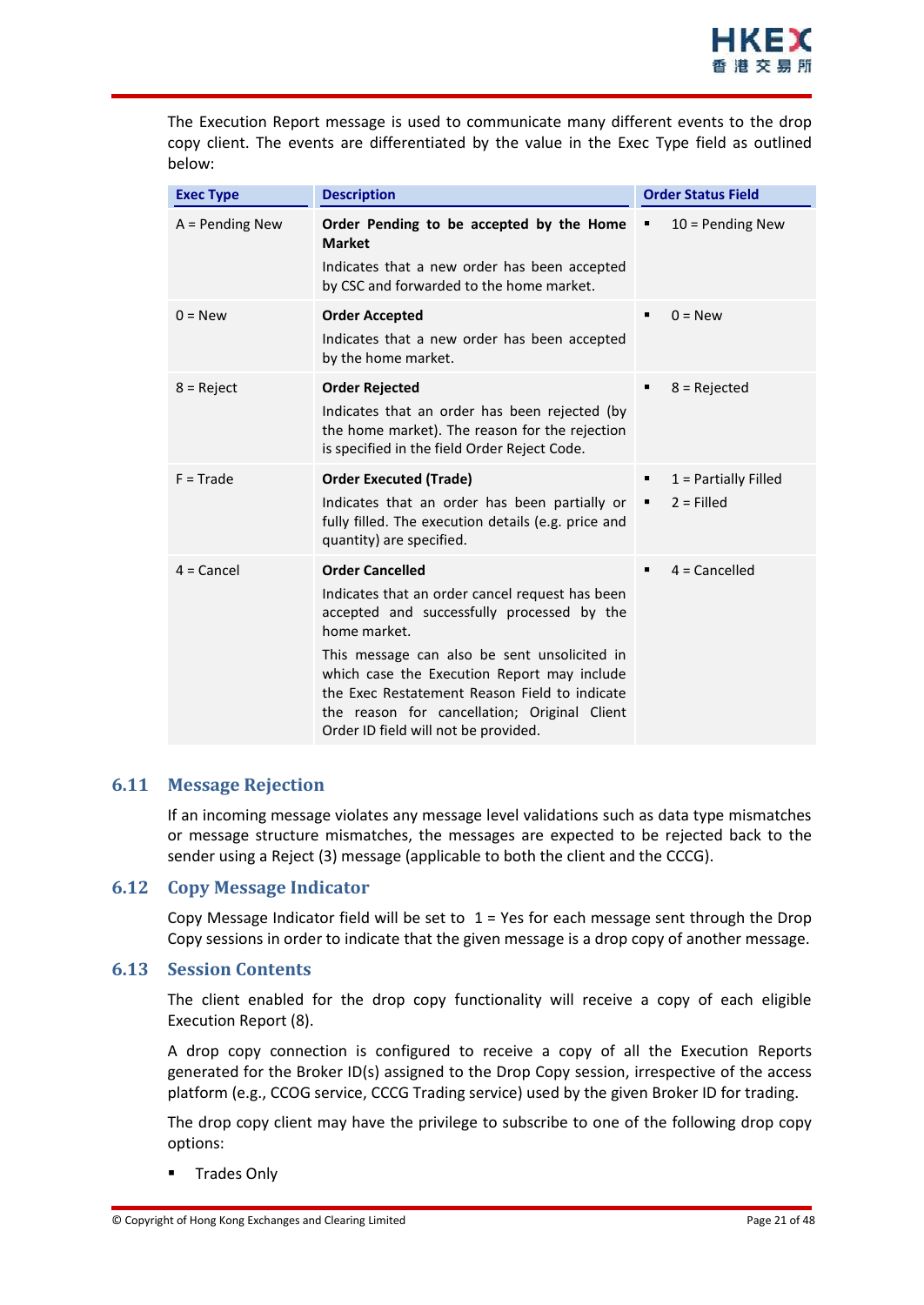Under 'Trades only' option, the client will have access to Execution Reports related to trades.

**•** Orders & Trades

Under 'Orders & Trades' option, the client will have access to all order related Execution Reports.

A drop copy client must choose the required option when subscribing to the drop copy service with HKEX market operations. This option can't be changed intra-day.

The following table describes the contents for the two subscription options:

| <b>Business Message Type</b>                                                                          | <b>Order and Trades</b> | <b>Trades Only</b> |
|-------------------------------------------------------------------------------------------------------|-------------------------|--------------------|
|                                                                                                       | <b>Option</b>           | <b>Option</b>      |
| <b>Execution Report</b>                                                                               |                         |                    |
| Exec Type = Pending New                                                                               | J                       | X                  |
| Exec Type $=$ New                                                                                     | √                       | X                  |
| Exec $Type = Reject$<br>(i.e., the New Order request is rejected before forwarding to<br>home market) | X                       | X                  |
| Exec $Type = Reject$<br>(i.e., the New Order request is rejected by the home market)                  | √                       | X                  |
| Exec $Type = Trade$                                                                                   | √                       | √                  |
| Exec Type = Pending Cancel                                                                            | X                       | $\mathsf{x}$       |
| Exec Type = Cancel                                                                                    | √                       | X                  |
| Exec Type = Cancel Reject                                                                             | X                       | X                  |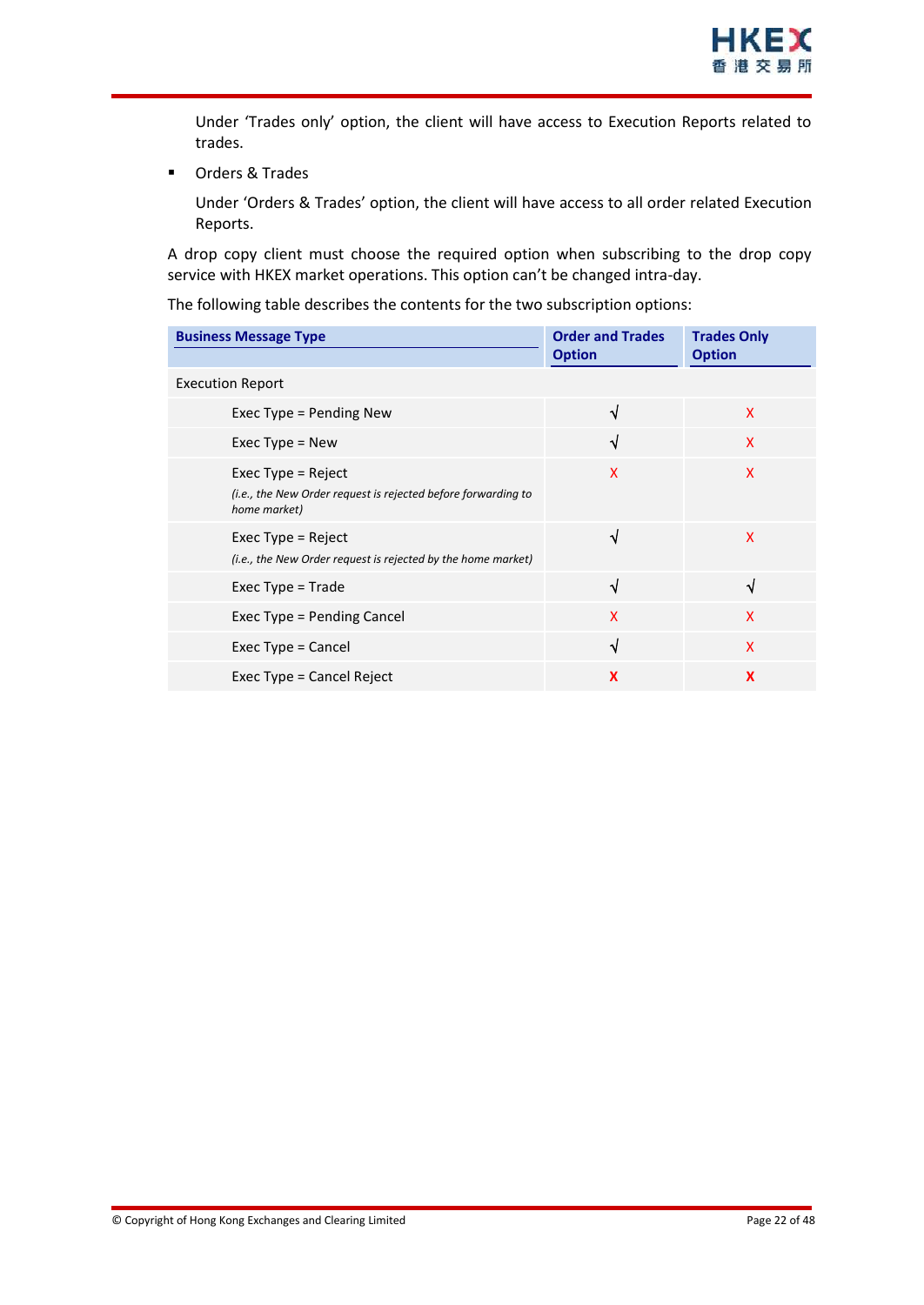# <span id="page-22-0"></span>**7. Message Definitions**

#### <span id="page-22-1"></span>**7.1 Supported Message Types**

All supported message types initiated by the client or the CCCG:

| #   | <b>Message</b>                 | <b>Message</b> | <b>Usage</b>                                                                                                                                                  |
|-----|--------------------------------|----------------|---------------------------------------------------------------------------------------------------------------------------------------------------------------|
|     |                                | <b>Type</b>    |                                                                                                                                                               |
| 1.  | Heartbeat                      | $\Omega$       | Allows the client and CCCG to exercise the<br>communication line during periods of inactivity<br>and verify that the interfaces at each end are<br>available. |
| 2.  | <b>Test Request</b>            | $\mathbf{1}$   | Allows the client or the CCCG to request a<br>response from the other party if inactivity is<br>detected.                                                     |
| 3.  | <b>Resend Request</b>          | $\overline{2}$ | Allows for the recovery of messages lost during a<br>malfunction of the communications layers.                                                                |
| 4.  | Reject                         | 3              | Used to reject a message that does not comply<br>with session level validations.                                                                              |
| 5.  | Sequence Reset                 | 4              | Allows the client or the CCCG to increase the<br>expected incoming sequence number of the<br>other party.                                                     |
| 6.  | Logon                          | 5              | Allows the client and the CCCG to establish a<br>Binary session.                                                                                              |
| 7.  | Logout                         | 6              | Allows the client and the CCCG to terminate a<br>Binary session.                                                                                              |
| 8.  | Lookup Request                 | 7              | The Lookup Request can be used by a client to<br>request for a connection point (IP/Port pair) to<br>the CCCG.                                                |
| 9.  | Lookup Response                | 8              | The Lookup Response message is used by the<br>CCCG in response to a valid Lookup Request sent<br>by the client.                                               |
| 10. | <b>Business Message Reject</b> | 9              | This message is used by CCCG to reject a<br>message at application level.                                                                                     |
| 11. | <b>Execution Report</b>        | 10             | Indicates one of the following:<br>Order Registered<br>٠<br>Order Accepted<br>٠<br>Order Rejected<br>■<br><b>Order Cancelled</b><br>Trade<br>$\blacksquare$   |

**Note**: HKEX may add new data fields and/or new messages to serve new business requirements in the future and BSS should be designed to adopt these interface changes in a flexible approach.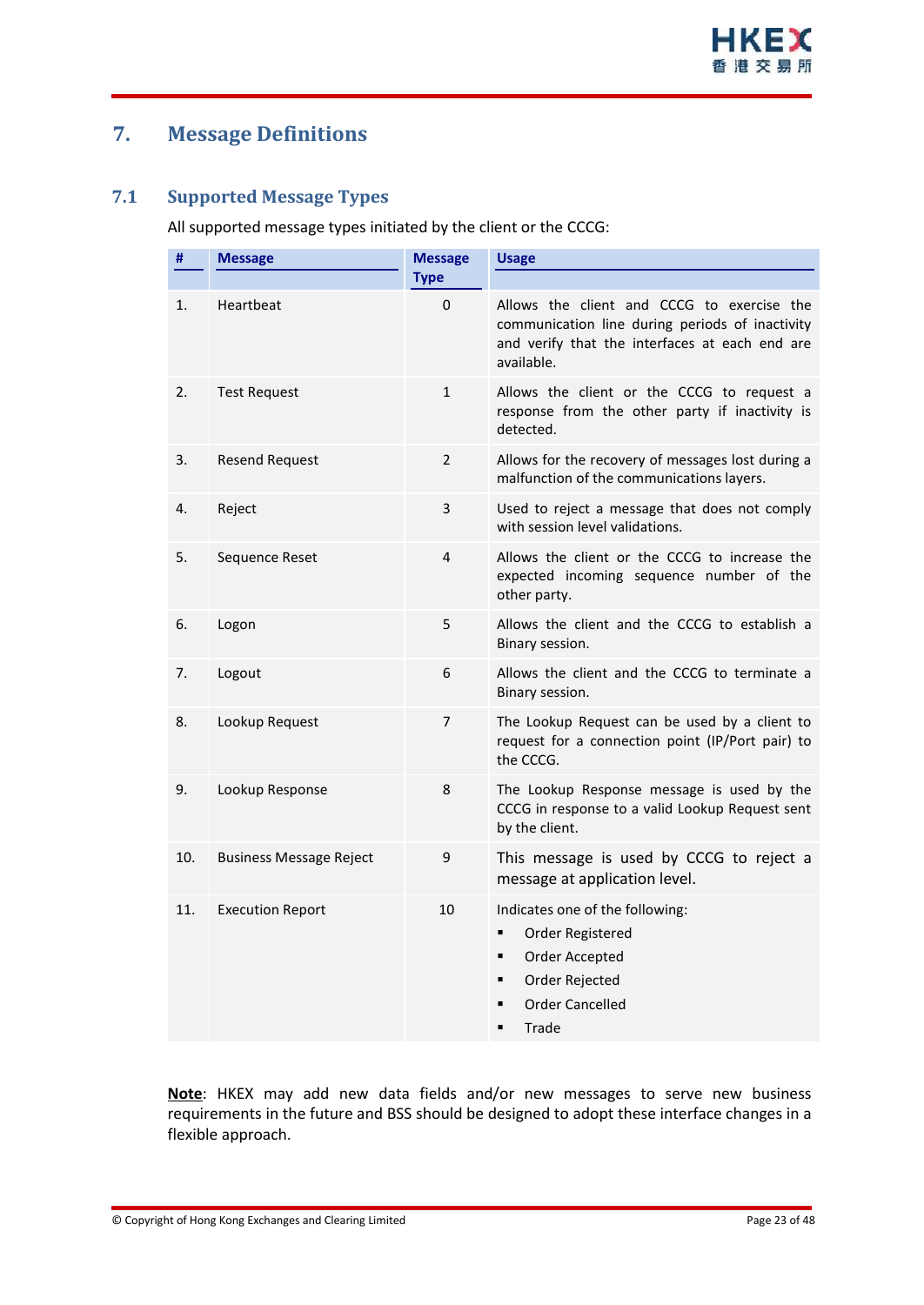#### <span id="page-23-0"></span>**7.2 In-bound Messages**

Only Session-level messages are expected.

#### <span id="page-23-1"></span>**7.3 Out-bound Messages**

In addition to the Session-level messages, the following lists the messages that are sent by the CCCG to the client:

- 1. Business Message Reject (9)
- 2. Execution Report (10)

#### <span id="page-23-2"></span>**7.4 Message Header**

All messages exchanged between the client and the CCCG have the following standard message header:

| <b>Order</b>   | <b>Field Name</b>                     | <b>Required</b> | <b>Description</b>                                                                                                       |
|----------------|---------------------------------------|-----------------|--------------------------------------------------------------------------------------------------------------------------|
| 1.             | Start of<br>Message                   | Y               | Indicates the starting point of a message. Always set to ASCII<br>STX character                                          |
| 2.             | Length                                | Y               | Length of the messaging including all the fields in the<br>message (i.e., length of all header, body and trailer fields) |
| 3.             | Message<br><b>Type</b>                | Y               | Message Type.<br>Refer to Data Dictionary                                                                                |
| $\mathbf{4}$ . | Sequence<br>Number                    | Y               | Message sequence number applicable to this message                                                                       |
| 5.             | PossDup                               | Y               | Message with the same sequence number may have been<br>sent previously?                                                  |
| 6.             | PossResend                            | Y               | Message with the same business data may have been sent<br>previously?                                                    |
| 7 <sub>1</sub> | Comp ID                               | Y               | Comp ID assigned to the client session.                                                                                  |
| 8.             | <b>Body Fields</b><br>Presence<br>Map | Y               | Indicates the list of fields that would be present immediately<br>after this Body Fields Presence Map field.             |

#### <span id="page-23-3"></span>**7.5 Message Trailer**

All messages exchanged between the client and the CCCG have the following standard message trailer.

The checksum will take into consideration the full message (i.e., fields in both Header and Body).

| <b>Order</b> | <b>Field Name Required Description</b> |                        |
|--------------|----------------------------------------|------------------------|
| 1.           | Checksum                               | CRC32C based checksum. |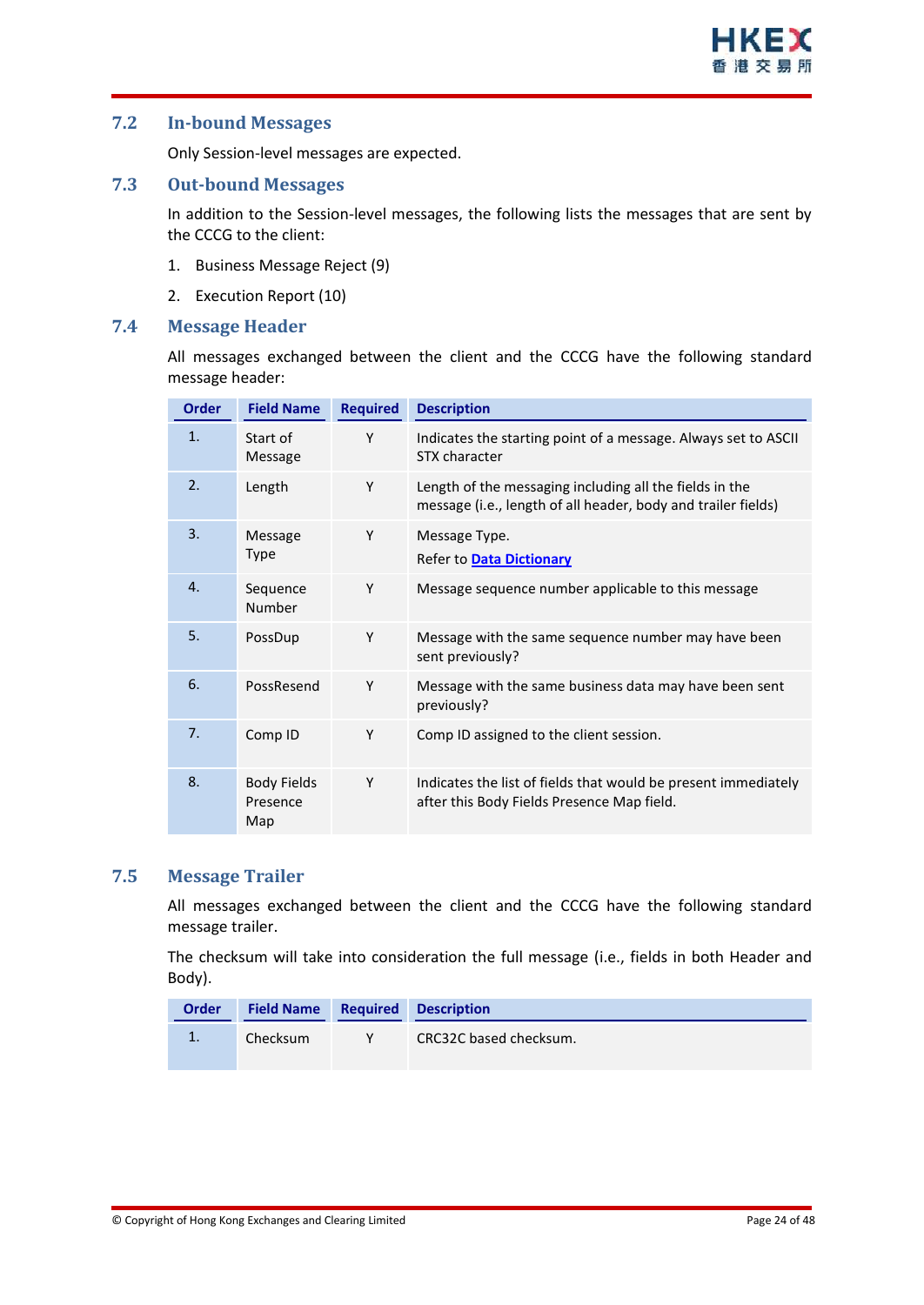#### <span id="page-24-0"></span>**7.6 Lookup Service**

#### <span id="page-24-1"></span>**7.6.1 Lookup Request (7)**

This message is initiated by the client.

| <b>Bit</b><br><b>Position</b> | <b>Field Name</b>  | <b>Required</b> | <b>Description</b>                                                                                                           |
|-------------------------------|--------------------|-----------------|------------------------------------------------------------------------------------------------------------------------------|
| 0                             | Type Of<br>Service | Y               | Type of service required for the client:<br>$2 = Drop Copy$<br>٠                                                             |
|                               | Protocol<br>Type   | Υ               | Type of message protocol required by the client in order to<br>connect to the specified service:<br>$1 = \text{Binary}$<br>٠ |

*Note: Bit Position refers to the Bit Presence Map.*

The sequence number of the Lookup Request is always expected to be set to 1 by the client.

#### <span id="page-24-2"></span>**7.6.2 Lookup Response (8)**

This response message is initiated by the CCCG.

| <b>Bit</b>      | <b>Field Name</b>   | <b>Required</b> | <b>Description</b>                                                                                                                                                                                             |
|-----------------|---------------------|-----------------|----------------------------------------------------------------------------------------------------------------------------------------------------------------------------------------------------------------|
| <b>Position</b> |                     |                 |                                                                                                                                                                                                                |
| $\Omega$ .      | <b>Status</b>       | Y               | Indicates whether the Lookup Request was<br>accepted or rejected by the CCCG:<br>$0 =$ Accepted<br>٠<br>$1 =$ Rejected<br>٠                                                                                    |
| $\mathbf{1}$ .  | Lookup Reject Code  | N               | If request is rejected then a code to identify the<br>rejection:<br>$0 =$ Invalid Client<br>$1 =$ Invalid service type<br>٠<br>$2 =$ Invalid Protocol<br>٠<br>$3 =$ Client is blocked<br>٠<br>$4 = Other$<br>٠ |
| 2.              | Reason              | N               | Textual reason for the Lookup Request rejection                                                                                                                                                                |
| 3.              | Primary IP          | N               | IP Address of the primary service in case of a<br>successful lookup                                                                                                                                            |
| $\mathbf{4}$ .  | <b>Primary Port</b> | N               | Port number of the primary service in case of a<br>successful lookup                                                                                                                                           |
| 5.              | Secondary IP        | N               | IP Address of the secondary service in case of a<br>successful lookup                                                                                                                                          |
| 6.              | Secondary Port      | N               | Port number of the secondary service in case of a<br>successful lookup                                                                                                                                         |

The sequence number of the Lookup Response will always be set to 1 by the CCCG.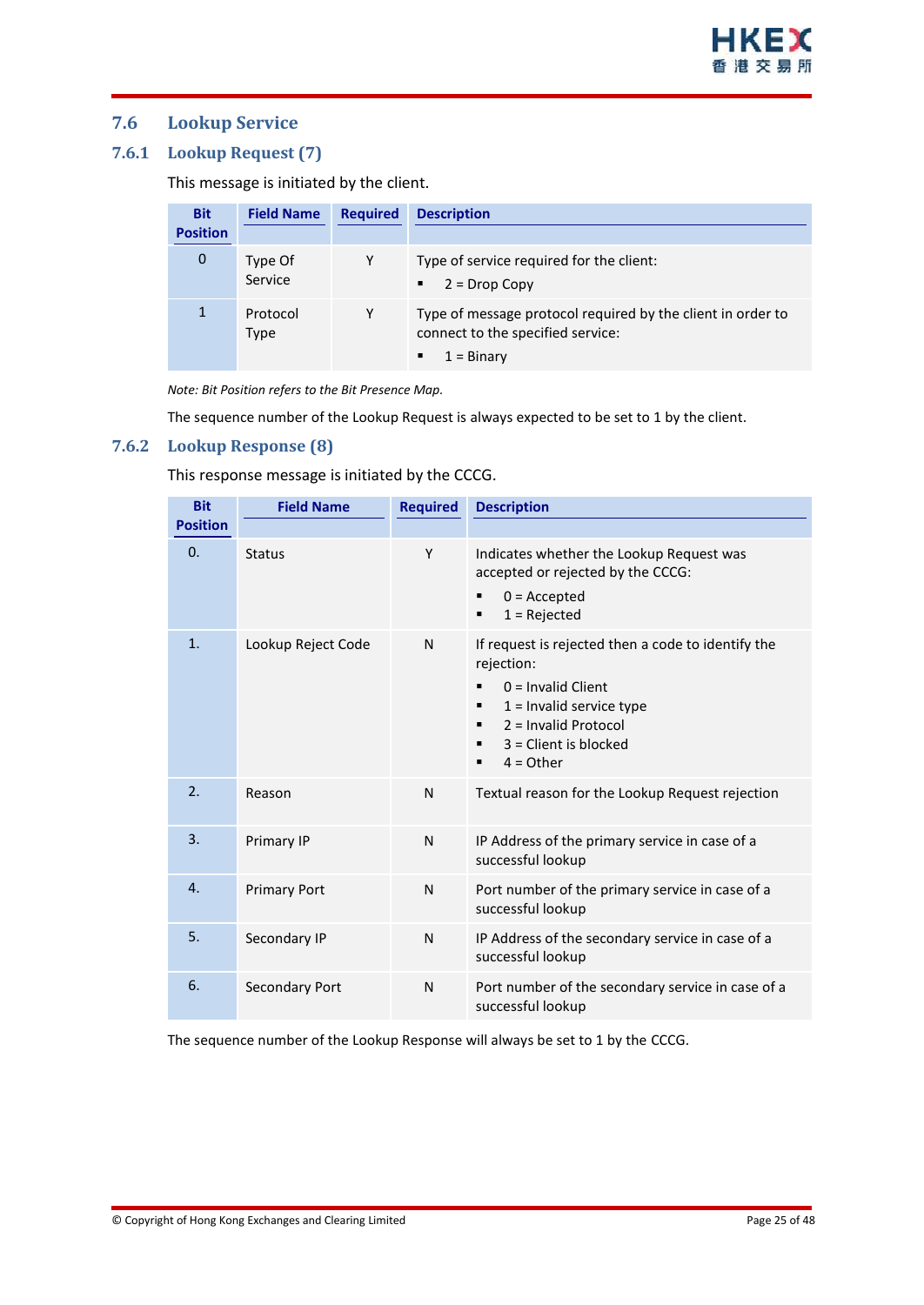#### <span id="page-25-0"></span>**7.7 Administrative Messages**

#### <span id="page-25-1"></span>**7.7.1 Logon (5)**

This message is initiated by the client and the CCCG may respond with the same message as a response.

| <b>Bit</b><br><b>Position</b> | <b>Field Name</b>                 | <b>Required</b> | <b>Description</b>                                                                                                                                                                                                                                                                               |
|-------------------------------|-----------------------------------|-----------------|--------------------------------------------------------------------------------------------------------------------------------------------------------------------------------------------------------------------------------------------------------------------------------------------------|
| 0                             | Password                          | N               | Encrypted Password assigned to the Comp ID.<br>Required only if the message is initiated by the<br>client.                                                                                                                                                                                       |
| $\mathbf{1}$                  | New Password                      | N               | New encrypted Password for Comp ID                                                                                                                                                                                                                                                               |
| $\overline{2}$                | Next Expected<br>Message Sequence | Y               | Indicates the next expected message sequence<br>number by the party initiating this message                                                                                                                                                                                                      |
| 3                             | <b>Session Status</b>             | N               | Status of the Binary session.<br>Required if the message is generated by the CCCG.                                                                                                                                                                                                               |
| $\overline{4}$                | Text                              | N               | Text field will be used to convey the number of days<br>to password expiry when the CCCG replies with a<br>Logon message upon a successful logon attempt.                                                                                                                                        |
| 5                             | <b>Test Message</b><br>Indicator  | N               | The Test Message Indicator field will be used to<br>indicate whether the binary client is connected to<br>the 'Test' or 'Production Mode' of the system when<br>the CCCG replies with a LOGON message upon a<br>successful logon attempt.<br>$0 = No$ (Production Mode)<br>$1 = Yes$ (Test Mode) |

Password (Bit Position 0) must be present in the Logon message initiated by the client.

#### <span id="page-25-2"></span>**7.7.2 Logout (6)**

This message can be initiated by both client and the CCCG.

| <b>Bit</b><br><b>Position</b> | <b>Field Name</b>     | <b>Required</b> | <b>Description</b>                                                                          |
|-------------------------------|-----------------------|-----------------|---------------------------------------------------------------------------------------------|
| 0                             | Logout Text           | N               | Textual reason for the Logout                                                               |
|                               | <b>Session Status</b> | N               | Status of the Binary session.<br>May be present if the message is generated by the<br>CCCG. |

#### <span id="page-25-3"></span>**7.7.3 Heartbeat (0)**

This message can be initiated by both client and the CCCG.

| <b>Bit</b>      | <b>Field Name</b>                   | <b>Required</b> | <b>Description</b>                                                                                                                                    |
|-----------------|-------------------------------------|-----------------|-------------------------------------------------------------------------------------------------------------------------------------------------------|
| <b>Position</b> |                                     |                 |                                                                                                                                                       |
| 0               | <b>Reference Test</b><br>Request ID | N               | Required if the Heartbeat is in response to a Test<br>Request. The value in this field will echo the Test<br>Request ID received in the test Request. |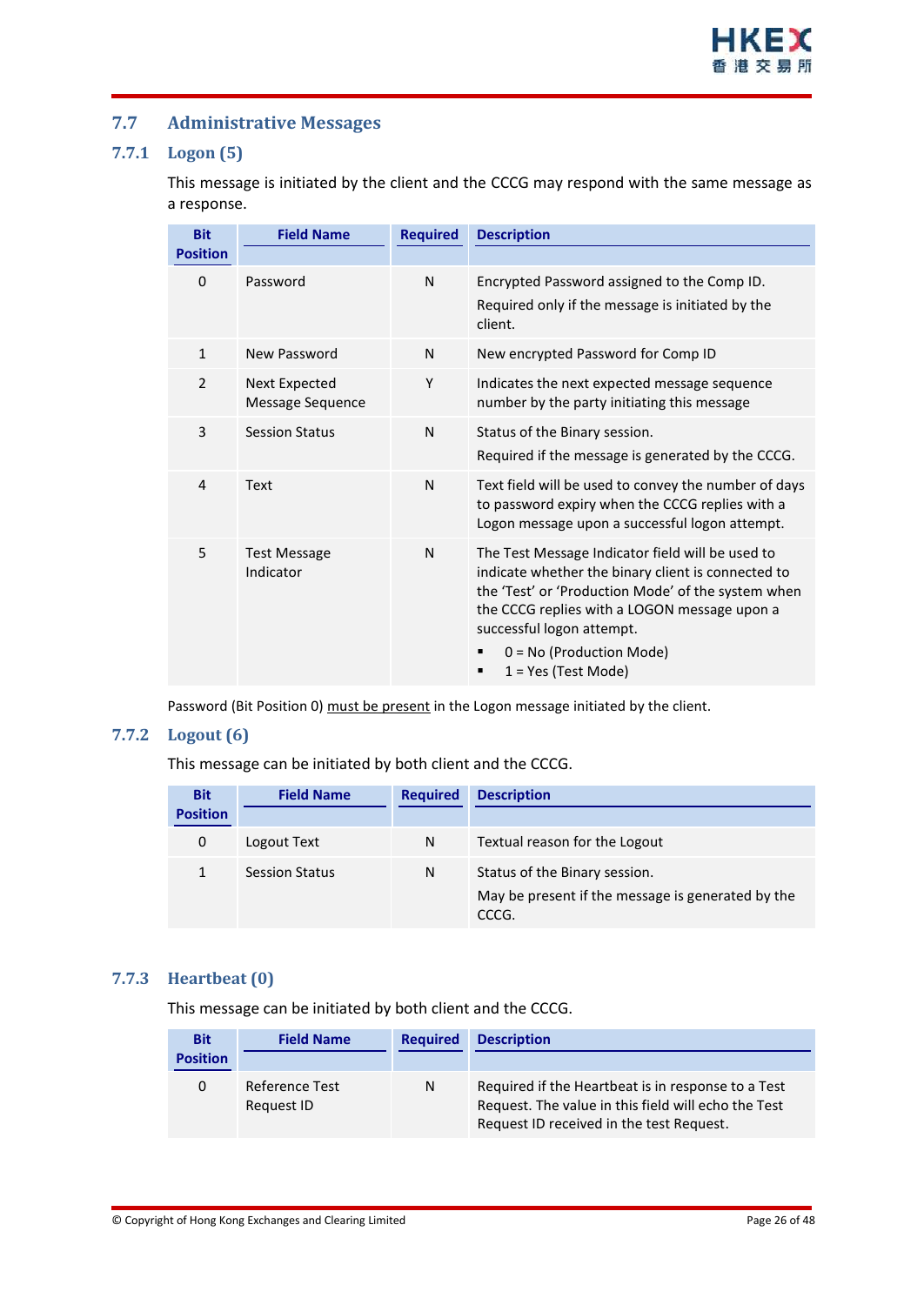#### <span id="page-26-0"></span>**7.7.4 Test Request (1)**

This message can be initiated by both client and the CCCG.

| <b>Bit</b><br><b>Position</b> | <b>Field Name</b> | <b>Required</b> | <b>Description</b>                                                                    |
|-------------------------------|-------------------|-----------------|---------------------------------------------------------------------------------------|
|                               | Test Request ID   |                 | Identifier included in Test Request message to be<br>returned in resulting Heartbeat. |

#### <span id="page-26-1"></span>**7.7.5 Resend Request (2)**

This message can be initiated by both client and the CCCG.

| <b>Bit</b>      | <b>Field Name</b>                      | <b>Required</b> | <b>Description</b>                                                                                                                                                              |
|-----------------|----------------------------------------|-----------------|---------------------------------------------------------------------------------------------------------------------------------------------------------------------------------|
| <b>Position</b> |                                        |                 |                                                                                                                                                                                 |
| 0               | <b>Start Sequence</b><br><b>Number</b> | Υ               | Sequence number of the first message expected to<br>be resent.                                                                                                                  |
|                 | End Sequence<br>Number                 | Υ               | Sequence number of the last message expected to<br>be resent.<br>This may be set to 0 to request the sender to<br>transmit ALL messages starting from Start Sequence<br>Number. |

#### <span id="page-26-2"></span>**7.7.6 Reject (3)**

This message will be initiated by the CCCG.

| <b>Bit</b>      | <b>Field Name</b>            | <b>Required</b> | <b>Description</b>                                                           |
|-----------------|------------------------------|-----------------|------------------------------------------------------------------------------|
| <b>Position</b> |                              |                 |                                                                              |
| 0               | Message Reject Code          | Υ               | Code specifying the reason for the rejection of the<br>message               |
| 1               | Reason                       | N               | Textual reason for the reject.                                               |
| $\overline{2}$  | Reference Message<br>Type    | N               | Type of message rejected.                                                    |
| 3               | Reference Field<br>Name      | N               | Name of the field (as per the data dictionary) which<br>caused the rejection |
| 4               | Reference Sequence<br>Number | Υ               | Sequence number of the message which caused the<br>rejection                 |
| 5               | Client Order ID              | N               | Client specified identifier of the rejected message if<br>it is available.   |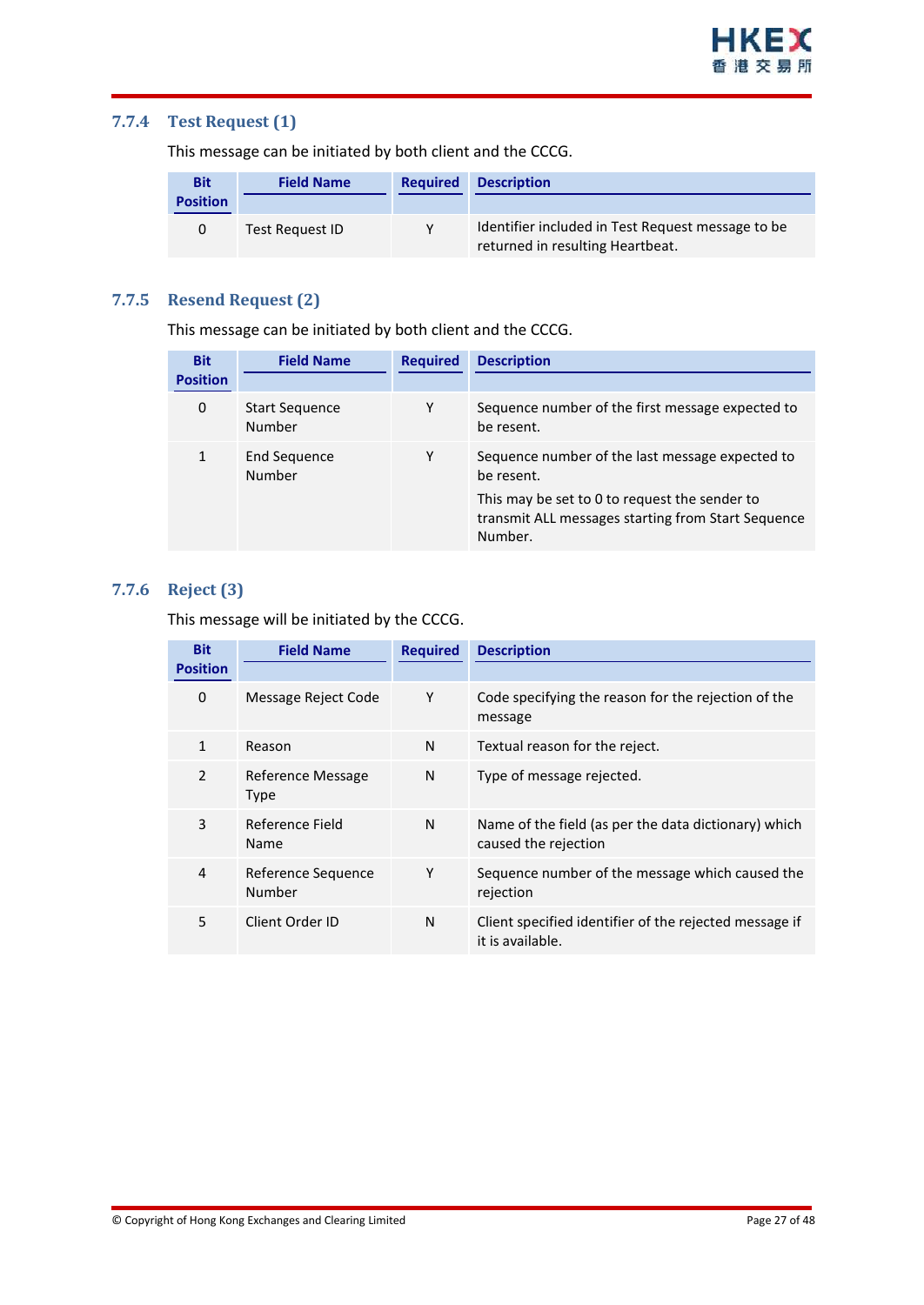#### <span id="page-27-0"></span>**7.7.7 Sequence Reset (4)**

This message can be initiated by both client and CCCG.

| <b>Bit</b><br><b>Position</b> | <b>Field Name</b>      | <b>Required</b> | <b>Description</b>                                                                                                                                                                 |
|-------------------------------|------------------------|-----------------|------------------------------------------------------------------------------------------------------------------------------------------------------------------------------------|
|                               | Gap Fill               | N               | Indicates whether the sequence number is to be<br>interpreted in a RESET mode or a GAP-FILL mode.<br>The default value will be set as ('N') RESET if this<br>field is not present. |
|                               | New Sequence<br>Number | γ               | Indicates the sequence number of the next message<br>to be sent by the sender                                                                                                      |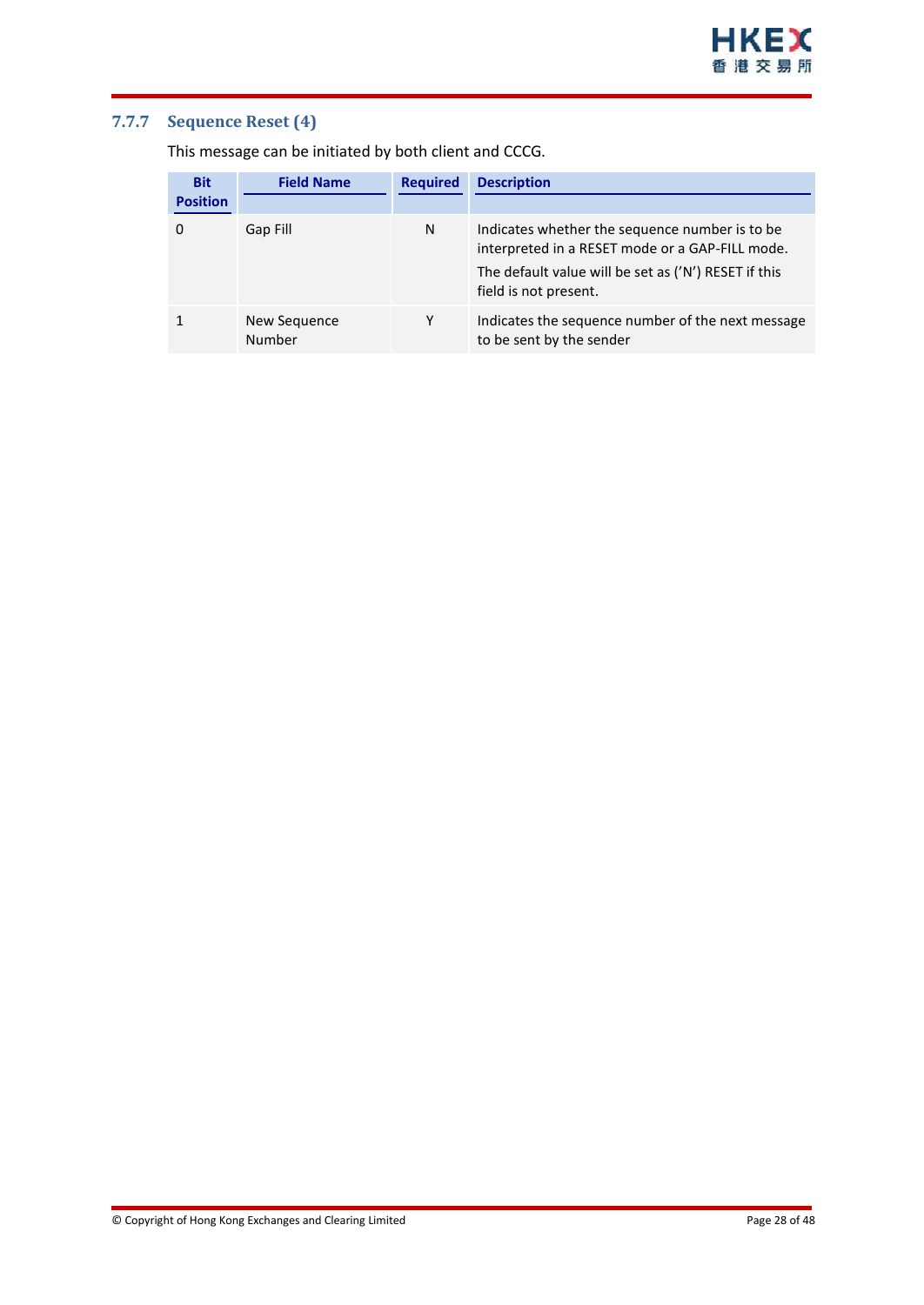#### <span id="page-28-0"></span>**7.8 Business Messages – Execution Reports (10)**

#### <span id="page-28-1"></span>**7.8.1 Order Registered**

The CCCG will send this execution report once the new order is registered in CSC and forwarded to the home market for processing.

| <b>Bit</b>      | <b>Field Name</b>           | <b>Required</b> | <b>Description</b>                                                                                                                  |
|-----------------|-----------------------------|-----------------|-------------------------------------------------------------------------------------------------------------------------------------|
| <b>Position</b> |                             |                 |                                                                                                                                     |
| 0               | Client Order ID             | Y               | Client specified identifier of the order                                                                                            |
| $\mathbf{1}$    | <b>Submitting Broker ID</b> | Y               | The Broker ID of the user that submitted the order<br>for which the Execution Report is generated.                                  |
| $\overline{2}$  | Security ID                 | Υ               | Instrument identifier value, of security ID source<br>type.                                                                         |
| 3               | Security ID Source          | Y               | Identifies the source of the Security ID.<br>Required if:<br>Security ID is specified<br>Must be the same as in the original order. |
| 4               | Security Exchange           | N               | The market which is used to identify the security.<br>Required if:<br>Security ID Source = 8 (Exchange Symbol)                      |
| 5               | <b>Broker Location ID</b>   | N               | The Location ID of the Submitting Broker                                                                                            |
| 6               | <b>Transaction Time</b>     | Y               | The time at which the particular message was<br>generated.                                                                          |
| 7               | Side                        | Υ               | Side of the order                                                                                                                   |
| 9               | Order ID                    | Υ               | Order ID assigned for the order                                                                                                     |
| 11              | Order Type                  | N               | Type of the order                                                                                                                   |
| 12              | Price                       | N               | Limit price<br>Required if:<br>Order Type = $2$ (Limit)                                                                             |
| 13              | <b>Order Quantity</b>       | N               | Total order quantity                                                                                                                |
| 14              | <b>TIF</b>                  | N               | Time qualifier of the order                                                                                                         |
| 15              | <b>Position Effect</b>      | N               | Indicates whether the resulting position after a<br>trade should be a closing position                                              |
| 17              | <b>Max Price Levels</b>     | N               | The maximum number of price levels to trade<br>through                                                                              |
| 18              | <b>Order Capacity</b>       | N               | Designates the capacity of the firm placing the order                                                                               |
| 19              | Text                        | N               | The most recent text sent by the client will be<br>echoed back to the client.                                                       |
| 21              | <b>Execution ID</b>         | Υ               | Unique Execution ID assigned by the system for<br>each Execution Report generated                                                   |
| 22              | <b>Order Status</b>         | Υ               | Order status after applying the transaction that is<br>being communicated:<br>$10 =$ Pending New<br>٠                               |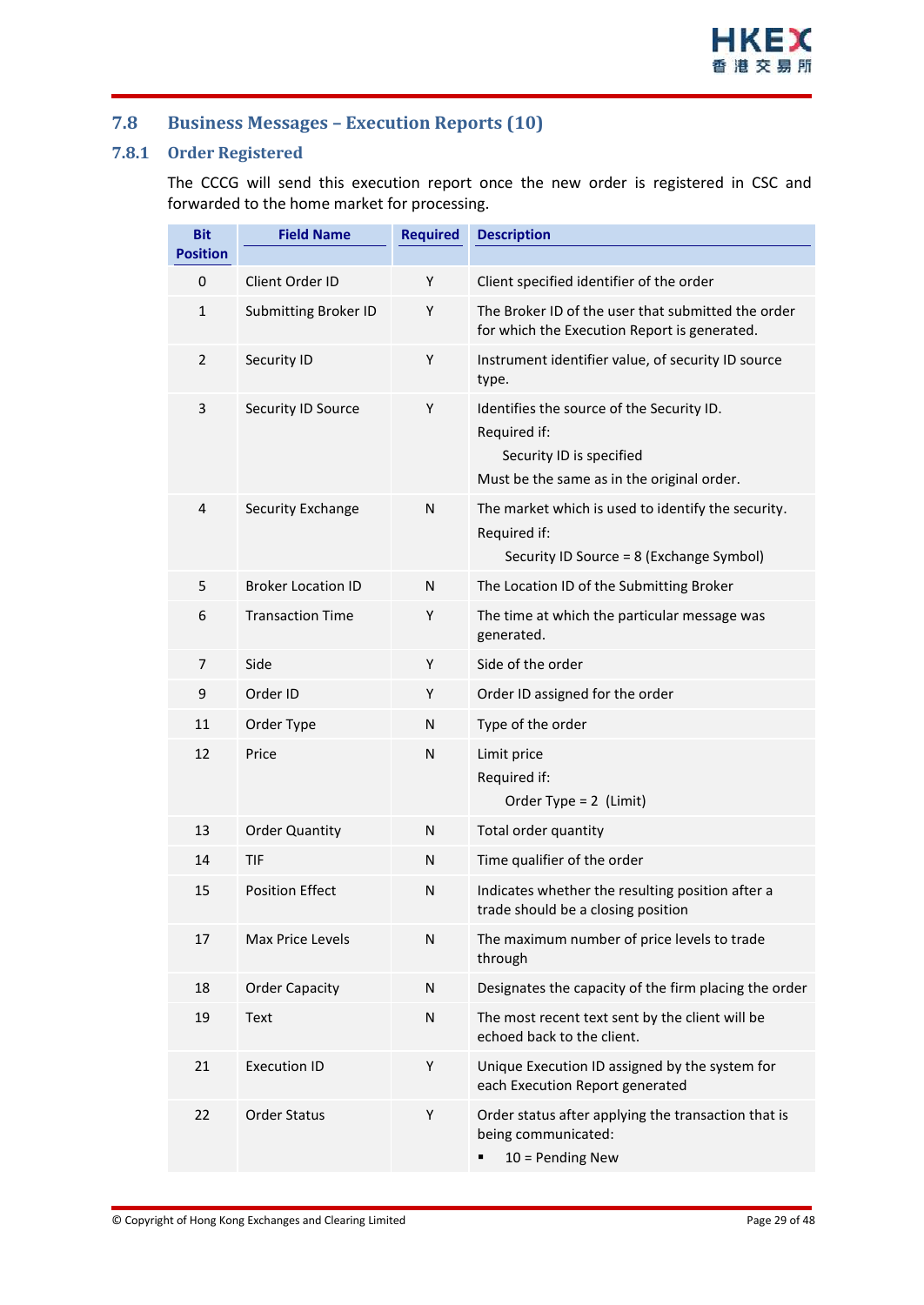

| 23 | Exec Type                  | Υ | Execution Type that indicates the reason for the<br>generation of the Execution Report:<br>$A =$ Pending New |
|----|----------------------------|---|--------------------------------------------------------------------------------------------------------------|
| 24 | <b>Cumulative Quantity</b> | Y | Cumulative execution quantity                                                                                |
| 25 | Leaves Quantity            | Υ | Open order quantity                                                                                          |
| 27 | Lot Type                   | N | Defines the lot type assigned to the order:<br>$2 =$ Round Lot                                               |
| 37 | Copy Message<br>Indicator  | Υ | Indicates if the message is a drop copy.                                                                     |
| 40 | Investor ID                | N | <b>SPSA Investor ID</b>                                                                                      |

*Notes:* 

*1. If Lot Type is absent then this execution report caries a board (i.e., round) lot order.*

#### <span id="page-29-0"></span>**7.8.2 Order Accepted**

The CCCG will send this execution report once a new order, which has already been registered (refer to **Section [7.8.1](#page-28-1)**), is accepted by home market.

| <b>Bit</b>      | <b>Field Name</b>           | <b>Required</b> | <b>Description</b>                                                                                                                                                                                        |
|-----------------|-----------------------------|-----------------|-----------------------------------------------------------------------------------------------------------------------------------------------------------------------------------------------------------|
| <b>Position</b> |                             |                 |                                                                                                                                                                                                           |
| $\mathbf{0}$    | Client Order ID             | N               | Client specified identifier of the order.<br>Would be present if the order is initiated through a<br>CCCG session, may or may not be present if the<br>order is initiated through other access platforms. |
| $\mathbf{1}$    | <b>Submitting Broker ID</b> | Y               | The Broker ID of the user that submitted the order<br>for which the Execution Report is generated.                                                                                                        |
| $\overline{2}$  | Security ID                 | Y               | Instrument identifier value of security ID source<br>type.                                                                                                                                                |
| 3               | Security ID Source          | Y               | Identifies the source of the security ID. Must be<br>same as in the original order:<br>8 = Exchange Symbol                                                                                                |
| 4               | <b>Security Exchange</b>    | N               | The market which is used to identify the security.<br>Required if:<br>Security ID Source = 8 (Exchange Symbol)                                                                                            |
| 5               | <b>Broker Location ID</b>   | N               | The Location ID of the Submitting Broker                                                                                                                                                                  |
| 6               | <b>Transaction Time</b>     | Y               | The time at which the particular message was<br>generated                                                                                                                                                 |
| $\overline{7}$  | Side                        | Υ               | Side of the order                                                                                                                                                                                         |
| 9               | Order ID                    | Y               | Order ID assigned for the order                                                                                                                                                                           |
| 11              | Order Type                  | N               | Type of the order.                                                                                                                                                                                        |
| 12              | Price                       | N               | Limit price<br>Required if:<br>Order Type = $2$ (Limit)                                                                                                                                                   |
| 13              | <b>Order Quantity</b>       | N               | Total order quantity                                                                                                                                                                                      |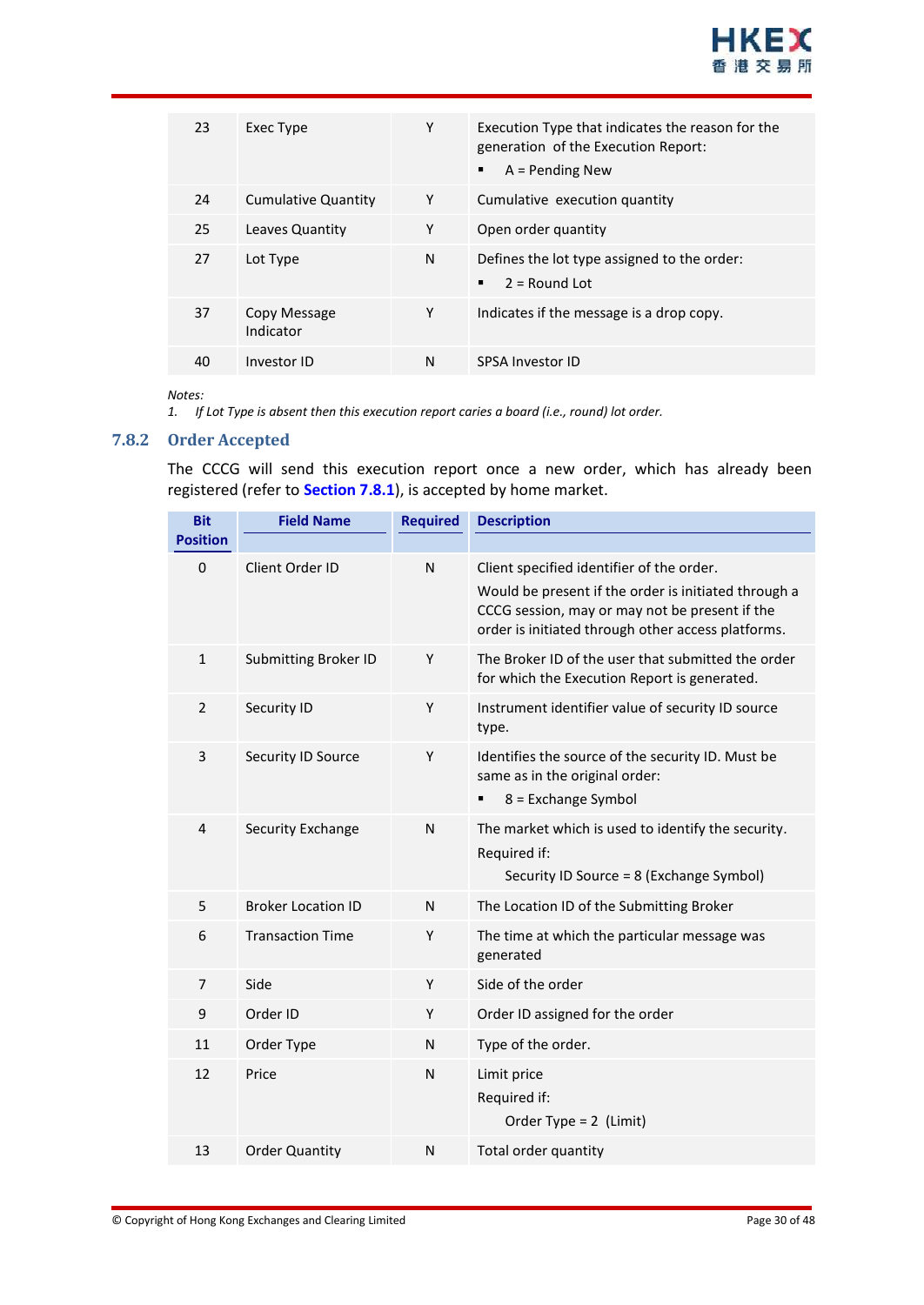

| 14 | Time In Force (TIF)        | N | Time qualifier of the order.<br>Absence of this field is interpreted as $0 = Day$                                                       |
|----|----------------------------|---|-----------------------------------------------------------------------------------------------------------------------------------------|
| 15 | <b>Position Effect</b>     | N | Indicates whether the resulting position after a<br>trade should be a closing position                                                  |
| 17 | Max Price Levels           | N | Maximum number of price levels to trade through.<br>Applicable if:<br>Order Type = $2$ (Limit).<br>If present, this should be set as 1. |
| 18 | <b>Order Capacity</b>      | N | Designates the capacity of the firm placing the<br>order.                                                                               |
| 19 | Text                       | N | The most recent text sent by the client will be<br>echoed back to the client.                                                           |
| 21 | <b>Execution ID</b>        | Y | Unique Execution ID assigned by the system for<br>each Execution Report generated                                                       |
| 22 | Order Status               | Υ | Order status after applying the transaction that is<br>being communicated:<br>$0 = New$                                                 |
| 23 | Exec Type                  | Υ | Execution Type that indicates the reason for the<br>generation of the Execution Report:<br>$0 = New$                                    |
| 24 | <b>Cumulative Quantity</b> | Y | Cumulative execution quantity                                                                                                           |
| 25 | Leaves Quantity            | Y | Open order quantity                                                                                                                     |
| 27 | Lot Type                   | N | Defines the lot type assigned to the order:<br>$2 =$ Round Lot<br>Absence of this field indicates a Round (i.e., Board)<br>Lot order.   |
| 37 | Copy Message<br>Indicator  | Y | Indicates if the message is a drop copy.                                                                                                |
| 40 | Investor ID                | N | <b>SPSA Investor ID</b>                                                                                                                 |

#### <span id="page-30-0"></span>**7.8.3 Order Rejected**

The CCCG will send this execution report once the new order, which has already been registered (refer to **Section [7.8.1](#page-28-1)**), is rejected by the home market.

| <b>Bit</b>      | <b>Field Name</b>    | <b>Required</b> | <b>Description</b>                                                                                 |
|-----------------|----------------------|-----------------|----------------------------------------------------------------------------------------------------|
| <b>Position</b> |                      |                 |                                                                                                    |
| 0               | Client Order ID      | Υ               | Client specified identifier of the order                                                           |
| 1               | Submitting Broker ID | Υ               | The Broker ID of the user that submitted the order<br>for which the Execution Report is generated. |
| $\mathcal{P}$   | Security ID          | Υ               | Instrument identifier value of security ID source<br>type.                                         |
| 3               | Security ID Source   | Υ               | Identifies the source of the security ID.<br>Must be same as in the original order.                |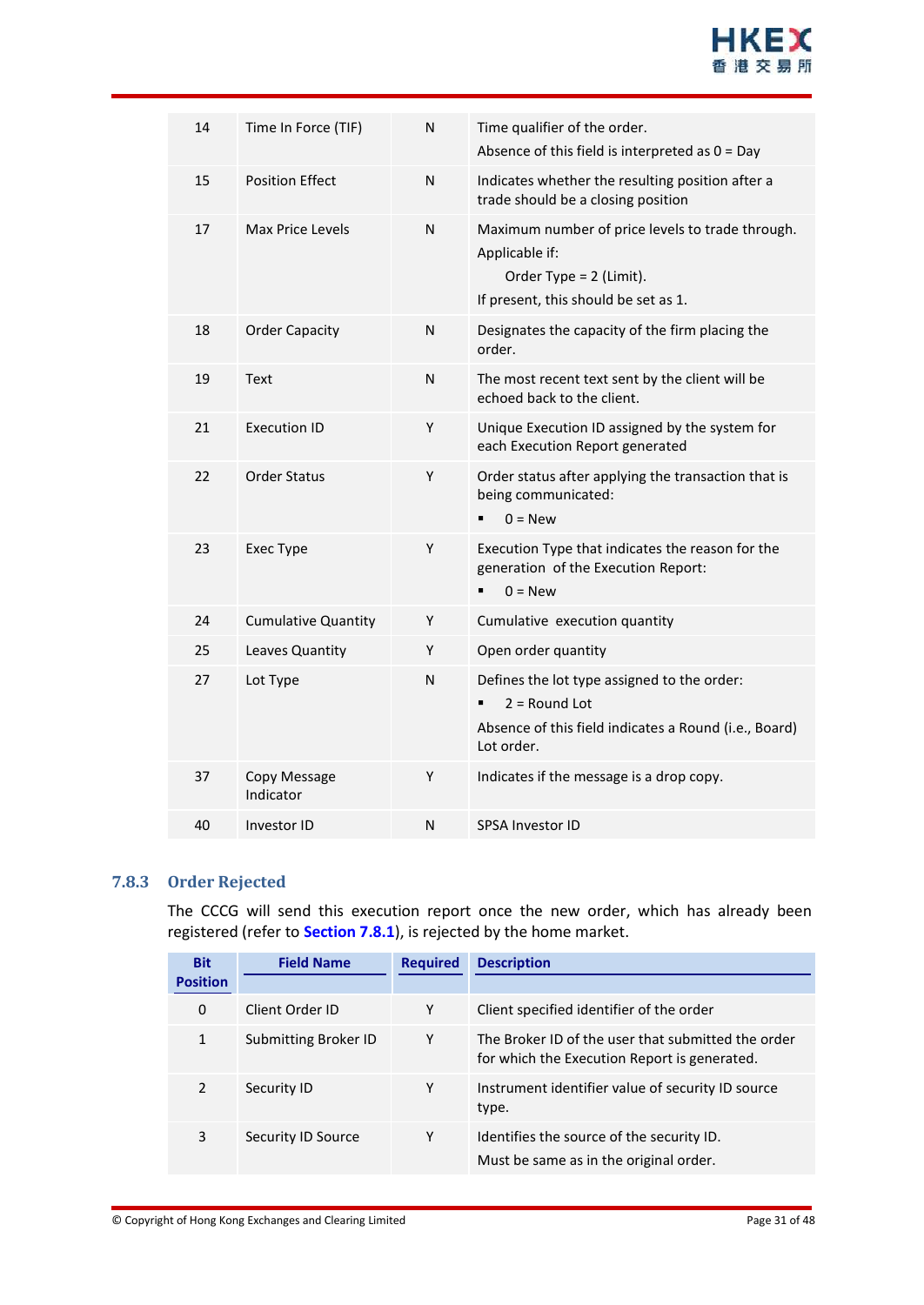

| $\overline{4}$ | <b>Security Exchange</b>   | N            | The market which is used to identify the security.<br>Required if:<br>Security ID Source = 8 (Exchange Symbol)                                                                                                                                                                         |
|----------------|----------------------------|--------------|----------------------------------------------------------------------------------------------------------------------------------------------------------------------------------------------------------------------------------------------------------------------------------------|
| 5              | <b>Broker Location ID</b>  | N            | The Location ID of the Submitting Broker                                                                                                                                                                                                                                               |
| 6              | <b>Transaction Time</b>    | Y            | The time at which the particular message was<br>generated                                                                                                                                                                                                                              |
| $\overline{7}$ | Side                       | Υ            | Side of the order                                                                                                                                                                                                                                                                      |
| 9              | Order ID                   | Y            | Order ID assigned for the order                                                                                                                                                                                                                                                        |
| 11             | Order Type                 | N            | Type of the order                                                                                                                                                                                                                                                                      |
| 12             | Price                      | N            | Limit price<br>Required if:<br>Order Type = $2$ (Limit)                                                                                                                                                                                                                                |
| 13             | <b>Order Quantity</b>      | N            | Total order quantity                                                                                                                                                                                                                                                                   |
| 14             | <b>TIF</b>                 | N            | Time qualifier of the order                                                                                                                                                                                                                                                            |
| 15             | <b>Position Effect</b>     | ${\sf N}$    | Indicates whether the resulting position after a<br>trade should be a closing position                                                                                                                                                                                                 |
| 17             | <b>Max Price Levels</b>    | ${\sf N}$    | The maximum number of price levels to trade<br>through                                                                                                                                                                                                                                 |
| 18             | <b>Order Capacity</b>      | N            | Designates the capacity of the firm placing the order                                                                                                                                                                                                                                  |
| 19             | Text                       | $\mathsf{N}$ | The most recent text sent by the client will be<br>echoed back to the client.                                                                                                                                                                                                          |
| 20             | Reason                     | $\mathsf{N}$ | Textual description of the rejection that is being<br>communicated through this execution report                                                                                                                                                                                       |
| 21             | <b>Execution ID</b>        | Υ            | Unique Execution ID assigned by the system for<br>each Execution Report generated                                                                                                                                                                                                      |
| 22             | <b>Order Status</b>        | Y            | Order status after applying the transaction that is<br>being communicated:<br>$8 =$ Rejected<br>٠                                                                                                                                                                                      |
| 23             | Exec Type                  | Y            | Execution Type that indicates the reason for the<br>generation of the Execution Report:<br>$8 =$ Reject                                                                                                                                                                                |
| 24             | <b>Cumulative Quantity</b> | Y            | Cumulative execution quantity                                                                                                                                                                                                                                                          |
| 25             | Leaves Quantity            | Υ            | Open order quantity                                                                                                                                                                                                                                                                    |
| 26             | Order Reject Code          | N            | Reject code indicating the reason for the order<br>reject:<br>٠<br>3 = Order Exceed Limit<br>$6$ = Duplicate order<br>٠<br>13 = Incorrect Qty<br>٠<br>22 = Short sell not permitted<br>٠<br>$99 = Other$<br>٠<br>101 = Price exceeds current price band<br>٠<br>(override not allowed) |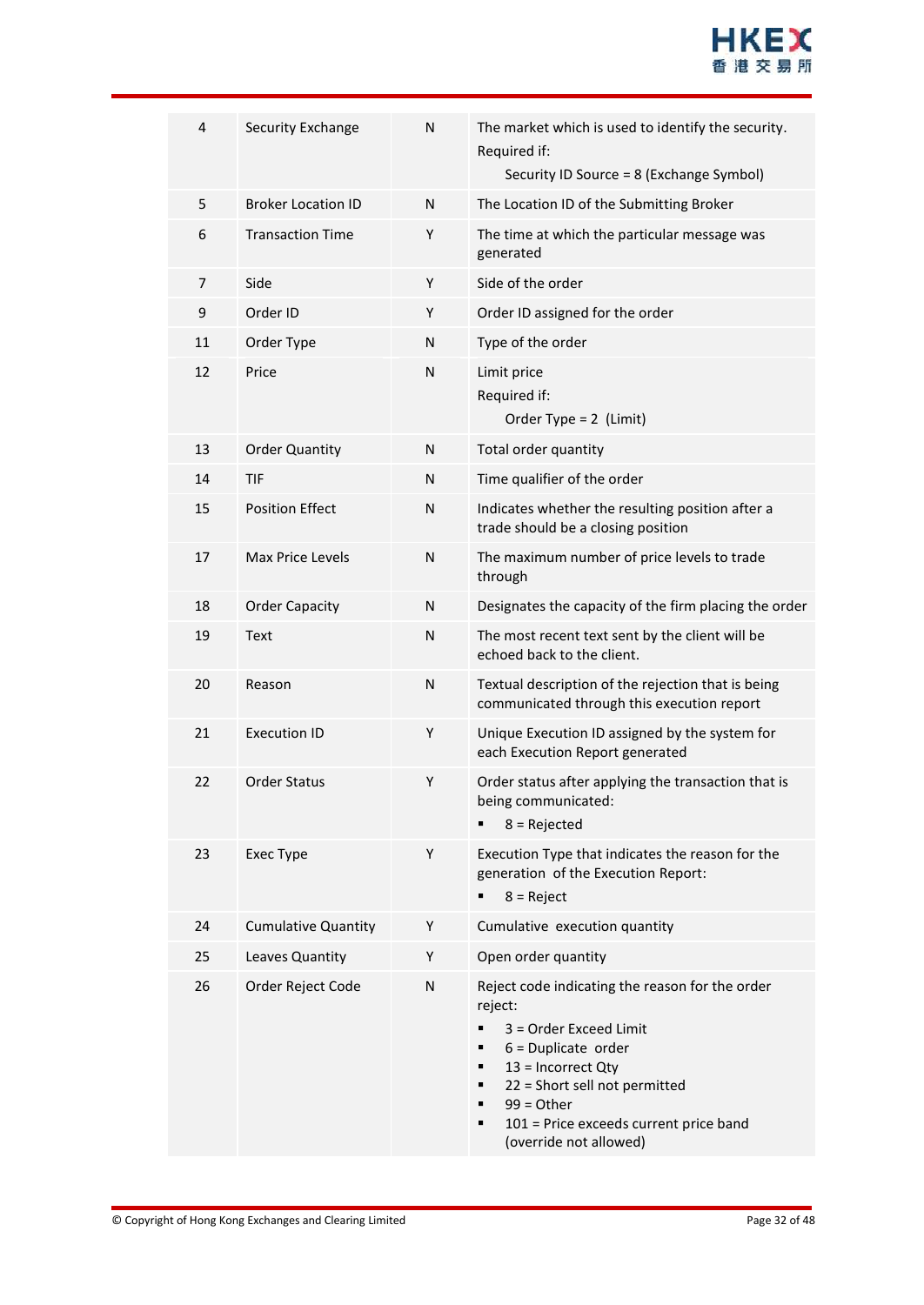

| 37 | Copy Message<br>Indicator | v | Indicates if the message is a drop copy. |
|----|---------------------------|---|------------------------------------------|
| 40 | Investor ID               | N | <b>SPSA Investor ID</b>                  |

#### <span id="page-32-0"></span>**7.8.4 Order Cancelled**

The CCCG sends this execution report once the request to cancel an order has been accepted by the home market.

| <b>Bit</b>      | <b>Field Name</b>                  | <b>Required</b> | <b>Description</b>                                                                                                                                                                                                                       |
|-----------------|------------------------------------|-----------------|------------------------------------------------------------------------------------------------------------------------------------------------------------------------------------------------------------------------------------------|
| <b>Position</b> |                                    |                 |                                                                                                                                                                                                                                          |
| $\mathbf{0}$    | Client Order ID                    | N               | Client specified identifier of the order.<br>Would be present if the order is submitted through<br>a CCCG session, may or may not be present if the<br>order is submitted through other access platforms.                                |
| $\mathbf{1}$    | <b>Submitting Broker ID</b>        | Y               | The Broker ID of the user that submitted the order<br>for which the Execution Report is generated.                                                                                                                                       |
| 2               | Security ID                        | Υ               | Instrument identifier value of security ID source<br>type.                                                                                                                                                                               |
| 3               | Security ID Source                 | Y               | Identifies the source of the security ID. Must be<br>same as in the original order:<br>8 = Exchange Symbol                                                                                                                               |
| $\overline{4}$  | Security Exchange                  | N               | The market which is used to identify the security:<br>Required if:<br>Security ID Source = 8 (Exchange Symbol)                                                                                                                           |
| 5               | <b>Broker Location ID</b>          | N               | The Location ID of the Submitting Broker                                                                                                                                                                                                 |
| 6               | <b>Transaction Time</b>            | Υ               | The time at which the particular message was<br>generated                                                                                                                                                                                |
| 7               | Side                               | Y               | Side of the order                                                                                                                                                                                                                        |
| 8               | <b>Original Client Order</b><br>ID | N               | Original Client Order ID as specified in the incoming<br>cancel request.<br>Would be present if the order is submitted through<br>a CCCG session, may or may not be present if the<br>order is submitted through other access platforms. |
| 9               | Order ID                           | Υ               | Order ID assigned for the order                                                                                                                                                                                                          |
| 11              | Order Type                         | N               | Type of the order                                                                                                                                                                                                                        |
| 12              | Price                              | N               | Limit price<br>Required if:<br>Order Type = $2$ (Limit)                                                                                                                                                                                  |
| 13              | <b>Order Quantity</b>              | N               | Total order quantity                                                                                                                                                                                                                     |
| 14              | Time In Force                      | N               | Time qualifier of the order                                                                                                                                                                                                              |
| 15              | <b>Position Effect</b>             | N               | Indicates whether the resulting position after a<br>trade should be a closing position                                                                                                                                                   |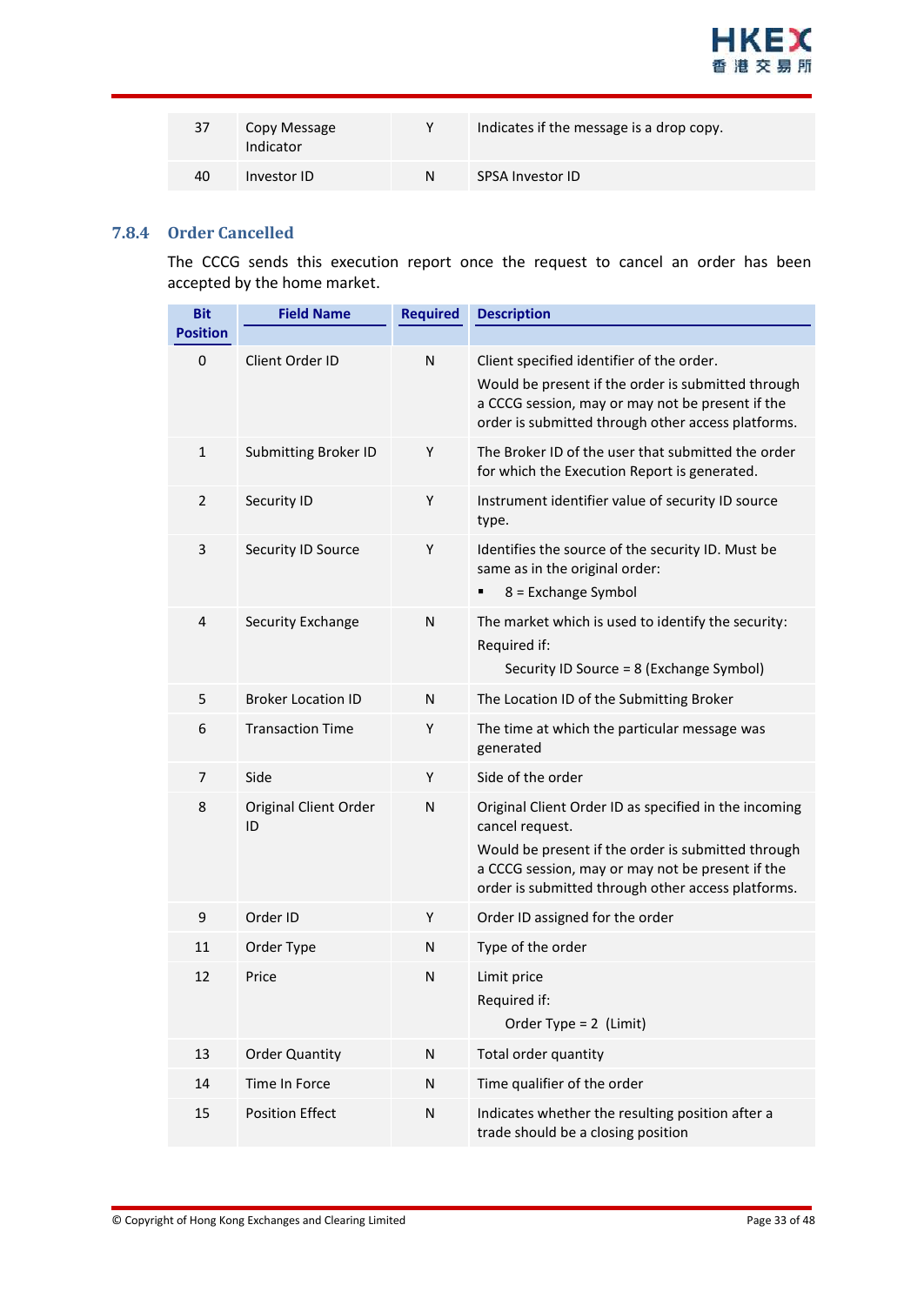

| 17 | Max Price Levels           | N | The maximum number of price levels to trade<br>through                                                                    |
|----|----------------------------|---|---------------------------------------------------------------------------------------------------------------------------|
| 18 | <b>Order Capacity</b>      | N | Designates the capacity of the firm placing the order                                                                     |
| 19 | Text                       | N | The most recent text sent by the client will be<br>echoed back to the client.                                             |
| 21 | <b>Execution ID</b>        | Υ | Unique Execution ID assigned by the system for<br>each Execution Report generated                                         |
| 22 | <b>Order Status</b>        | Y | Order status after applying the transaction that is<br>being communicated:<br>$4 =$ Cancelled                             |
| 23 | <b>Exec Type</b>           | Υ | Execution Type that indicates the reason for the<br>generation of the Execution Report:<br>$4 =$ Cancel                   |
| 24 | <b>Cumulative Quantity</b> | Y | Cumulative execution quantity                                                                                             |
| 25 | Leaves Quantity            | Y | Open order quantity                                                                                                       |
| 27 | Lot Type                   | N | Defines the lot type assigned to the order:<br>$2 =$ Round Lot<br>٠<br>Absence of this field indicates a Round Lot order. |
| 37 | Copy Message<br>Indicator  | Υ | Indicates if the message is a drop copy.                                                                                  |

#### <span id="page-33-0"></span>**7.8.5 Order Cancelled – Unsolicited**

The CCCG will send this execution report for an unsolicited cancellation of an order.

| <b>Bit</b>      | <b>Field Name</b>           | <b>Required</b> | <b>Description</b>                                                                                                                                           |
|-----------------|-----------------------------|-----------------|--------------------------------------------------------------------------------------------------------------------------------------------------------------|
| <b>Position</b> |                             |                 |                                                                                                                                                              |
| 0               | Client Order ID             | N               | Client specified identifier of the order.                                                                                                                    |
|                 |                             |                 | Would be present if the order is submitted through<br>a CCCG session, may or may not be present if the<br>order is submitted through other access platforms. |
| $\mathbf{1}$    | <b>Submitting Broker ID</b> | Υ               | The Broker ID of the user that submitted the order<br>for which the Execution Report is generated.                                                           |
| $\overline{2}$  | Security ID                 | Υ               | Instrument identifier value of security ID source<br>type.                                                                                                   |
| 3               | Security ID Source          | Y               | Identifies the source of the security ID. Must be<br>same as in the original order:<br>$8$ = Exchange Symbol<br>٠                                            |
| 4               | Security Exchange           | N               | The market which is used to identify the security:<br>Required if:<br>Security ID Source = 8 (Exchange Symbol)                                               |
| 5               | <b>Broker Location ID</b>   | N               | The Location ID of the Submitting Broker                                                                                                                     |
| 6               | <b>Transaction Time</b>     | Υ               | The time at which the particular message was<br>generated                                                                                                    |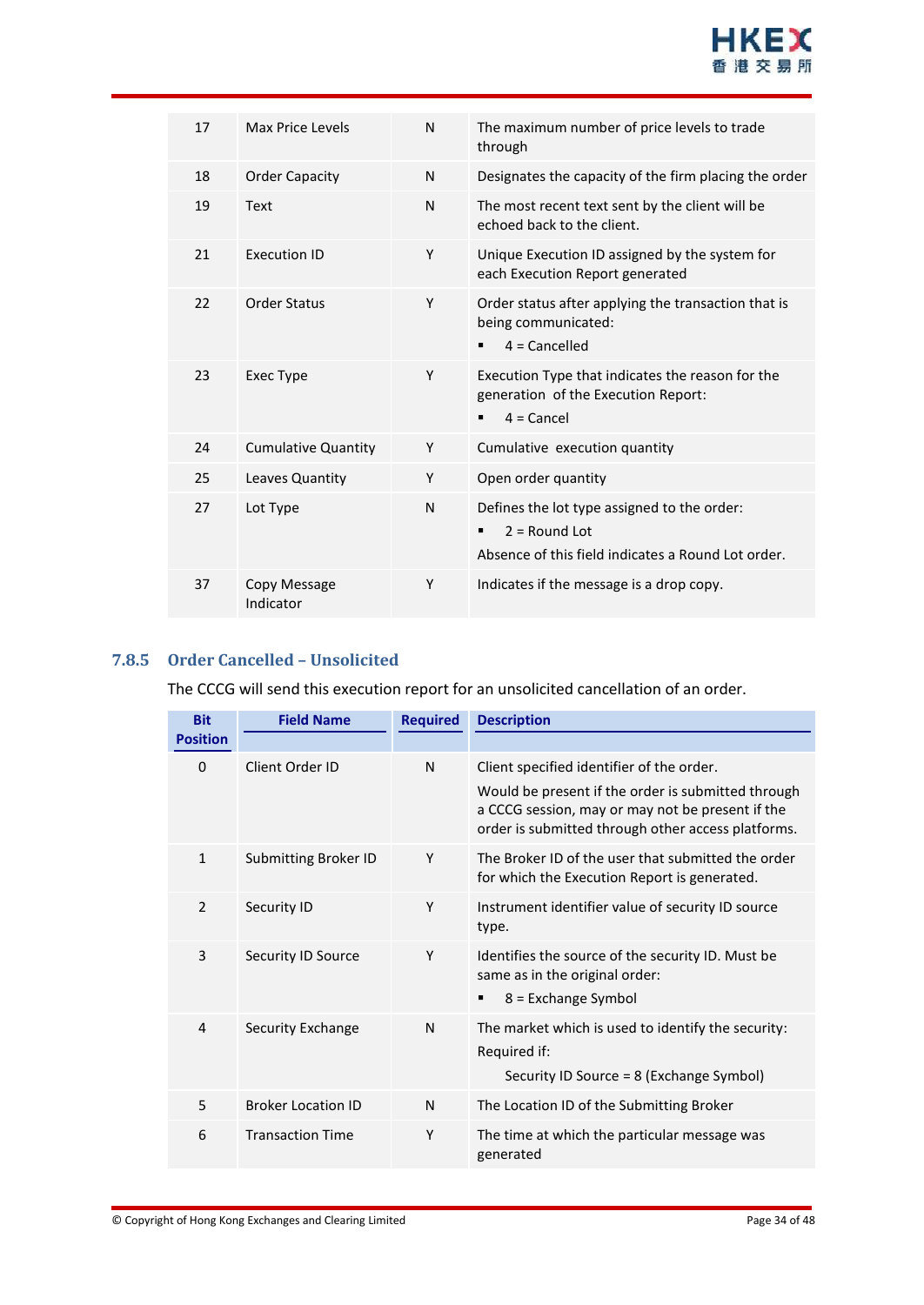

| 7  | Side                              | Y | Side of the order                                                                                                                                                                                                                                                                                       |
|----|-----------------------------------|---|---------------------------------------------------------------------------------------------------------------------------------------------------------------------------------------------------------------------------------------------------------------------------------------------------------|
| 9  | Order ID                          | Υ | Order ID assigned for the order                                                                                                                                                                                                                                                                         |
| 11 | Order Type                        | N | Type of the order                                                                                                                                                                                                                                                                                       |
| 12 | Price                             | N | Limit price<br>Required if:<br>Order Type = $2$ (Limit)                                                                                                                                                                                                                                                 |
| 13 | <b>Order Quantity</b>             | N | Total order quantity                                                                                                                                                                                                                                                                                    |
| 14 | TIF                               | N | Time qualifier of the order                                                                                                                                                                                                                                                                             |
| 15 | <b>Position Effect</b>            | N | Indicates whether the resulting position after a<br>trade should be a closing position                                                                                                                                                                                                                  |
| 17 | Max Price Levels                  | N | The maximum number of price levels to trade<br>through                                                                                                                                                                                                                                                  |
| 18 | <b>Order Capacity</b>             | N | Designates the capacity of the firm placing the order                                                                                                                                                                                                                                                   |
| 19 | Text                              | N | The most recent text sent by the client will be<br>echoed back to the client.                                                                                                                                                                                                                           |
| 20 | Reason                            | N | Textual description for the reason for unsolicited<br>cancel                                                                                                                                                                                                                                            |
| 21 | <b>Execution ID</b>               | Y | Unique Execution ID assigned by the system for<br>each Execution Report generated                                                                                                                                                                                                                       |
| 22 | <b>Order Status</b>               | Υ | Order status after applying the transaction that is<br>being communicated:<br>$4 =$ Cancelled                                                                                                                                                                                                           |
| 23 | Exec Type                         | Y | Execution Type that indicates the reason for the<br>generation of the Execution Report:<br>$4 =$ Cancel                                                                                                                                                                                                 |
| 24 | <b>Cumulative Quantity</b>        | Y | Cumulative execution quantity                                                                                                                                                                                                                                                                           |
| 25 | Leaves Quantity                   | Υ | Open order quantity                                                                                                                                                                                                                                                                                     |
| 27 | Lot Type                          | N | Defines the lot type assigned to the order.<br>Absence of this field indicates a Round Lot order.                                                                                                                                                                                                       |
| 28 | <b>Exec Restatement</b><br>Reason | N | Code to identify the reason for an Execution Report<br>message with Exec Type= 4 (Cancel)<br>8 = Market Operation<br>$99 = Other$<br>105 = Cancel due to Broker suspension<br>106 = Cancel due to Exchange Participant<br>suspension<br>107 = System Cancel<br>٠<br>108 = Cancelled by home market<br>■ |
| 37 | Copy Message<br>Indicator         | Y | Indicates if the message is a drop copy.                                                                                                                                                                                                                                                                |

#### <span id="page-34-0"></span>**7.8.6 Trade (Order Executed)**

The CCCG sends this execution report for trade concluded at the home market.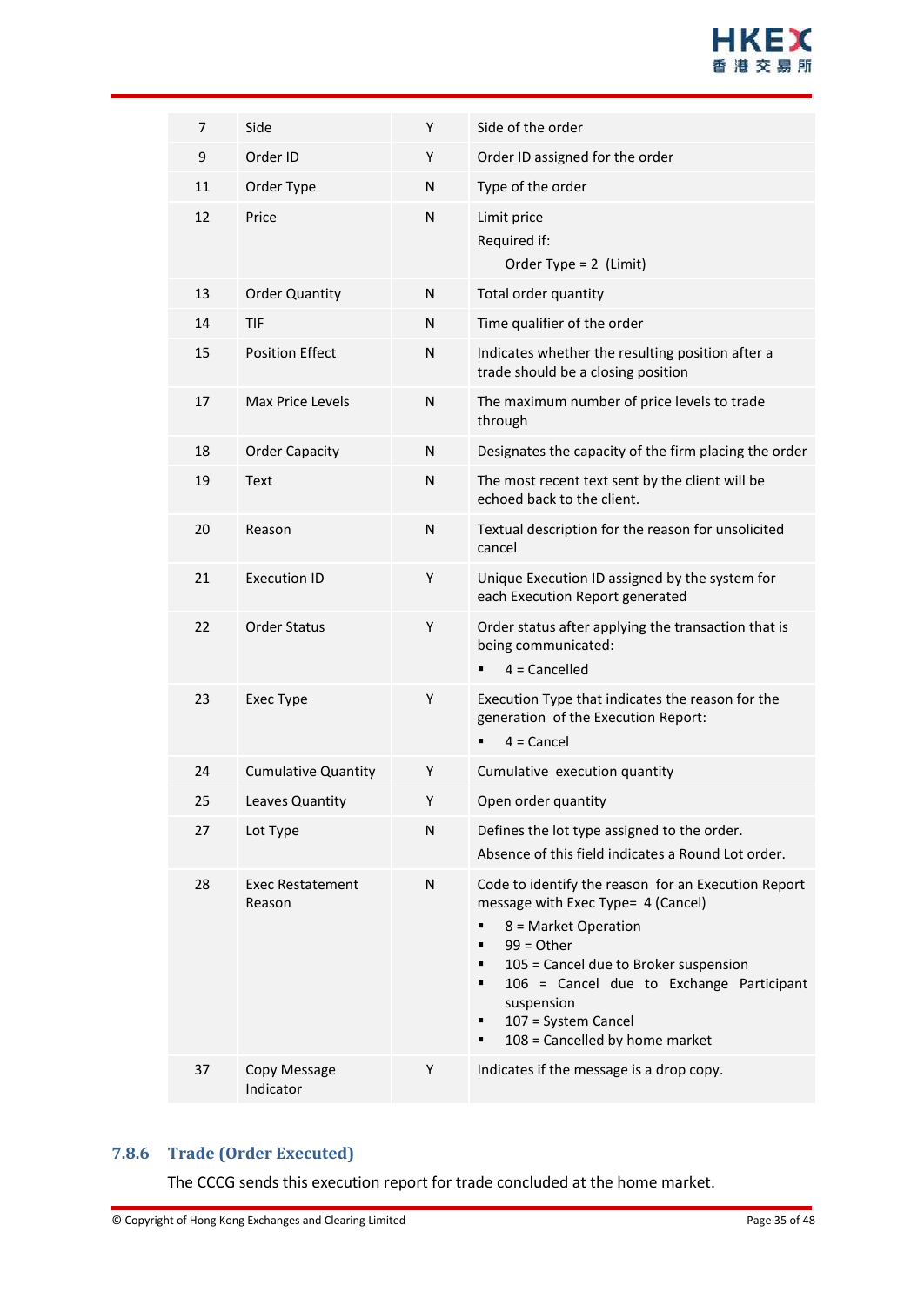

| <b>Bit</b>                      | <b>Field Name</b>           | <b>Required</b> | <b>Description</b>                                                                                                  |
|---------------------------------|-----------------------------|-----------------|---------------------------------------------------------------------------------------------------------------------|
| <b>Position</b><br>$\mathbf{0}$ | Client Order ID             | N               | Client specified identifier of the order.                                                                           |
| $\mathbf{1}$                    | <b>Submitting Broker ID</b> | Y               | The Broker ID of the user that submitted the order<br>for which the Execution Report is generated.                  |
| $\overline{2}$                  | Security ID                 | Y               | Instrument identifier value of security ID source<br>type.                                                          |
| 3                               | Security ID Source          | Υ               | Identifies the source of the security ID. Must be<br>same as in the original order:<br>8 = Exchange Symbol          |
| 4                               | Security Exchange           | N               | The market which is used to identify the security:<br>Required if:<br>Security ID Source = 8 (Exchange Symbol)      |
| 5                               | <b>Broker Location ID</b>   | N               | The Location ID of the Submitting Broker                                                                            |
| 6                               | <b>Transaction Time</b>     | Y               | The time at which the particular message was<br>generated                                                           |
| 7                               | Side                        | Y               | Side of the order.                                                                                                  |
| 9                               | Order ID                    | Y               | Order ID assigned for the order                                                                                     |
| 11                              | Order Type                  | N               | Type of the order.                                                                                                  |
| 12                              | Price                       | N               | Limit price.<br>Required if:<br>Order Type = 2 (Limit)                                                              |
| 13                              | <b>Order Quantity</b>       | N               | Total order quantity.                                                                                               |
| 14                              | <b>TIF</b>                  | N               | Time qualifier of the order.                                                                                        |
| 15                              | <b>Position Effect</b>      | N               | Indicates whether the resulting position after a<br>trade should be an opening position or closing<br>position      |
| 17                              | Max Price Levels            | ${\sf N}$       | The maximum number of price levels to trade<br>through                                                              |
| 18                              | <b>Order Capacity</b>       | N               | Designates the capacity of the firm placing the order                                                               |
| 19                              | Text                        | N               | The most recent text sent by the client will be<br>echoed back to the client.                                       |
| 21                              | <b>Execution ID</b>         | Y               | Unique Execution ID assigned by the system for<br>each Execution Report generated                                   |
| 22                              | <b>Order Status</b>         | Υ               | Order status after applying the transaction that is<br>being communicated<br>$1 =$ Partially Filled<br>$2 =$ Filled |
| 23                              | Exec Type                   | Y               | Execution Type that indicates the reason for the<br>generation of the Execution Report<br>$F = Trade$               |
| 24                              | <b>Cumulative Quantity</b>  | Υ               | Cumulative execution quantity                                                                                       |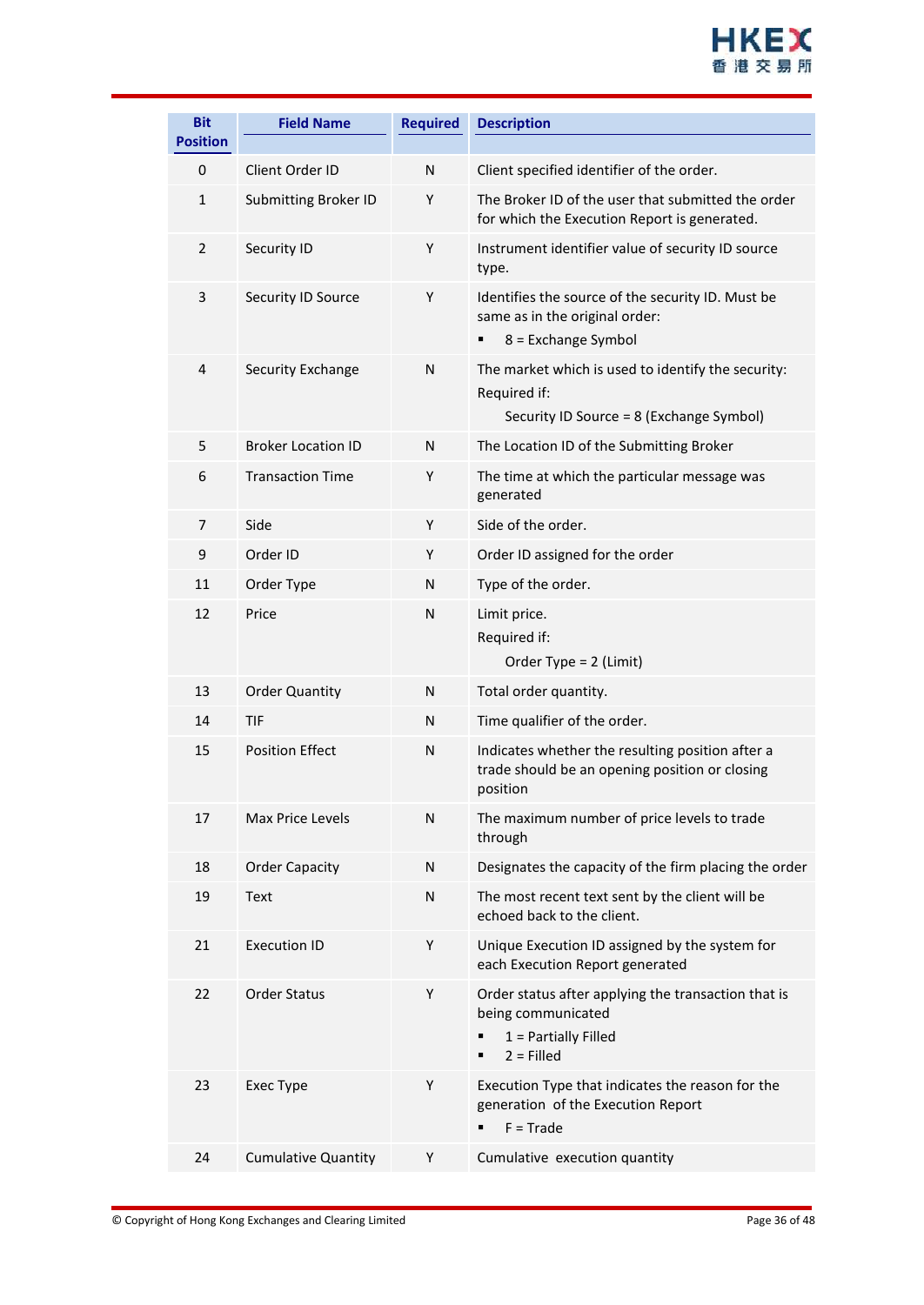

| 25 | Leaves Quantity                  | Y            | Open order quantity                                                                                                  |
|----|----------------------------------|--------------|----------------------------------------------------------------------------------------------------------------------|
| 27 | Lot Type                         | N            | Defines the lot type assigned to the order:<br>$2 =$ Round Lot<br>Absence of this field indicates a Round Lot order. |
| 30 | Match Type                       | N            | The point in the matching process at which this<br>trade was matched:<br>$4 = Auto Match$<br>٠                       |
| 31 | <b>Counterparty Broker</b><br>ID | N            | The Broker ID of the user sitting on the opposite<br>side of the trade                                               |
| 32 | <b>Execution Quantity</b>        | Υ            | <b>Execution Size</b>                                                                                                |
| 33 | <b>Execution Price</b>           | Y            | Execution price                                                                                                      |
| 37 | Copy Message<br>Indicator        | Y            | Indicates if the message is a drop copy.                                                                             |
| 38 | Trade Match ID                   | $\mathsf{N}$ | Identifier assigned to a trade by the matching<br>system                                                             |
| 41 | Trade Date                       | $\mathsf{N}$ | Indicates date of trading day.<br>Absence of this field indicates current day.                                       |

#### *Notes:*

- *1. Counterparty Broker ID* may or may not always be present.
- *2.* Trade Date, if present, may carry a date different from current date, in "*Test Mode*".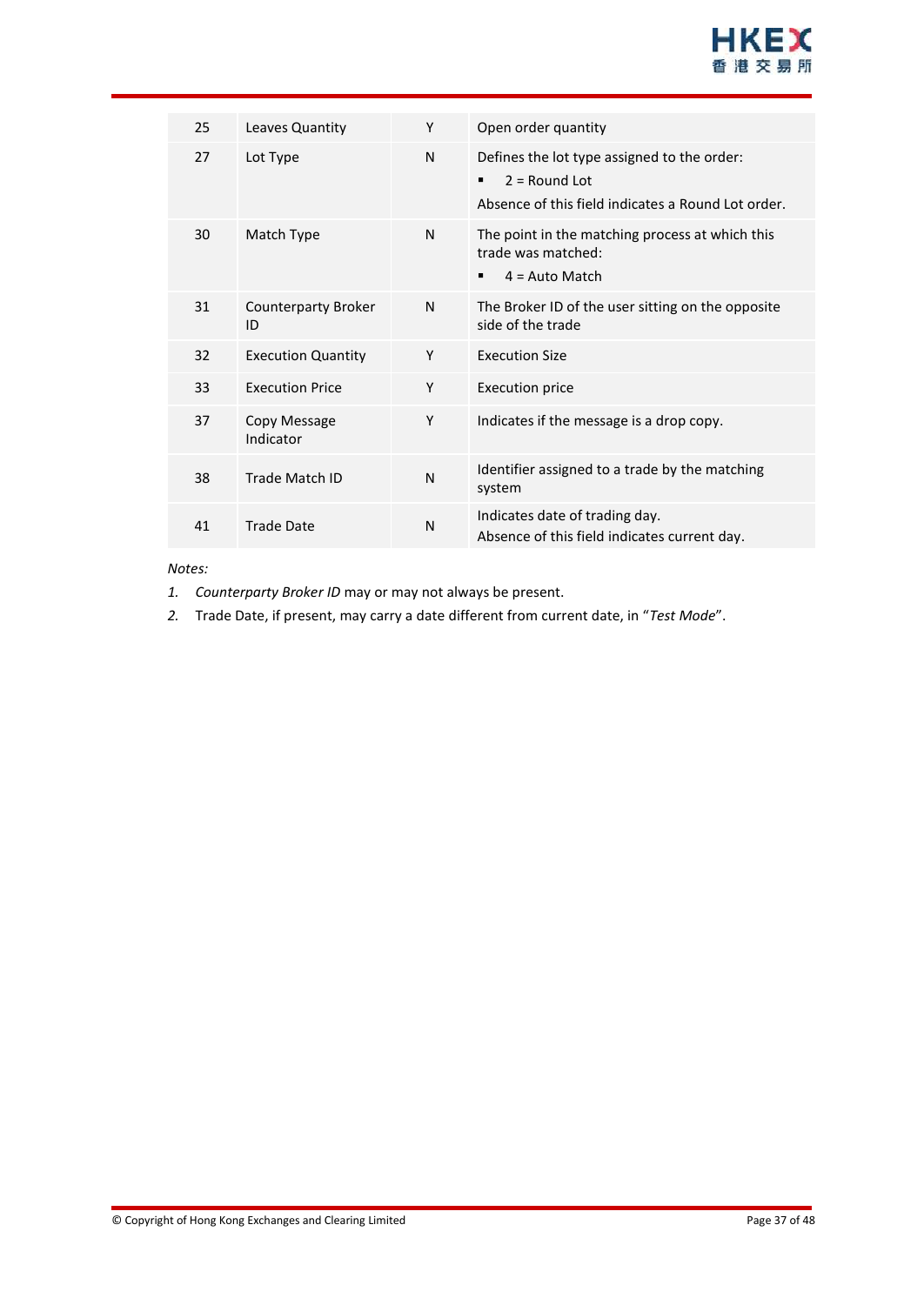#### <span id="page-37-0"></span>**7.9 Business Messages – Infrastructure**

#### <span id="page-37-1"></span>**7.9.1 Business Message Reject (9)**

This message will be initiated by CCCG and will be used to reject an application level message which fulfills session levels rules.

| <b>Bit</b>               | <b>Field Name</b>                      | <b>Required</b> | <b>Description</b>                                                                                                                                          |
|--------------------------|----------------------------------------|-----------------|-------------------------------------------------------------------------------------------------------------------------------------------------------------|
| <b>Position</b>          |                                        |                 |                                                                                                                                                             |
| 0                        | <b>Business Reject Code</b>            | Y               | Code specifying the reason for the rejection of the<br>message:<br>$0 =$ Other<br>3 = Unspecified Message Type<br>٠<br>$4$ = Application not available<br>٠ |
| $\mathbf{1}$             | Reason                                 | N               | Textual reason for the reject. If the rejection is due<br>to an issue with a particular field its name will be<br>specified.                                |
| $\overline{\phantom{a}}$ | Reference Message<br><b>Type</b>       | Υ               | Type of message rejected.                                                                                                                                   |
| 3                        | Reference Field<br>Name                | N               | Name of the field (as per the data dictionary) which<br>caused the rejection                                                                                |
| 4                        | Reference Sequence<br>Number           | N               | Sequence number of the message which caused the<br>rejection                                                                                                |
| 5                        | <b>Business Reject</b><br>Reference ID | N               | Client specified identifier of the rejected message if<br>it is available.                                                                                  |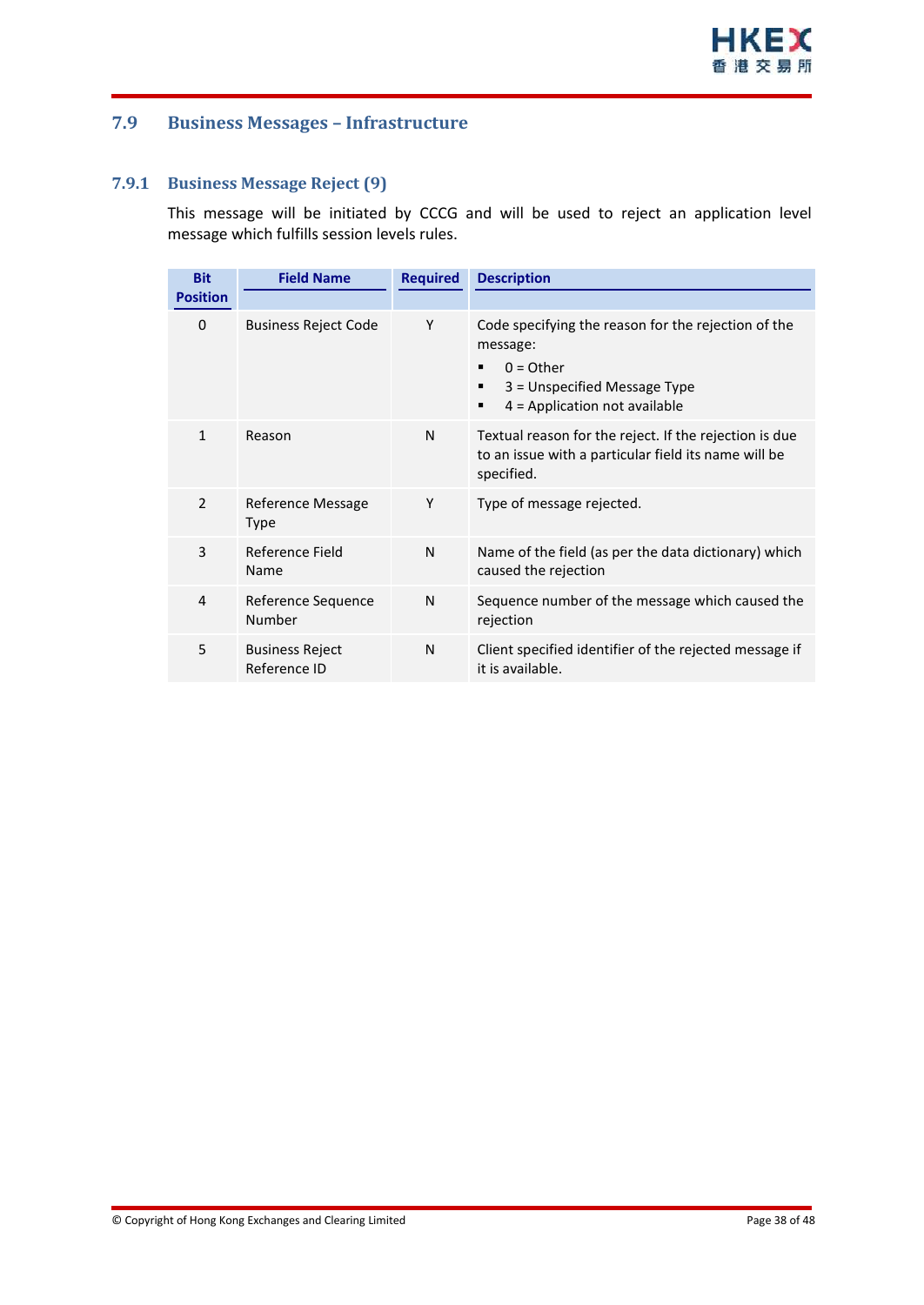

# **8. Data Dictionary**

#### **8.1 Header and Trailer Fields**

<span id="page-38-1"></span><span id="page-38-0"></span>

| #  | <b>Field Name</b>               | <b>Data Type</b>                  | <b>Description</b>                                                                                                                                                                                                                                                                                                                                        | <b>Comments</b> |
|----|---------------------------------|-----------------------------------|-----------------------------------------------------------------------------------------------------------------------------------------------------------------------------------------------------------------------------------------------------------------------------------------------------------------------------------------------------------|-----------------|
| 1. | <b>Body Fields Presence Map</b> | <b>Bitmap Fixed</b><br>Length     | Bitmap indicates the fields and repeating blocks present in the body of<br>the message. To indicate availability, set 1 to the applicable bit position<br>and 0 for unavailability.                                                                                                                                                                       |                 |
| 2. | Checksum                        | UInt32                            | CRC32C based checksum.<br>Polynomial used - 0x1EDC6F41                                                                                                                                                                                                                                                                                                    |                 |
| 3. | Comp ID                         | Alphanumeric<br>Fixed Length (12) | Comp ID assigned to the sender of the message.                                                                                                                                                                                                                                                                                                            |                 |
| 4. | Length                          | UInt16                            | Length of the message including all the fields in the message (i.e. length<br>of all header, body and trailer fields)                                                                                                                                                                                                                                     |                 |
| 5. | Message Type                    | UInt <sub>8</sub>                 | Defines the message type:<br><b>Value = Meaning</b><br>$0 =$ Heartbeat<br>п<br>$1 = Test Request$<br>п<br>$2 =$ Resend Request<br>п<br>$3 =$ Reject<br>п<br>4 = Sequence Reset<br>в<br>$5 = Logon$<br>п<br>$6 =$ Logout<br>п<br>$7 =$ Lookup Request<br>п<br>8 = Lookup Response<br>п<br>9 = Business Message Reject<br>п<br>$10$ = Execution Report<br>٠ |                 |
| 6. | PossDup                         | Ulnt <sub>8</sub>                 | Indicates possible retransmission of message with this sequence number:<br>0 - No (original transmission)<br>п<br>1 - Yes (possible duplicate)<br>п                                                                                                                                                                                                       |                 |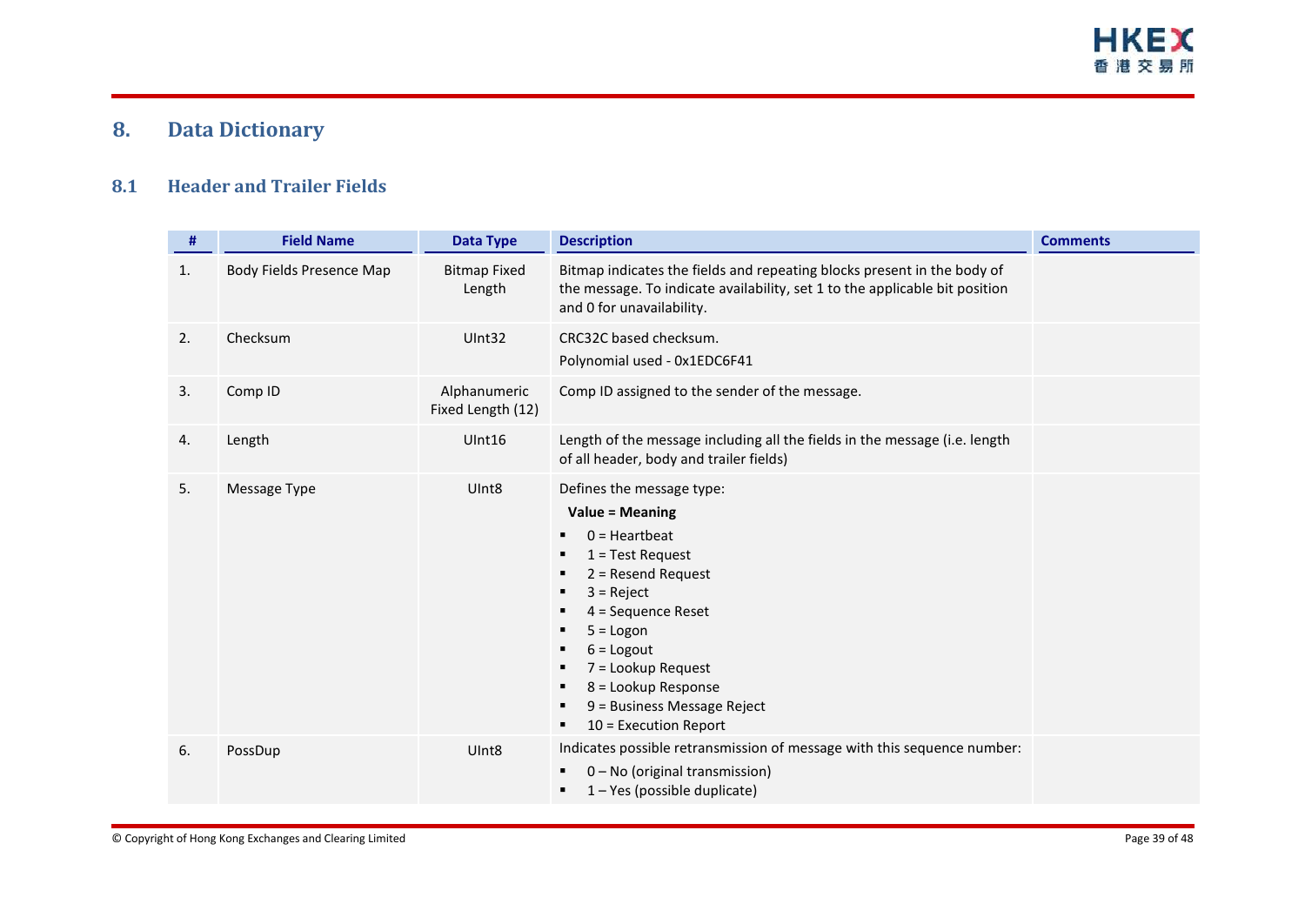

| $\prime$ . | PossResend              | UInt <sub>8</sub> | Indicates that message may contain information that has been sent<br>under another sequence number:<br>0 - No (original transmission)<br>$\blacksquare$ 1 – Yes (possible resend) |  |
|------------|-------------------------|-------------------|-----------------------------------------------------------------------------------------------------------------------------------------------------------------------------------|--|
| 8.         | Sequence Number         | UInt32            | Message sequence number applicable to the message.                                                                                                                                |  |
| 9.         | <b>Start of Message</b> | UInt <sub>8</sub> | Indicates the starting point of a message.<br>Always set to the ASCII STX character (0x02).                                                                                       |  |

#### **8.2 Body Fields**

<span id="page-39-0"></span>

| #  | <b>Field Name</b>                      | <b>Data Type</b>                  | <b>Description</b>                                                                                                                                                             | <b>Comments</b> |
|----|----------------------------------------|-----------------------------------|--------------------------------------------------------------------------------------------------------------------------------------------------------------------------------|-----------------|
| 1. | <b>Broker Location ID</b>              | Alphanumeric<br>Fixed Length (11) | The location ID of the Submitting Broker                                                                                                                                       |                 |
| 2. | <b>Business Reject Code</b>            | UInt16                            | Code specifying the reason for the rejection of the business message:<br>$0 =$ Other<br>$\blacksquare$<br>3 = Unspecified Message Type<br>٠<br>$4$ = Application not available |                 |
| 3. | <b>Business Reject Reference</b><br>ID | Alphanumeric<br>Fixed Length (21) | The value of the business-level "ID" field in the message being<br>referenced.                                                                                                 |                 |
| 4. | Client Order ID                        | Alphanumeric<br>Fixed Length (21) | Client specified identifier of the order.                                                                                                                                      |                 |
| 5. | Copy Message Indicator                 | UInt <sub>8</sub>                 | Indicates if the message is a drop copy:<br>$1 = Yes$<br>$\blacksquare$                                                                                                        |                 |
| 6. | Counterparty Broker ID                 | Alphanumeric<br>Fixed Length (12) | The Broker ID on the opposite side of the trade                                                                                                                                |                 |
| 7. | <b>Cumulative Quantity</b>             | Decimal                           | Cumulative execution quantity                                                                                                                                                  |                 |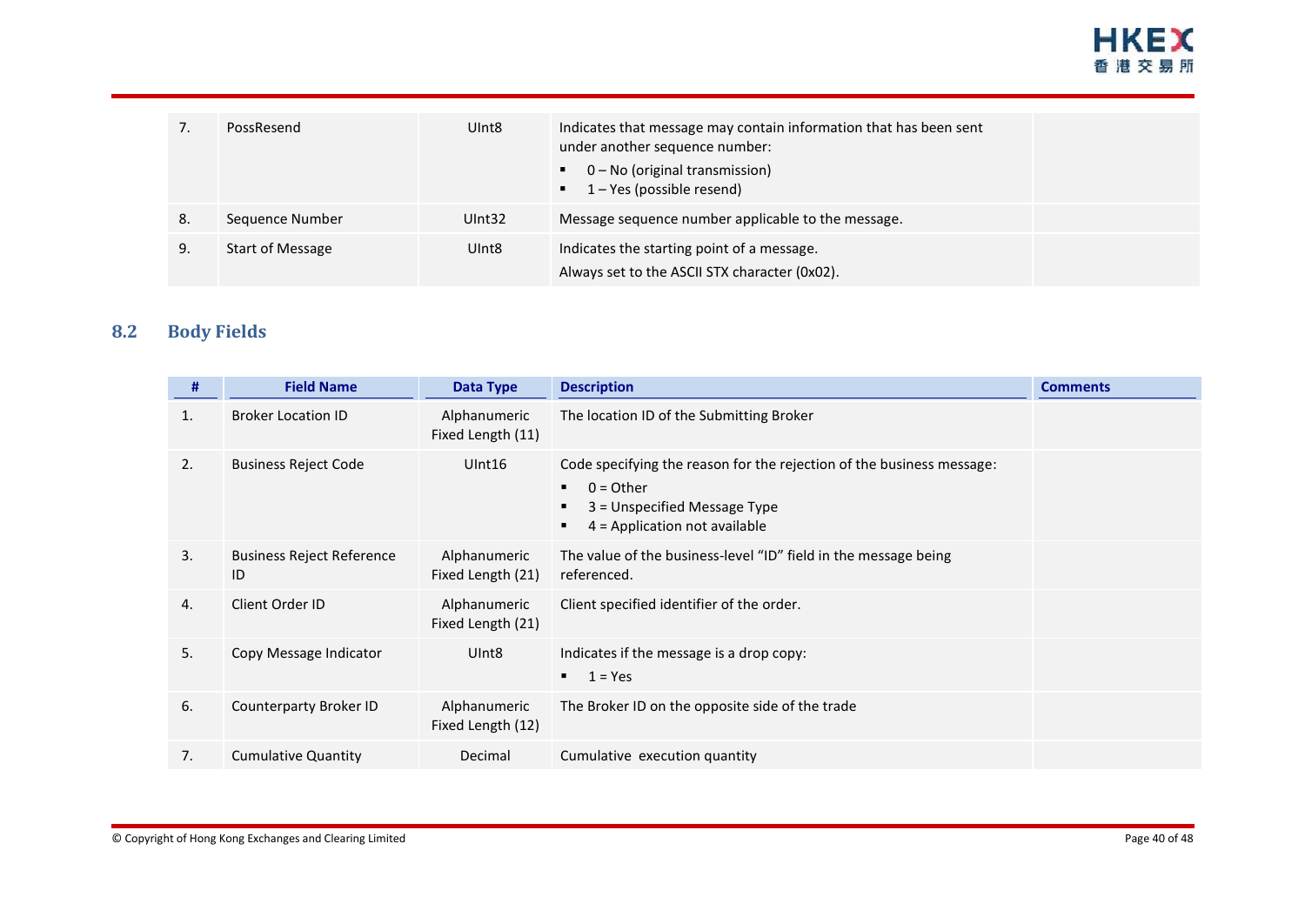

| 8.  | End Sequence                   | UInt32                            | Sequence number of the last message expected to be resent.<br>This may be set to 0 to request the sender to transmit ALL messages<br>starting from the Start Sequence                                                                                                                                                                                                                                              |                                |
|-----|--------------------------------|-----------------------------------|--------------------------------------------------------------------------------------------------------------------------------------------------------------------------------------------------------------------------------------------------------------------------------------------------------------------------------------------------------------------------------------------------------------------|--------------------------------|
| 9.  | <b>Exec Type</b>               | Byte                              | Execution Type that indicates the reason for the generation of the<br><b>Execution Report</b><br>$'0'$ = New<br>$'4'$ = Cancel<br>$'A'$ = Pending New<br>$F' = Trade$                                                                                                                                                                                                                                              |                                |
| 10. | <b>Execution ID</b>            | Alphanumeric<br>Fixed Length (21) | Unique Execution ID assigned by the system for each Execution Report<br>generated                                                                                                                                                                                                                                                                                                                                  |                                |
| 11. | <b>Execution Price</b>         | Decimal                           | <b>Execution price</b>                                                                                                                                                                                                                                                                                                                                                                                             |                                |
| 12. | <b>Execution Quantity</b>      | Decimal                           | <b>Execution Size</b>                                                                                                                                                                                                                                                                                                                                                                                              |                                |
| 13. | <b>Exec Restatement Reason</b> | UInt16                            | Code to identify the reason for an Execution Report message with Exec<br>Type= 4 (Cancel) or H (Trade Cancel):<br>8 = Market Operation (for unsolicited admin / system cancel an<br>٠<br>order or trade)<br>$99 = Other$<br>$\blacksquare$<br>105 = Cancel due to Broker suspension<br>л<br>106 = Cancel due to Exchange Participant suspension<br>п<br>107 = System Cancel<br>108 = Cancelled by home market<br>в |                                |
| 14. | Gap Fill                       | Byte                              | Indicates whether the sequence number is to be interpreted in a RESET<br>mode or a GAP-FILL mode:<br>$'N'$ = Reset<br>$Y' = Gap$ Fill<br>٠                                                                                                                                                                                                                                                                         |                                |
| 15. | Investor ID                    | Alphanumeric<br>Fixed Length (21) | Investor ID as assigned by CCASS for a Special Segregated Account (SPSA).                                                                                                                                                                                                                                                                                                                                          | Limited to maximum 6<br>digits |
| 16. | Leaves Quantity                | Decimal                           | Open order quantity                                                                                                                                                                                                                                                                                                                                                                                                |                                |
|     |                                |                                   |                                                                                                                                                                                                                                                                                                                                                                                                                    |                                |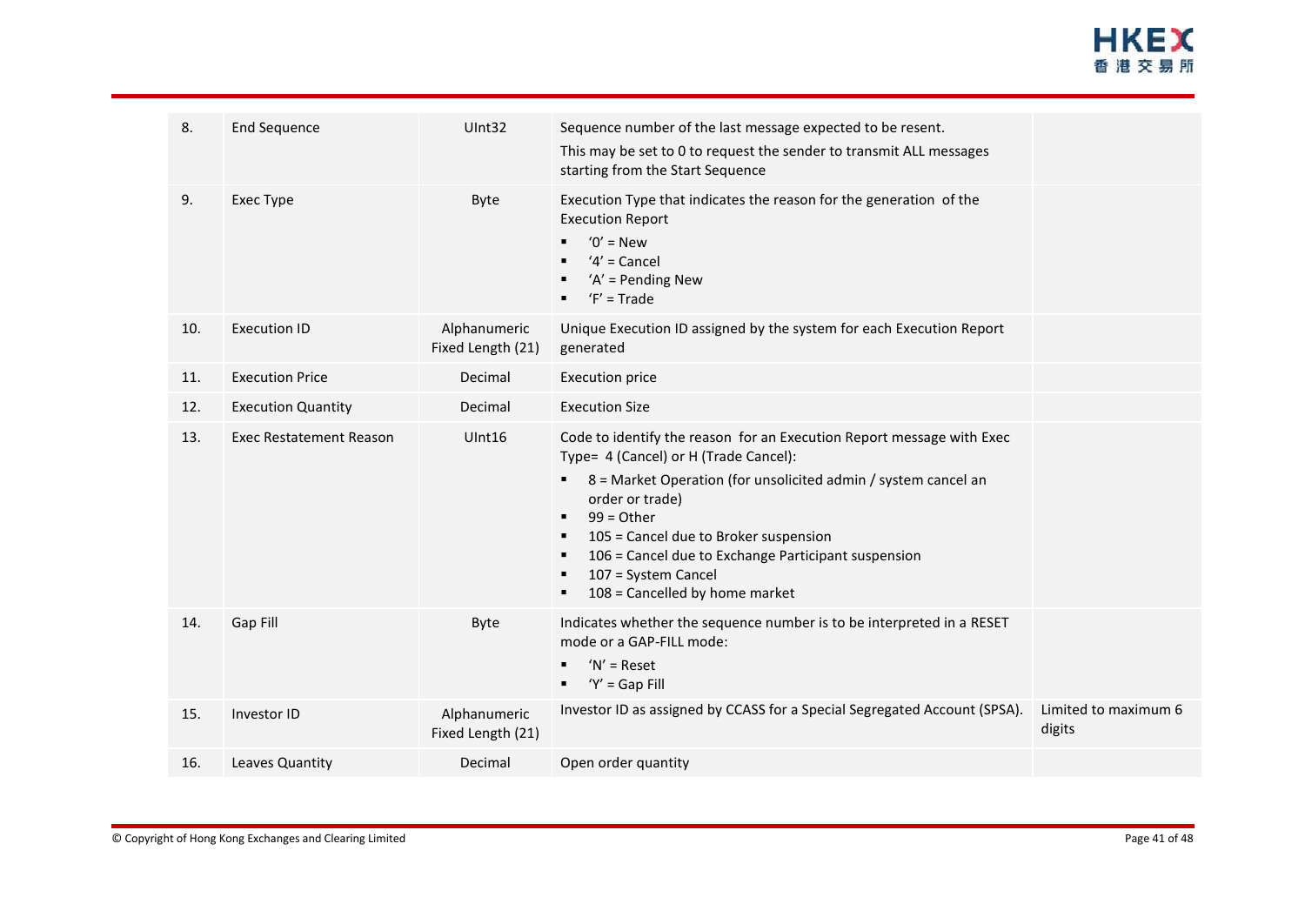| 17. | Logout Text         | Alphanumeric<br>Variable Length<br>$(Max = 75)$ | Textual reason for the logout.                                                                                                                                                                                                                                                                                                                                                                                                            |  |
|-----|---------------------|-------------------------------------------------|-------------------------------------------------------------------------------------------------------------------------------------------------------------------------------------------------------------------------------------------------------------------------------------------------------------------------------------------------------------------------------------------------------------------------------------------|--|
| 18. | Lookup Reject Code  | Ulnt8                                           | Code to identity the lookup request rejection:<br>$0 =$ Invalid Client<br>٠<br>$1 =$ Invalid service type<br>٠<br>2 = Invalid Protocol<br>3 = Client is Blocked<br>٠<br>$4 = Other$<br>٠                                                                                                                                                                                                                                                  |  |
| 19. | Lot Type            | Ulnt <sub>8</sub>                               | Defines the lot type assigned to the order. The absence of this field<br>indicates a Round Lot order:<br>$2 =$ Round Lot<br>$\blacksquare$                                                                                                                                                                                                                                                                                                |  |
| 20. | Match Type          | Ulnt <sub>8</sub>                               | The point in the matching process at which this trade was matched:<br>4 = Auto Match<br>$\blacksquare$                                                                                                                                                                                                                                                                                                                                    |  |
| 21. | Max Price Levels    | Ulnt <sub>8</sub>                               | The maximum number of price levels to trade through                                                                                                                                                                                                                                                                                                                                                                                       |  |
| 22. | Message Reject Code | UInt16                                          | Code specifying the reason for the session level rejection:<br>$1$ = Required field missing<br>٠<br>$2$ = Field not defined for this message<br>٠<br>$3 =$ Undefined field<br>٠<br>$4$ = Field specified without a value<br>5 = Value is incorrect for this field<br>٠<br>6 = Incorrect data format for value<br>٠<br>$9 = Comp$ ID problem<br>٠<br>$11$ = Invalid message type<br>13 = Field appears more than once<br>$99 = Other$<br>٠ |  |
| 23. | New Password        | Alphanumeric<br>Fixed Length (450)              | New password for Comp ID                                                                                                                                                                                                                                                                                                                                                                                                                  |  |
| 24. | New Sequence Number | UInt32                                          | Indicates the sequence number of the next message to be sent by the<br>sender                                                                                                                                                                                                                                                                                                                                                             |  |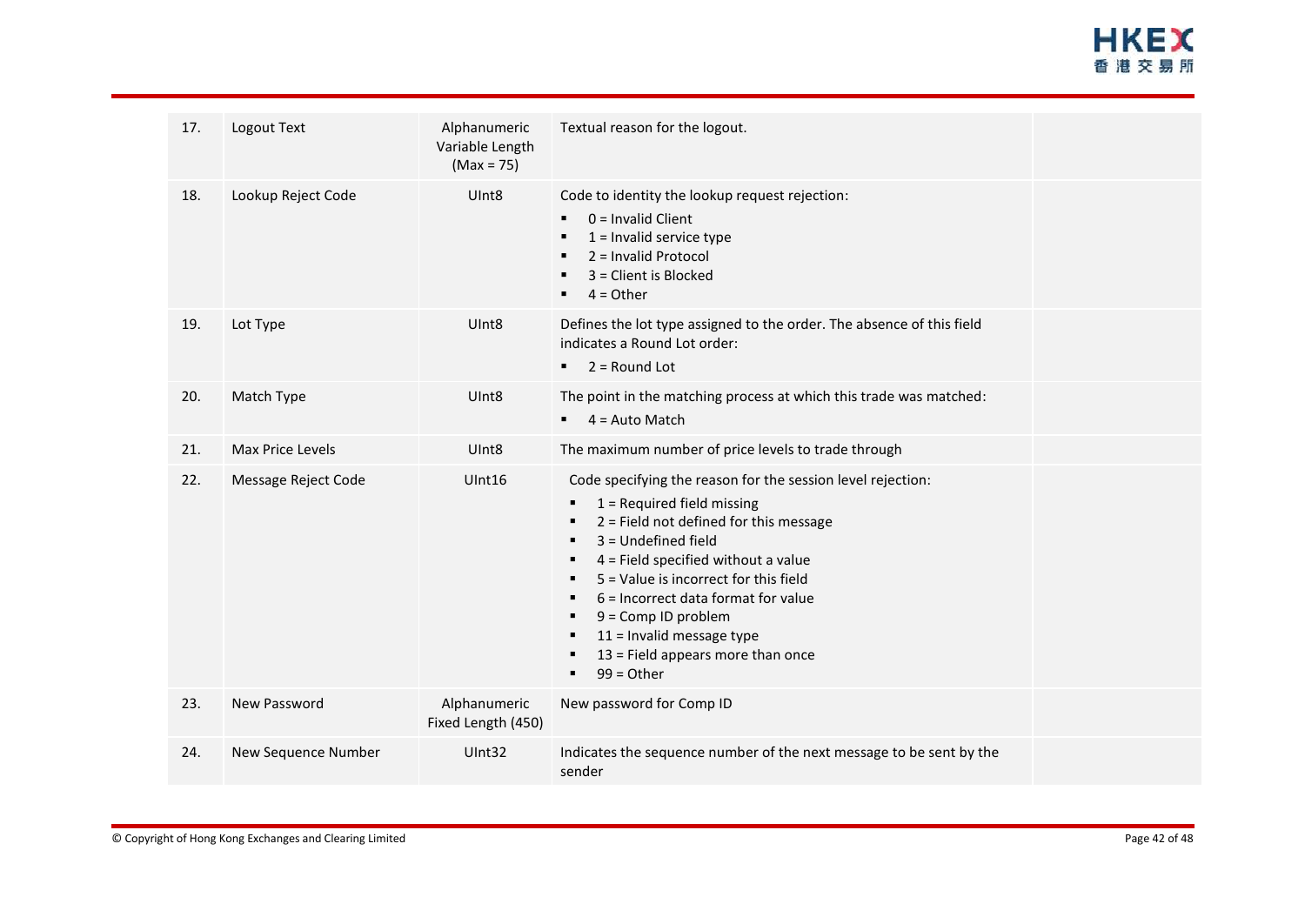

| 25. | <b>Next Expected Message</b><br>Sequence | UInt32                             | Indicates the next expected message sequence number by the party<br>initiating this message                                                                                               |  |
|-----|------------------------------------------|------------------------------------|-------------------------------------------------------------------------------------------------------------------------------------------------------------------------------------------|--|
| 26. | Order ID                                 | Alphanumeric<br>Fixed Length (21)  | Order ID of the order                                                                                                                                                                     |  |
| 27. | <b>Order Capacity</b>                    | UInt8                              | Designates the capacity of the firm placing the order<br>$1 = \text{Agency}$<br>$2 = Principal$                                                                                           |  |
| 28. | <b>Order Quantity</b>                    | Decimal                            | Total order quantity of the order                                                                                                                                                         |  |
| 29. | Order Status                             | UInt8                              | Order status after applying the transaction that is being communicated:<br>$0 = New$<br>$1$ = Partially Filled<br>$2 =$ Filled<br>$4 =$ Cancelled<br>$8 =$ Rejected<br>$10 =$ Pending New |  |
| 30. | Order Type                               | Ulnt <sub>8</sub>                  | Order type applicable to the order.<br>Applicable values:<br>$2 = Limit$<br>$\blacksquare$                                                                                                |  |
| 31. | Original Client Order ID                 | Alphanumeric<br>Fixed Length (21)  | Client Order ID of the order being amended or cancelled                                                                                                                                   |  |
| 32. | Owning Broker ID                         | Alphanumeric<br>Fixed Length (12)  | Order owner's Broker ID as defined within the CCCG.                                                                                                                                       |  |
| 33. | Password                                 | Alphanumeric<br>Fixed Length (450) | Password assigned to the Comp ID.                                                                                                                                                         |  |
| 34. | <b>Position Effect</b>                   | UInt8                              | Indicates whether the resulting position after a trade should be an<br>opening position or closing position<br>$1 = Close$<br>٠<br>Applicable only if:<br>Side = $1$ (Buy)                |  |
|     |                                          |                                    |                                                                                                                                                                                           |  |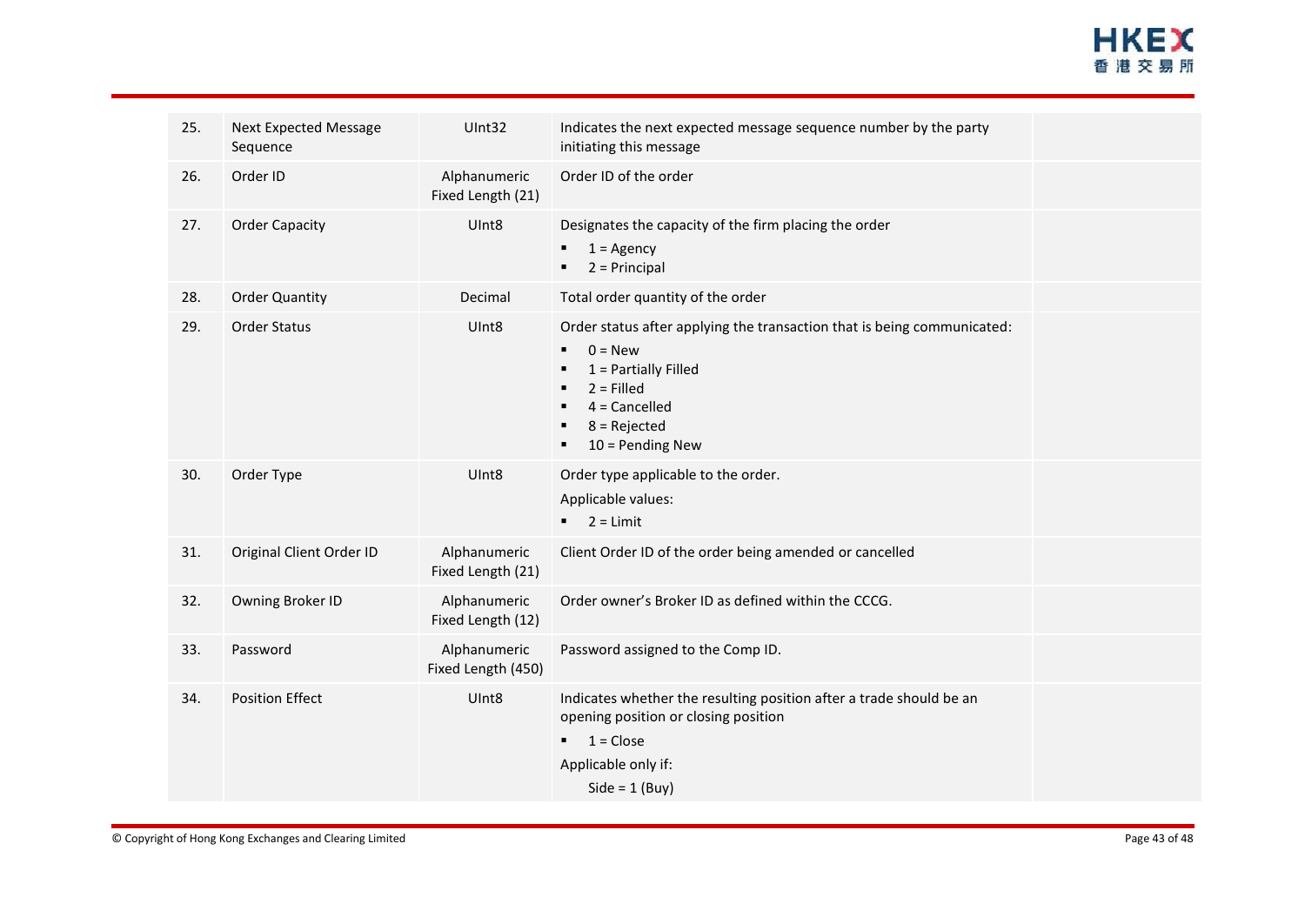# **HKEX** 香港交易所

| 35. | Price                        | Decimal                                         | Limit price of the order.<br>Required if:<br>Order Type = 2(Limit)                                                                                                                                                                                                                                                             |  |
|-----|------------------------------|-------------------------------------------------|--------------------------------------------------------------------------------------------------------------------------------------------------------------------------------------------------------------------------------------------------------------------------------------------------------------------------------|--|
| 36. | Protocol Type                | UInt <sub>8</sub>                               | The type of protocol required by the client in order to connect to the<br>specified service:<br>$\blacksquare$ 1 = Binary                                                                                                                                                                                                      |  |
| 37. | Primary IP                   | Alphanumeric<br>Fixed Length (16)               | The IP of the primary service in case of successful lookup, in x.x.x.x<br>format.                                                                                                                                                                                                                                              |  |
| 38. | <b>Primary Port</b>          | UInt16                                          | The port of the primary service in case of successful lookup                                                                                                                                                                                                                                                                   |  |
| 39. | Reference Field Name         | Alphanumeric<br>Fixed Length (50)               | Name of the field (as per the data dictionary) which caused the rejection                                                                                                                                                                                                                                                      |  |
| 40. | Reference Message Type       | UInt <sub>8</sub>                               | Type of message rejected.                                                                                                                                                                                                                                                                                                      |  |
| 41. | Reference Sequence<br>Number | UInt32                                          | Sequence number of the message which caused the rejection                                                                                                                                                                                                                                                                      |  |
| 42. | Reference Test Request ID    | UInt16                                          | Required if the Heat Beat is in response to a Test Request. The value in<br>this field will echo the Test Request ID received in the test Request.                                                                                                                                                                             |  |
| 43. | Reason                       | Alphanumeric<br>Variable Length<br>$(Max = 75)$ | Textual description of the transaction that is being communicated<br>through the Execution Report.                                                                                                                                                                                                                             |  |
| 44. | Security Exchange            | Alphanumeric<br>Fixed Length (5)                | The market which is used to identify the security:<br>XSSC = Stocks listed in Shanghai Stock Exchange under Shanghai -<br>$\blacksquare$<br>Hong Kong Stock Connect<br>XSEC = Stocks listed in Shenzhen Stock Exchange under Shenzhen -<br>Hong Kong Stock Connect<br>Required if:<br>Security ID Source = 8 (Exchange Symbol) |  |
| 45. | Security ID                  | Alphanumeric<br>Fixed Length (21)               | Instrument identifier value of security ID source type.                                                                                                                                                                                                                                                                        |  |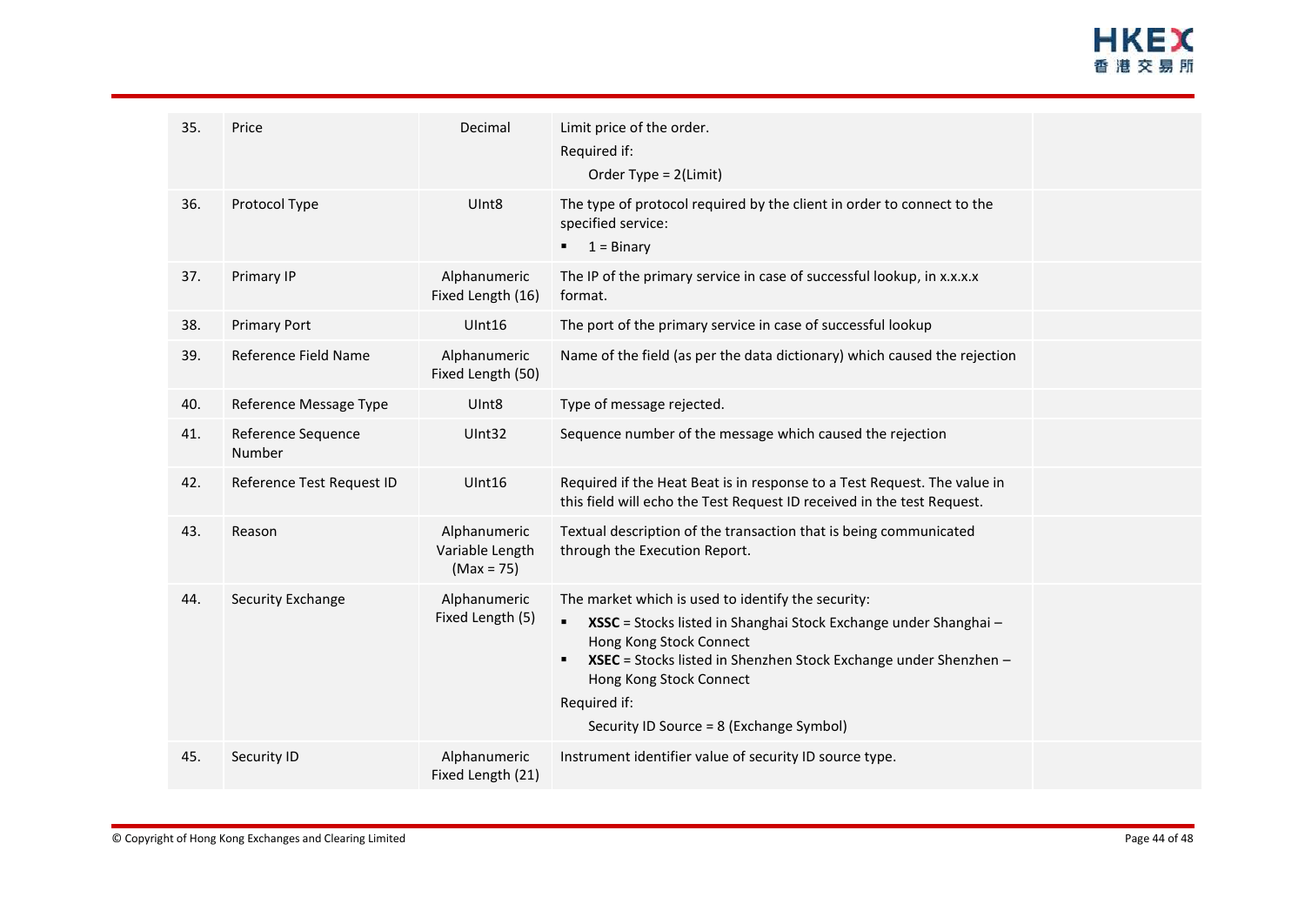

| Security ID Source<br>Identifies the source of the security ID:<br>UInt8<br>46.<br>$8 =$ Exchange Symbol<br>Secondary IP<br>Alphanumeric<br>The IP of the mirror service in case of successful lookup<br>47.<br>Fixed Length (16)<br>The port of the mirror service in case of successful lookup<br>Secondary Port<br>UInt16<br>48.<br>Status of the Binary session. Required if the message is generated by the<br>49.<br>UInt8<br><b>Session Status</b><br>CCCG:<br>$0 =$ Session active<br>٠<br>$1 =$ Session password change<br>٠<br>2 = Session password due to expire<br>٠<br>3 = New session password does not comply with the policy<br>٠<br>4 = Session logout complete<br>٠<br>5 = Invalid username or password<br>٠<br>6 = Account locked<br>٠<br>7 = Logons are not allowed at this time<br>٠<br>8 = Password expired<br>100 = Password change is required<br>٠<br>$101 =$ Other<br>٠<br>50.<br>Side<br>UInt8<br>Side of the order:<br>$1 = Buy$<br>$2 =$ Sell<br>5 = Sell Short<br>51.<br>Sequence number of the first message expected to be resent<br><b>Start Sequence</b><br>UInt32<br>Indicates whether the Lookup Request was accepted or rejected by the<br>52.<br>UInt8<br><b>Status</b><br>CCCG.<br>$0 =$ Accepted<br>$1 =$ Rejected<br>٠<br>53.<br><b>Submitting Broker ID</b><br>Alphanumeric<br>The Broker ID of the user that is submitting the new order<br>Fixed Length (12) |  |  |  |
|----------------------------------------------------------------------------------------------------------------------------------------------------------------------------------------------------------------------------------------------------------------------------------------------------------------------------------------------------------------------------------------------------------------------------------------------------------------------------------------------------------------------------------------------------------------------------------------------------------------------------------------------------------------------------------------------------------------------------------------------------------------------------------------------------------------------------------------------------------------------------------------------------------------------------------------------------------------------------------------------------------------------------------------------------------------------------------------------------------------------------------------------------------------------------------------------------------------------------------------------------------------------------------------------------------------------------------------------------------------------------------------------------------|--|--|--|
|                                                                                                                                                                                                                                                                                                                                                                                                                                                                                                                                                                                                                                                                                                                                                                                                                                                                                                                                                                                                                                                                                                                                                                                                                                                                                                                                                                                                          |  |  |  |
|                                                                                                                                                                                                                                                                                                                                                                                                                                                                                                                                                                                                                                                                                                                                                                                                                                                                                                                                                                                                                                                                                                                                                                                                                                                                                                                                                                                                          |  |  |  |
|                                                                                                                                                                                                                                                                                                                                                                                                                                                                                                                                                                                                                                                                                                                                                                                                                                                                                                                                                                                                                                                                                                                                                                                                                                                                                                                                                                                                          |  |  |  |
|                                                                                                                                                                                                                                                                                                                                                                                                                                                                                                                                                                                                                                                                                                                                                                                                                                                                                                                                                                                                                                                                                                                                                                                                                                                                                                                                                                                                          |  |  |  |
|                                                                                                                                                                                                                                                                                                                                                                                                                                                                                                                                                                                                                                                                                                                                                                                                                                                                                                                                                                                                                                                                                                                                                                                                                                                                                                                                                                                                          |  |  |  |
|                                                                                                                                                                                                                                                                                                                                                                                                                                                                                                                                                                                                                                                                                                                                                                                                                                                                                                                                                                                                                                                                                                                                                                                                                                                                                                                                                                                                          |  |  |  |
|                                                                                                                                                                                                                                                                                                                                                                                                                                                                                                                                                                                                                                                                                                                                                                                                                                                                                                                                                                                                                                                                                                                                                                                                                                                                                                                                                                                                          |  |  |  |
|                                                                                                                                                                                                                                                                                                                                                                                                                                                                                                                                                                                                                                                                                                                                                                                                                                                                                                                                                                                                                                                                                                                                                                                                                                                                                                                                                                                                          |  |  |  |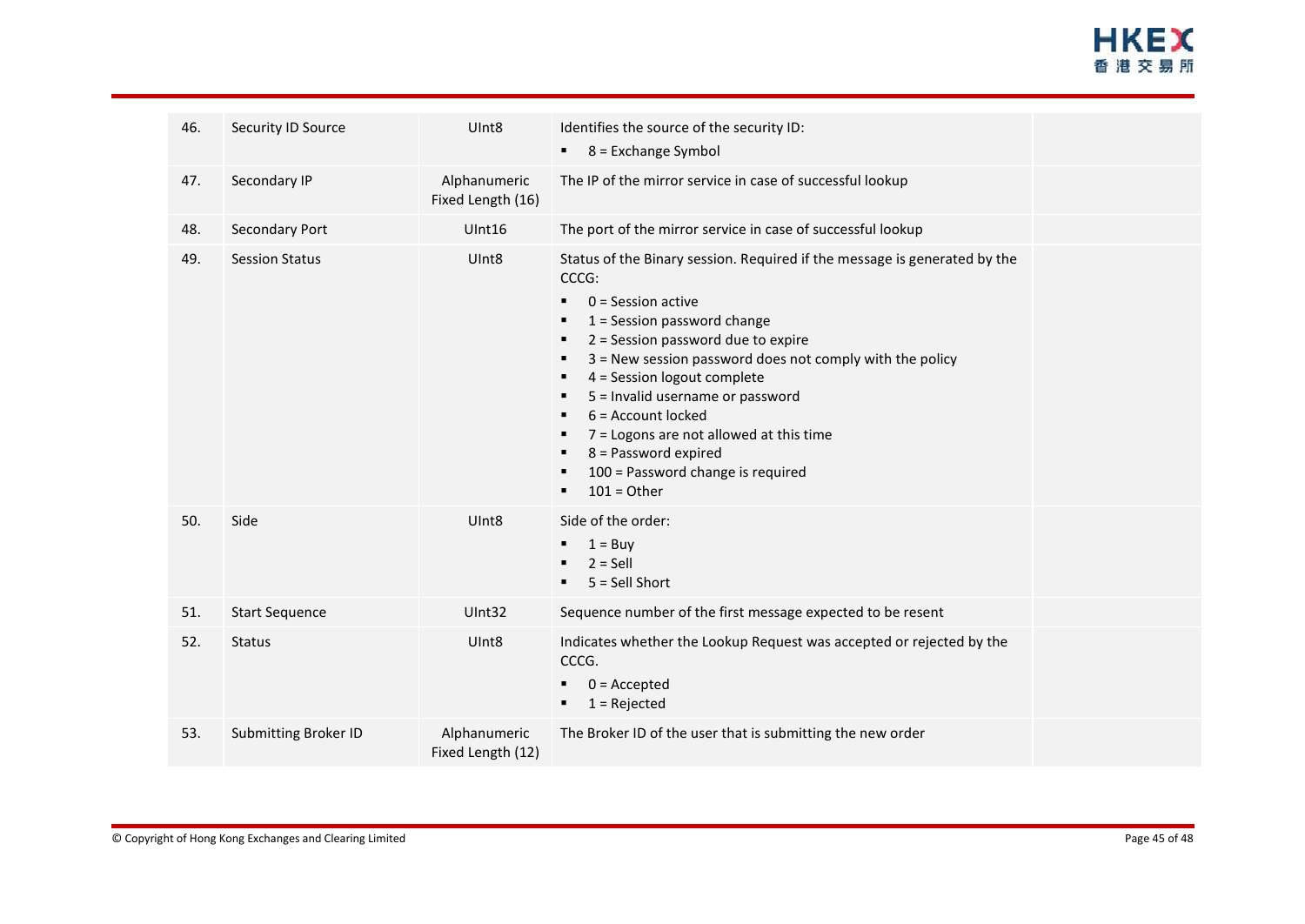# **HKEX** 香港交易所

| 54. | <b>Text</b>             | Alphanumeric<br>Variable Length<br>$(Max = 50)$ | <b>Free Text</b>                                                                                                                                                                                                                                                                              |  |
|-----|-------------------------|-------------------------------------------------|-----------------------------------------------------------------------------------------------------------------------------------------------------------------------------------------------------------------------------------------------------------------------------------------------|--|
| 55. | Time In Force - TIF     | Ulnt <sub>8</sub>                               | Time qualifier of the order. Absence of this field is interpreted as Day (0).<br>Applicable values:<br>$0 = Day (Default)$                                                                                                                                                                    |  |
| 56. | Test Message Indicator  | UInt <sub>8</sub>                               | The Test Message Indicator field will be used to indicate whether the<br>binary client is connected to the 'Test' or 'Production Mode' of the<br>system when the CCCG replies with a LOGON message upon a successful<br>logon attempt:<br>$0 = No$ (Production Mode)<br>$1 = Yes$ (Test Mode) |  |
| 57. | <b>Test Request ID</b>  | UInt16                                          | A unique ID applicable to the Test Request.                                                                                                                                                                                                                                                   |  |
| 58. | <b>Transaction Time</b> | Alphanumeric<br>Fixed Length (25)               | The time at which the particular message was generated<br>Format: YYYYMMDD-HH:MM:SS.sss, UTC                                                                                                                                                                                                  |  |
| 59. | <b>Trade Match ID</b>   | Alphanumeric<br>Fixed Length (25)               | Identifier assigned to a trade by the matching system                                                                                                                                                                                                                                         |  |
| 60. | <b>Trade Date</b>       | Ulnt32                                          | Indicates date of trading day (Format: YYYYMMDD)<br>Absence of this field indicates current day.<br>If present, may carry a date different from current date, in "Test Message"<br><b>Indicator</b> in <b>Logon</b> message = Test Mode"                                                      |  |
| 61. | Type of Service         | UInt <sub>8</sub>                               | The type of service required by the client:<br>$2 = Drop Copy$                                                                                                                                                                                                                                |  |
|     |                         |                                                 |                                                                                                                                                                                                                                                                                               |  |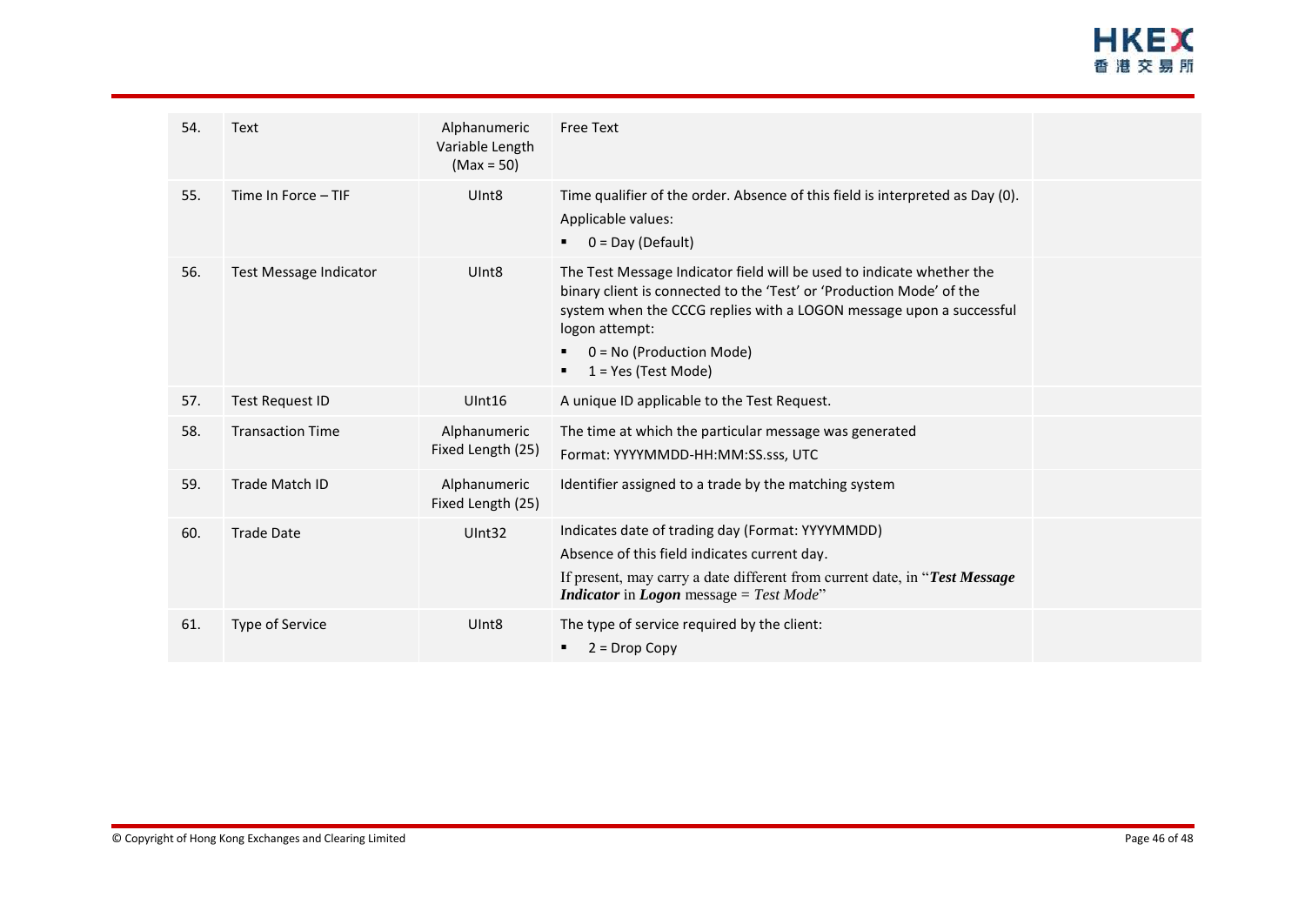

# <span id="page-46-0"></span>Appendices